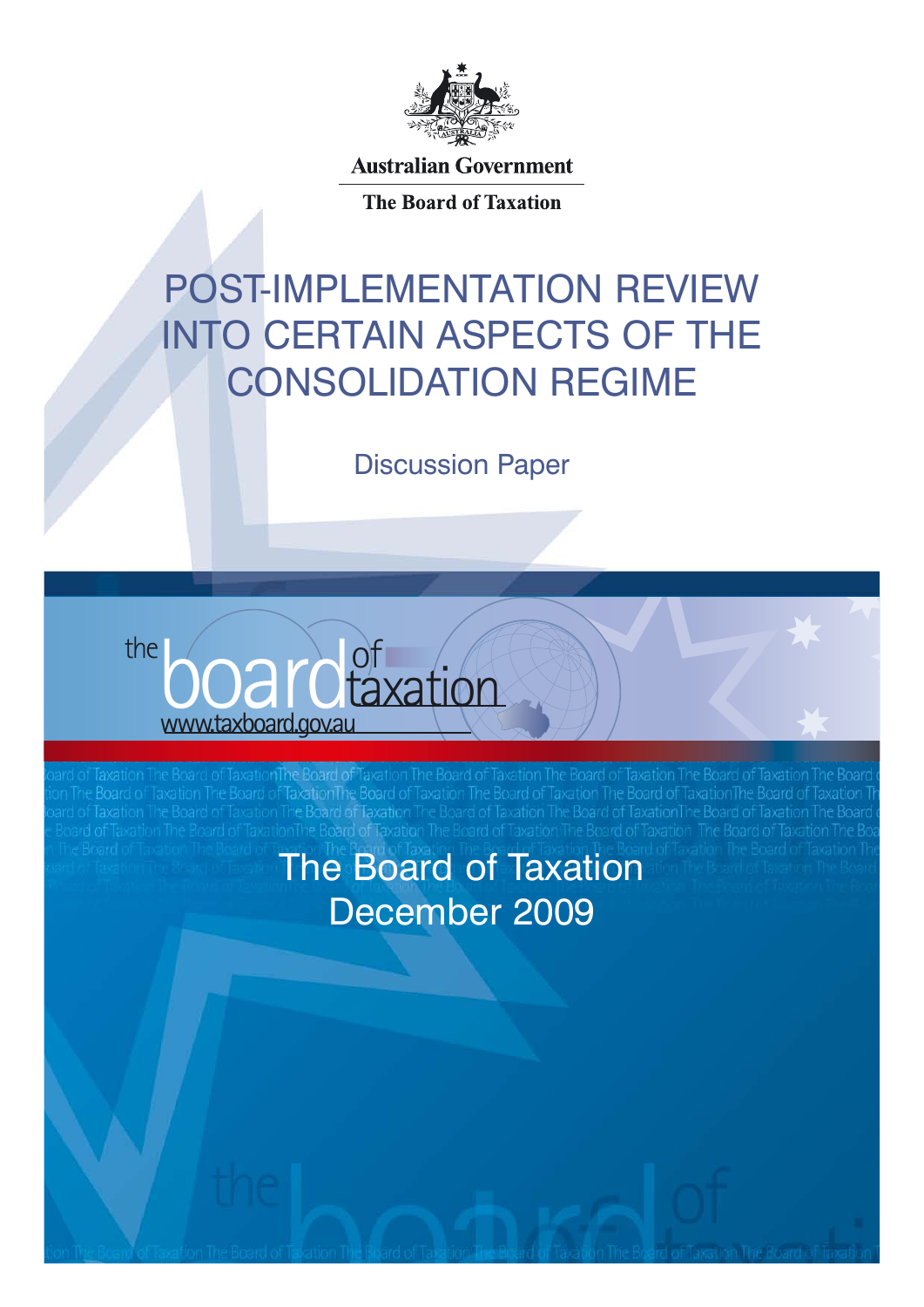© Commonwealth of Australia 2009 ISBN 978-0-642-74570-5

This work is copyright. Apart from any use as permitted under the *Copyright Act 1968*, no part may be reproduced by any process without prior written permission from the Commonwealth. Requests and inquiries concerning reproduction and rights should be addressed to:

Commonwealth Copyright Administration Attorney-General's Department 3-5 National Circuit CANBERRA ACT 2600

Or posted at:

<http://www.ag.gov.au/cca>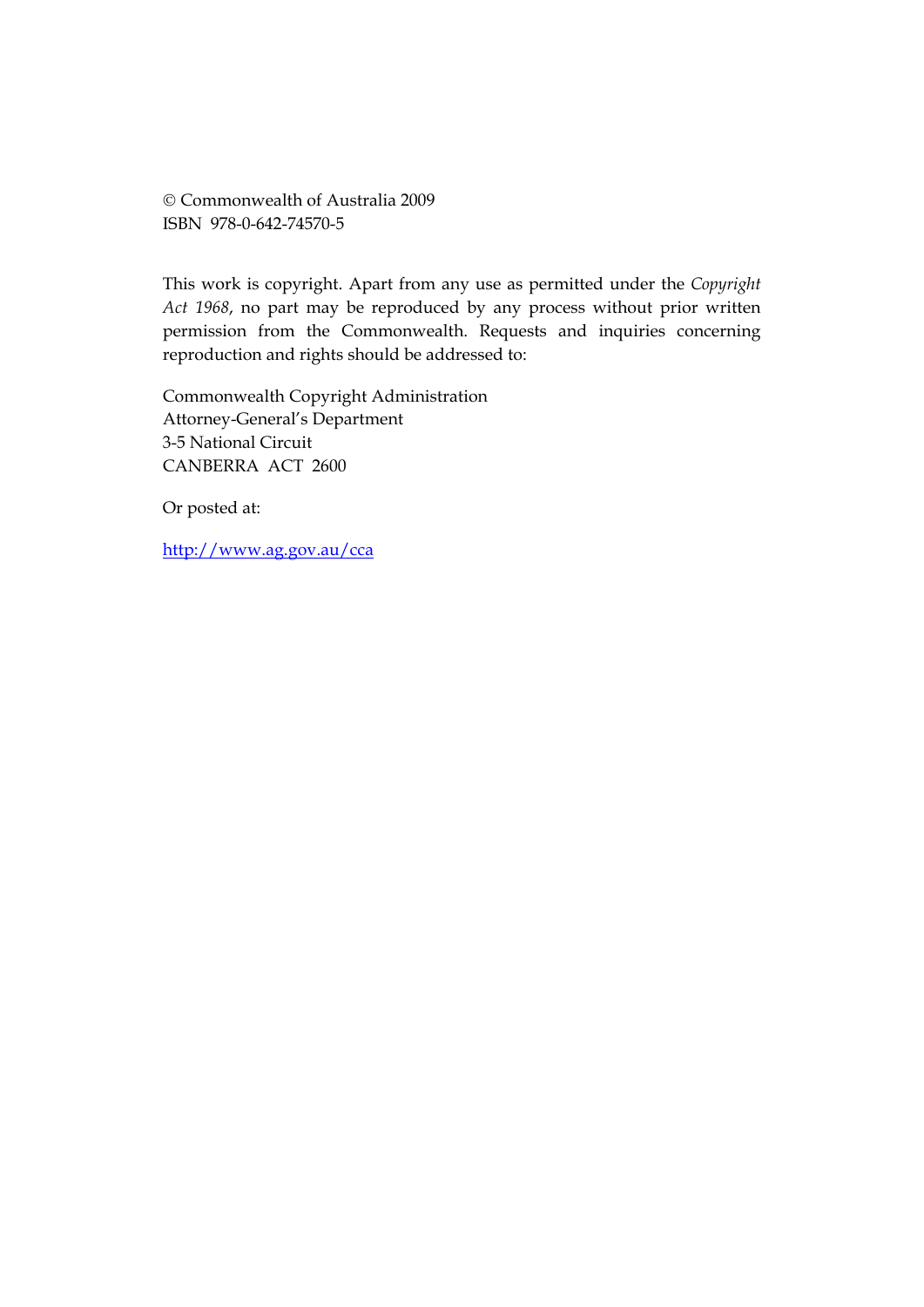## **CONTENTS**

| Policy benchmarks for considering the effectiveness of the operation of certain  |    |
|----------------------------------------------------------------------------------|----|
|                                                                                  |    |
|                                                                                  |    |
|                                                                                  |    |
|                                                                                  |    |
|                                                                                  |    |
| The single entity rule and third parties that deal with a consolidated group  25 |    |
| <b>CHAPTER 4: INTERACTION BETWEEN THE CONSOLIDATION REGIME AND OTHER</b>         |    |
|                                                                                  |    |
|                                                                                  |    |
|                                                                                  |    |
|                                                                                  |    |
|                                                                                  |    |
|                                                                                  |    |
|                                                                                  |    |
| <b>CHAPTER 6: OPERATION OF THE CONSOLIDATION REGIME FOR SMALL</b>                | 53 |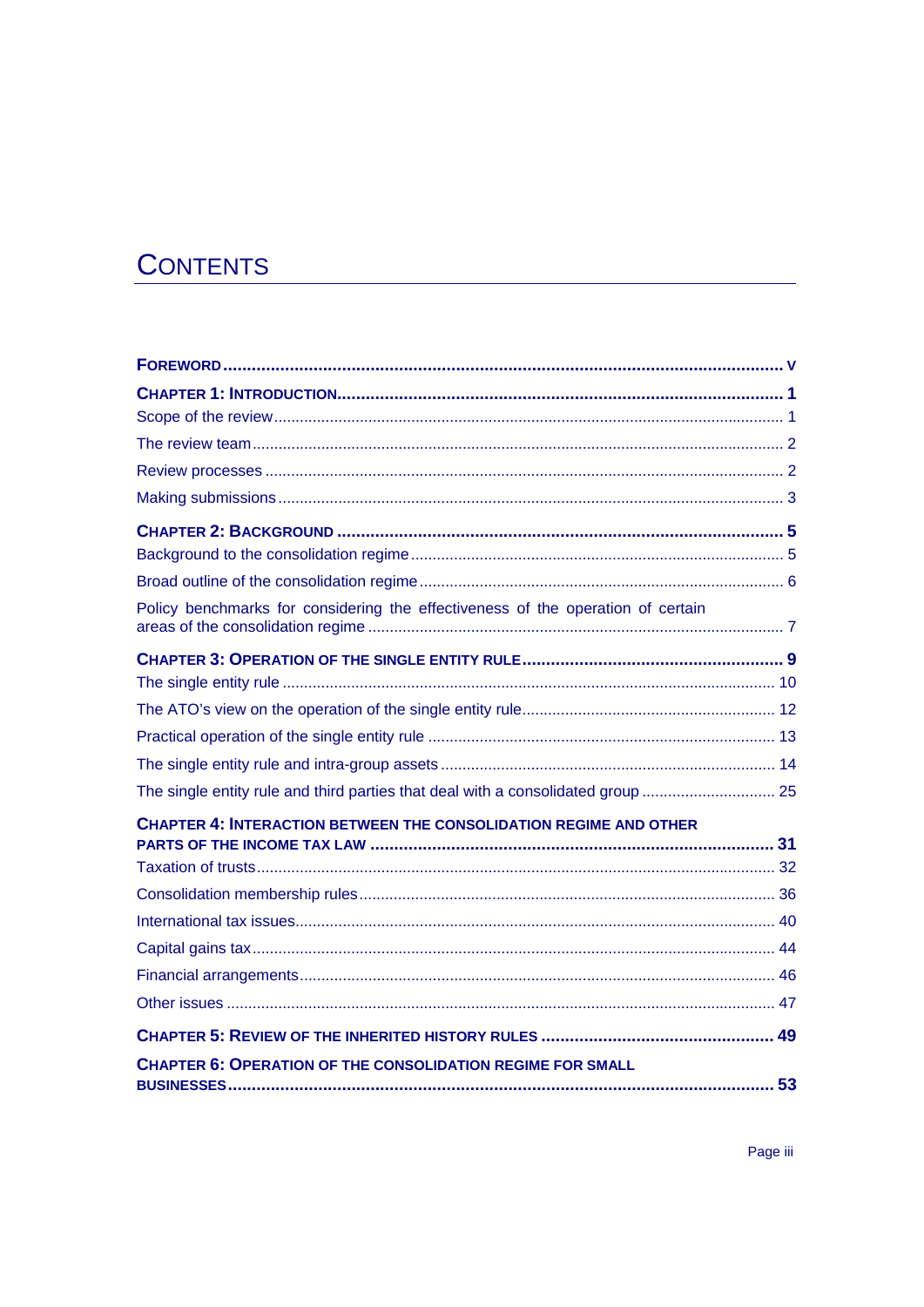#### Post-implementation Review into Certain Aspects of the Consolidation Regime

| Chapter 4: Interaction between the consolidation regime and other parts of the |  |
|--------------------------------------------------------------------------------|--|
|                                                                                |  |
|                                                                                |  |
| <b>APPENDIX 2: A COMPENDIUM OF ATO VIEWS THAT ADDRESS SINGLE ENTITY</b>        |  |
| <b>APPENDIX 3: OUTLINE OF THE INHERITED HISTORY RULES AND THE CLEAN</b>        |  |
|                                                                                |  |
|                                                                                |  |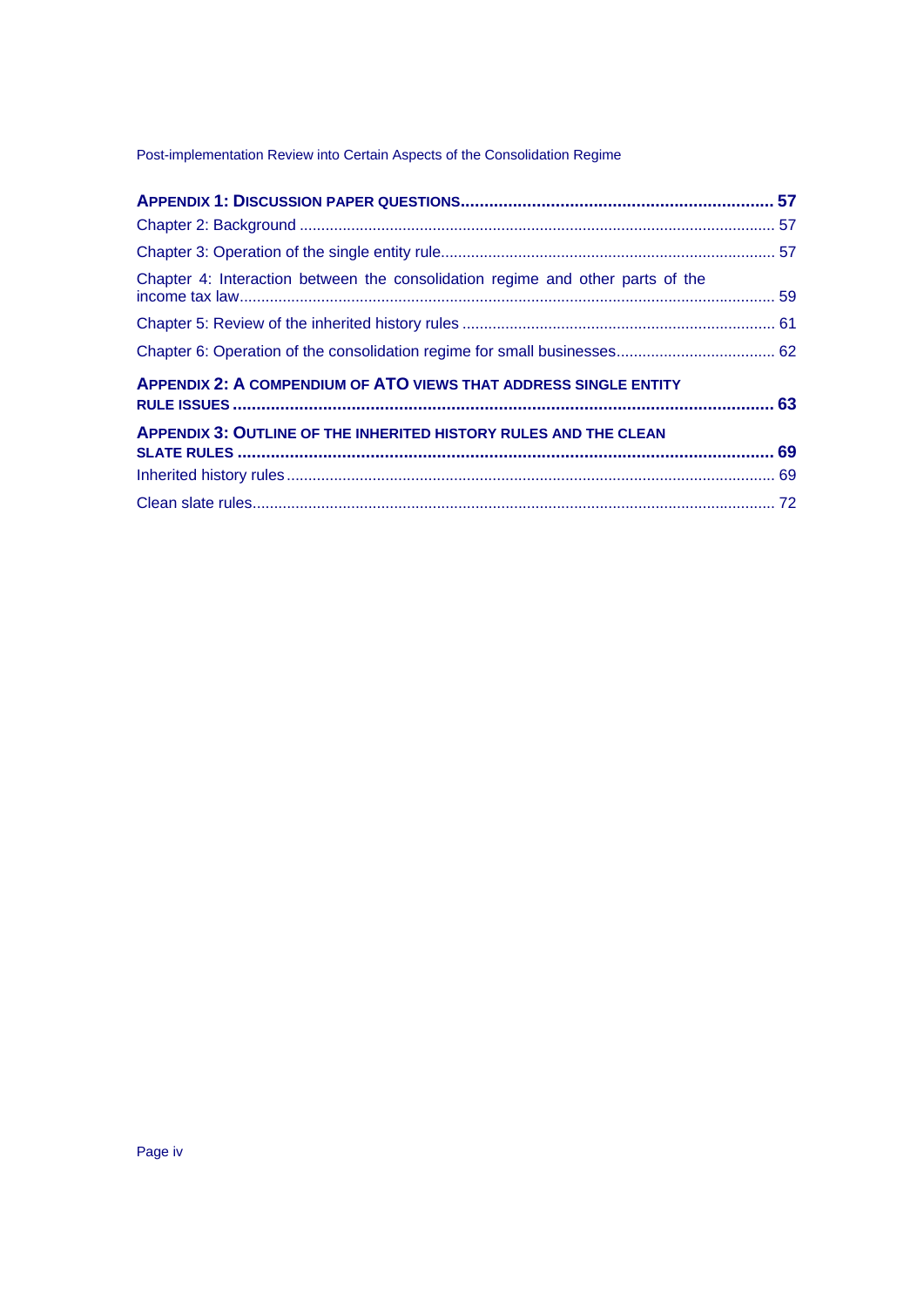## <span id="page-4-0"></span>FOREWORD

The introduction of the consolidation regime in 2002 was a significant business tax reform that allows a wholly-owned corporate group to be treated as a single entity for income tax purposes.

The objective of the regime is to promote business efficiency, improve the integrity of the Australian tax system and reduce ongoing income tax compliance costs for wholly-owned corporate groups that choose to consolidate.<sup>[1](#page-4-1)</sup>

A significant number of amendments have been made to refine the consolidation regime since its introduction. The Australian Taxation Office (ATO) has also produced a significant number of rulings relating to the operation of the regime.

In this context, the Board welcomes the opportunity to conduct a post-implementation review on certain aspects of the consolidation regime. The review will focus on the high level principles and core rules of consolidation, and on the practical experience of business, including small business.

Richard Warburton AO Chairman, Board of Taxation

<span id="page-4-1"></span><sup>1</sup> Explanatory Memorandum to the New Business Tax System (Consolidation) Bill (No. 1) 2002, paragraphs 1.9, 2.4, 14.6 and 14.7.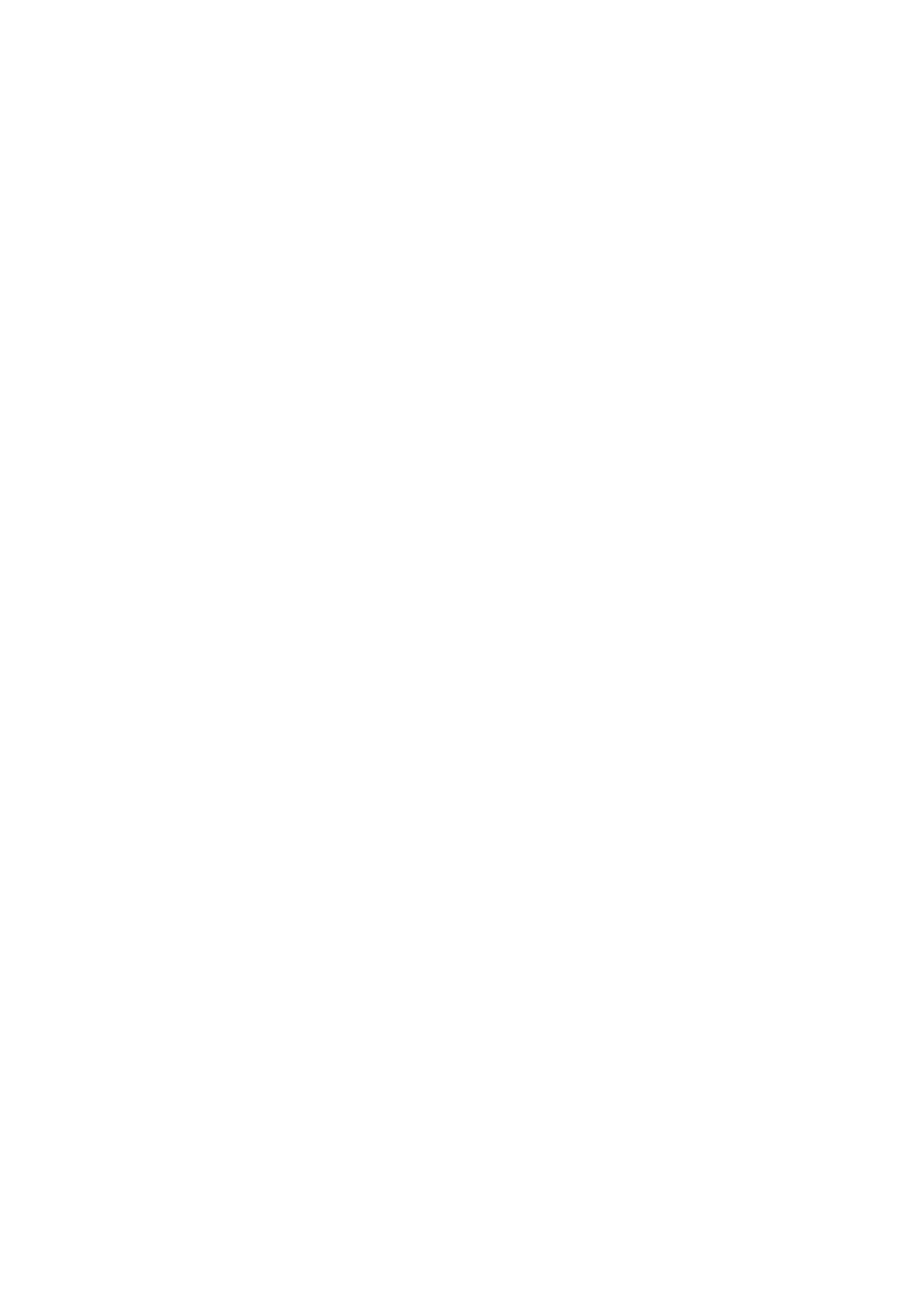<span id="page-6-0"></span>1.1 On 3 June 2009 the Government asked the Board of Taxation to undertake a post-implementation review of certain aspects of the consolidation regime.

1.2 The Board's intention in undertaking post-implementation reviews is not to re-open debates about policy intent. Instead the focus is on whether the legislation is operating as intended or whether its implementation can be improved. This can have the added benefit of improving future policy development and its implementation.

## SCOPE OF THE REVIEW

1.3 As it is not feasible to review the whole of the consolidation regime, the Board of Taxation has been asked to focus on the following three key elements of the consolidation regime:

- the operation of the single entity rule;
- the interaction between the consolidation provisions and other parts of the income tax law; and
- the operation of the inherited history rules.

1.4 In addition, in light of empirical evidence which indicates a relatively poor take-up of the consolidation regime by eligible small business groups, the Board will also consider the effectiveness of the consolidation regime for these small business groups.

1.5 Conducting post-implementation reviews is consistent with one of the Board's functions, namely to advise the Treasurer on 'the quality and effectiveness of tax legislation and the processes for its development, including the processes of community consultation and other aspects of tax design'.[2](#page-6-1) The Board has established criteria against which it evaluates legislation selected for a post-implementation review. The criteria include the extent to which the legislation:

• gives effect to the Government's policy intent, with compliance and administration costs commensurate with those foreshadowed in the Regulation Impact Statement for the measure;

<span id="page-6-1"></span><sup>2</sup> The Charter of the Board of Taxation.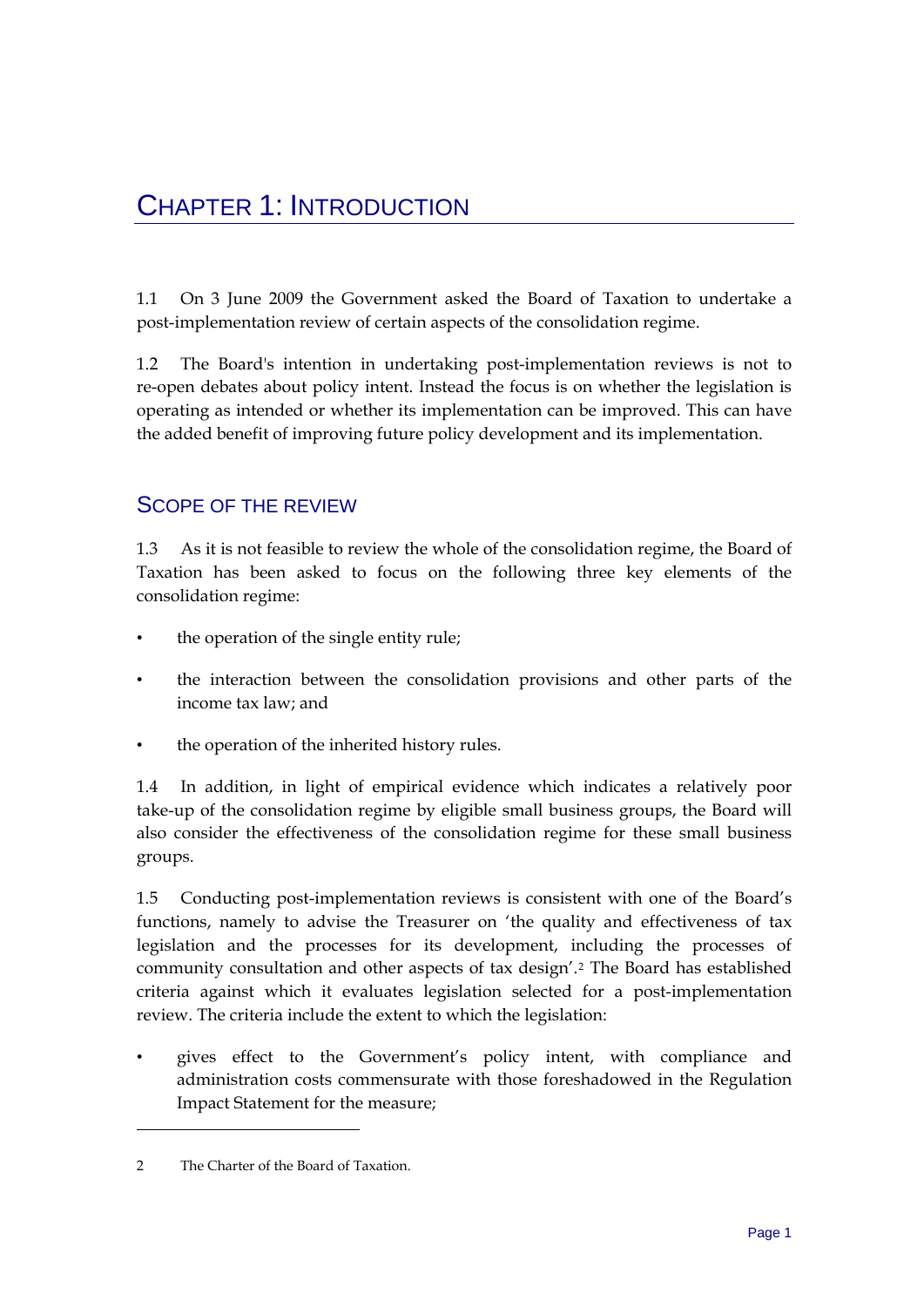- <span id="page-7-0"></span>is expressed in a clear, simple, comprehensible and workable manner;
- avoids unintended consequences of a substantive nature;
- takes account of actual taxpayer circumstances and commercial practices;
- is consistent with other tax legislation; and
- provides certainty.

1.6 These principles are drawn from the Board's report on *Government Consultation with the Community on the Development of Taxation Legislation*.[3](#page-7-1)

## THE REVIEW TEAM

1.7 The Board has appointed a Working Group of its members to oversee the review. The members of the Working Group are Richard Warburton AO (Chairman) and Keith James. Geoffrey Lehmann has been engaged as a consultant to assist with the review. The Board has also appointed an Expert Panel to provide further specialist assistance to the Board in understanding the complex operation of the relevant taxation law and its practical application.

1.8 The Working Group is being assisted by members of the Board's Secretariat and by staff from the Treasury and from the ATO.

## REVIEW PROCESSES

1.9 The Board plans to consult with all stakeholders that have an interest in the consolidation regime.

1.10 When the Review was announced in June 2009 the following outline of the review process was placed on the Board's website.

- In conducting this review the Board proposes to consult widely and provide all stakeholders with the opportunity to participate in the review.
- Initially the Board will prepare a discussion paper on the aspects of the consolidation regime that are being reviewed. The Board will conduct targeted consultation meetings to assist with the preparation of the discussion paper.

<span id="page-7-1"></span><sup>3</sup> Board's report to the Treasurer and Minister for Revenue and Assistant Treasurer on Government Consultation with the Community on the Development of Taxation Legislation, March 2002, paragraph 61.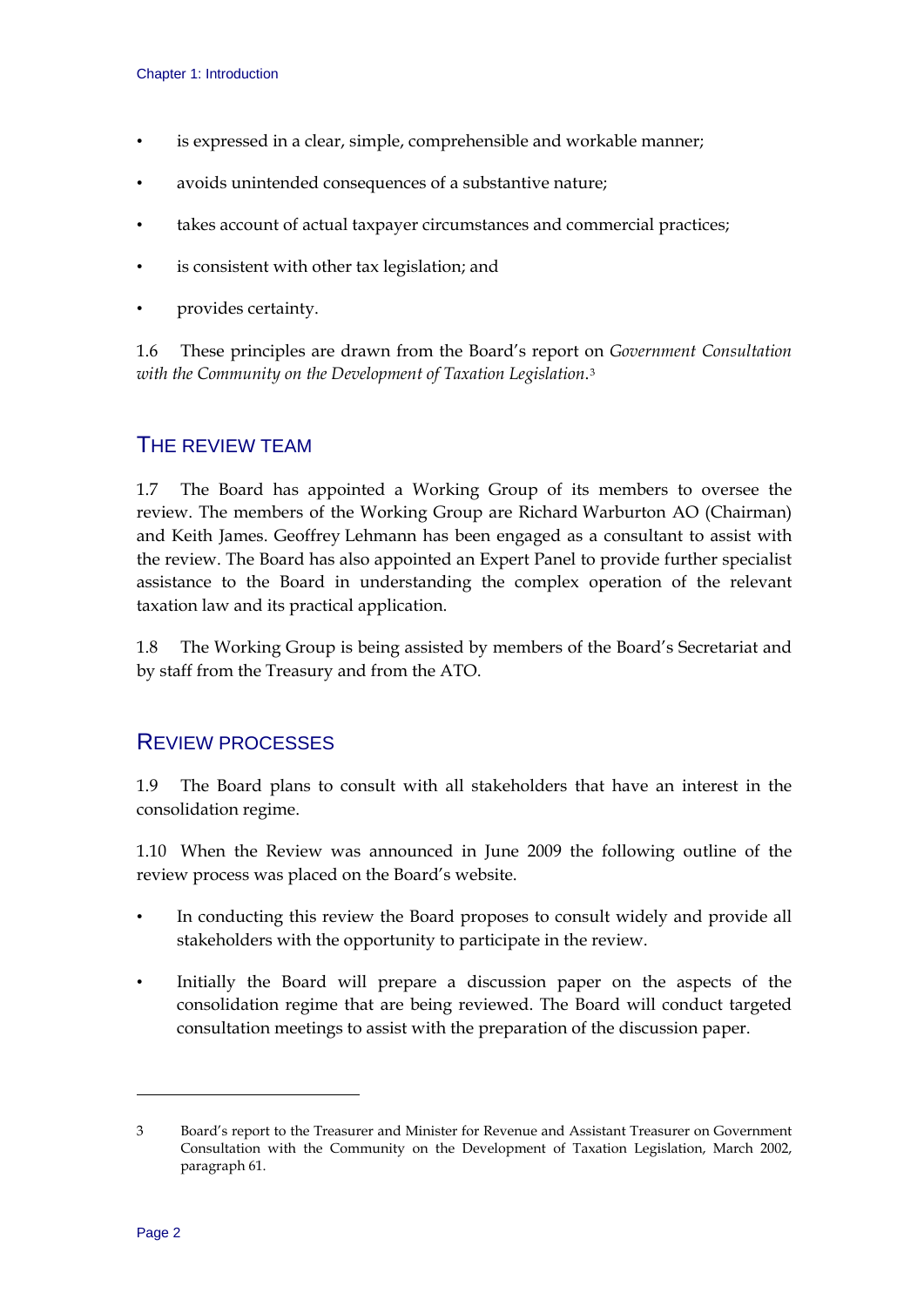- <span id="page-8-0"></span>The Board expects to release this discussion paper in the last quarter of 2009.
- In conjunction with the release of the discussion paper the Board will invite public submissions to the review and conduct public consultation meetings. At that time the Board will advise stakeholders of the timing of the various consultation processes as well as the likely reporting date.

1.11 To facilitate the public consultation process, the Board has developed this paper as a basis for further discussions. In developing the paper the Board has consulted with the Expert Panel, as well as Treasury and the ATO. The Board acknowledges that the issues addressed in this discussion paper reflect to a large degree those issues previously raised by industry in the ATO facilitated National Tax Liaison Group (NTLG) Consolidation Sub-group that continue to remain unresolved. To the extent they are relevant to the terms of reference, this paper draws on those consultations in canvassing issues that continue to create uncertainty or unfairness for taxpayers in applying the consolidation provisions.

1.12 The paper provides a framework for consideration of the key issues that have been brought to the attention of the Board and poses questions to be addressed as part of the consultation process. It is not expected that all stakeholders will necessarily respond to all of the issues and questions identified in the paper. Rather, some stakeholders may only wish to respond to those issues of direct relevance to them. In addition, all stakeholders are invited to comment on any additional issues within the Board's terms of reference for the Review that are not specifically raised in this discussion paper.

1.13 Given the time available, and the potential breadth of issues associated with the Review, the Board intends to undertake this post-implementation review as a multi-stage process, and expects to release a further position paper in the second quarter of 2010. The position paper will highlight key areas of concern in relation to implementation of the consolidation rules and detail specific design principles to strengthen the operation of the consolidation regime to ensure the legislation is operating as intended. The submissions received in relation to this discussion paper and other advice received by the Board will form the basis of this position paper.

1.14 Depending on the issues raised during consultation, the Board expects to present its recommendations to Government for consideration by the end of 2010.

## MAKING SUBMISSIONS

1.15 The Board welcomes submissions on the issues raised in this discussion paper. The closing date for submissions is 26 February 2010. Submissions can be sent: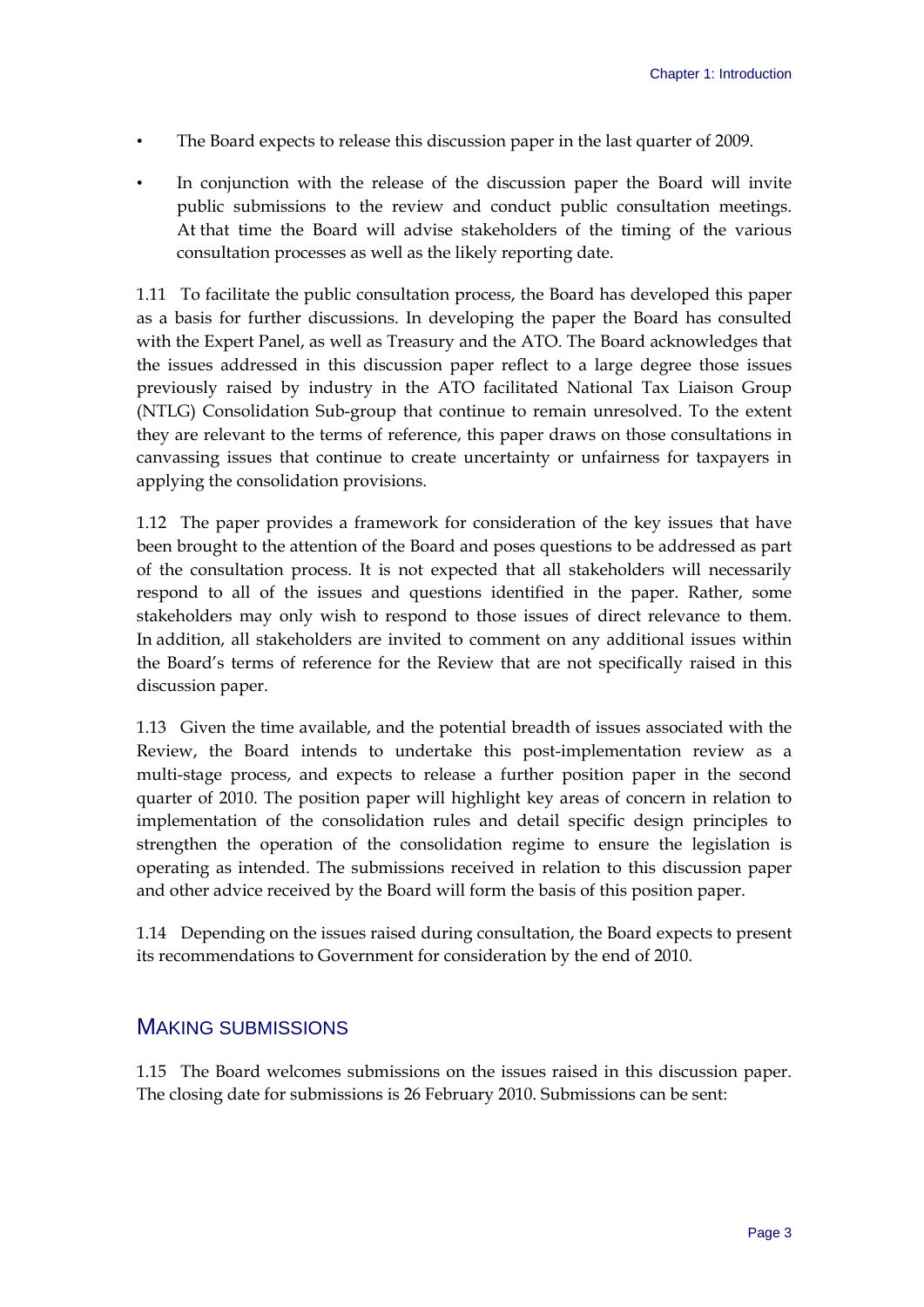#### By email to:

[taxboard@treasury.gov.au](mailto:taxboard@treasury.gov.au)

## By facsimile to:

(02) 6263 4471

## By post to:

Post-implementation Review into Certain Aspects of the Consolidation Regime Board of Taxation Secretariat C/- The Treasury Langton Crescent PARKES ACT 2600 AUSTRALIA

1.16 Submissions should include a brief summary of major points and recommendations. They should also include contact details so that the Board can contact those making the submission to discuss points raised if required. Submissions will be published on the Board's website [\(www.taxboard.gov.au\)](http://www.taxboard.gov.au/) unless it is clearly stated that the submission is confidential.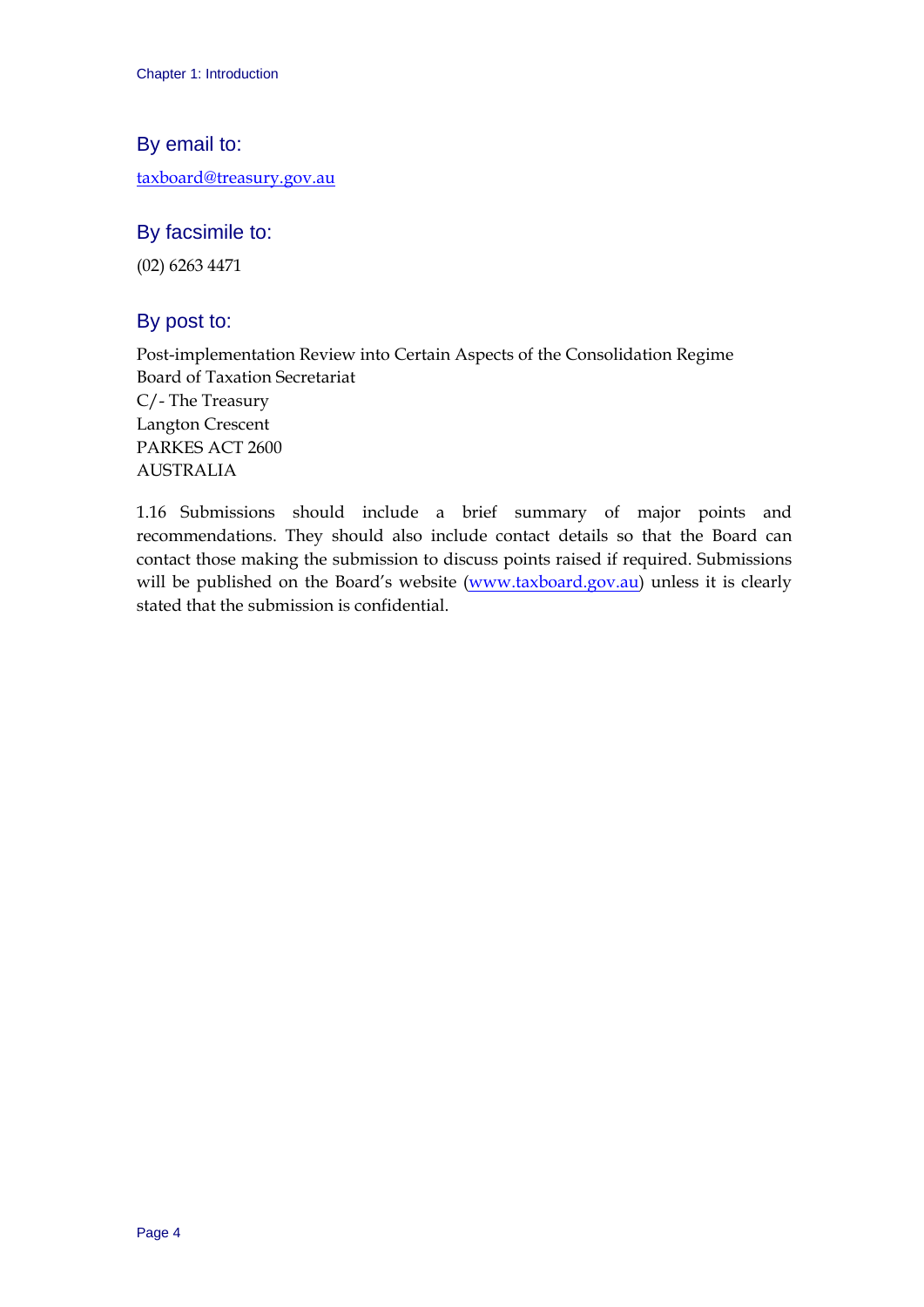## <span id="page-10-0"></span>BACKGROUND TO THE CONSOLIDATION REGIME

2.1 Prior to 1 July 2002 Australian resident companies were taxed as separate entities. Specific grouping rules in relation to wholly-owned corporate groups allowed:

- losses to be transferred between group members;
- dividends to be paid tax free to another member of the group; and
- capital gains and losses to be rolled-over when assets were transferred between group members.

2.2 The consolidation regime was introduced following a recommendation of the Review of Business Taxation in 1999 to overcome efficiency and integrity concerns that arose under the previous corporate tax system. These included:

- $tax$  impediments to business reorganisations  $-$  for example, possible tax costs of liquidating a redundant company in a wholly-owned group or buying back shares from a group entity;
- high compliance costs and complex tax laws to deal with groups for example, the costs of dealing with the tax implications of group reorganisations, intra-group dividends and disposals of ordinary assets and revenue assets (including trading stock) within groups;
- double taxation where gains realised in ordinary commercial transactions are taxed again on the disposal of equity;
- loss duplication where losses realised in carrying on a business or on disposal of assets are realised again on the disposal of equity;
- $loss$  cascading  $-$  where group companies (as well as companies that are less than 100 per cent owned) can use a chain of companies to create multiple tax losses based on one initial economic loss;
- value shifting where artificial losses are created (where there is no economic loss) through shifting value between group companies; and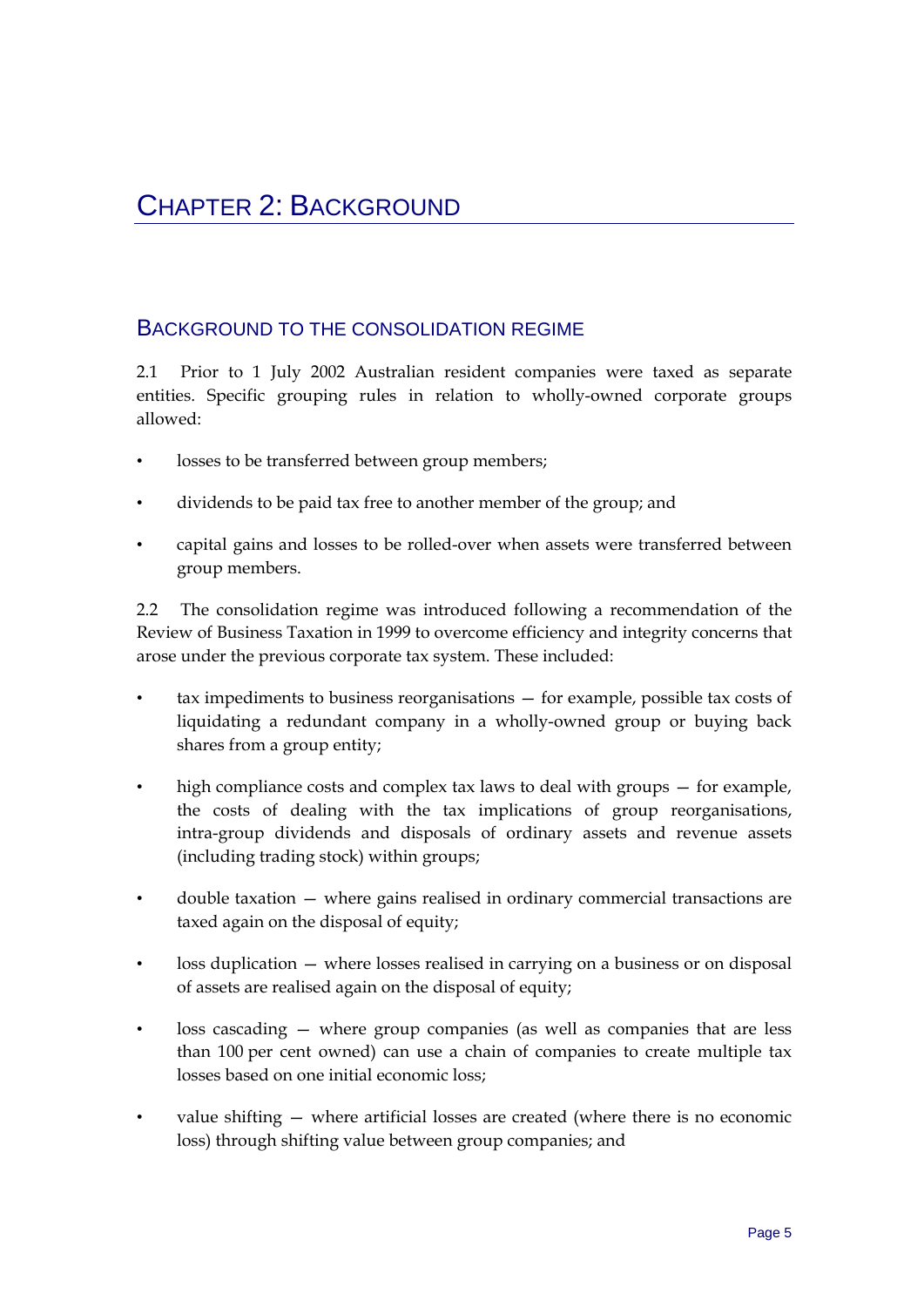<span id="page-11-0"></span>• tax avoidance through intra-group dealings — for example, manipulating dealings between group companies to reduce or defer tax.[4](#page-11-1)

2.3 The consolidation regime was introduced as a structural solution which addressed these problems by:

- ceasing to recognise multiple layers of ownership within a wholly-owned group; and
- treating wholly-owned groups as a single entity for income tax purposes that is, members of a consolidated group lose their separate tax identity when they join a consolidated group and acquire a new tax identity when they leave the group.[5](#page-11-2)

## BROAD OUTLINE OF THE CONSOLIDATION REGIME

2.4 The former government accepted the Review of Business Taxation's recommendation to implement the consolidation regime. The consolidation regime is contained in Part 3-90 of the *Income Tax Assessment Ac*t *1997* (the ITAA 1997), which was introduced with effect from 1 July 2002. Various refinements have been made to the regime since 2002.

2.5 The consolidation regime applies primarily to wholly-owned groups of Australian resident entities that choose to form a consolidated group.

2.6 A consolidated group generally consists of an Australian resident head company and all of its wholly-owned Australian resident subsidiaries. Specific rules allow certain resident wholly-owned subsidiaries of a foreign holding company to consolidate (a multiple entry consolidated group (MEC group)). Unless otherwise specified, references in this discussion paper to a consolidated group include a MEC group.

2.7 Following a choice to consolidate, the members of a consolidated group are treated as a single entity for income tax purposes. Subsidiary members lose their individual income tax identities during the time they are members of the consolidated group and are treated as parts of the head company. This means that:

• a single income tax return is lodged by the group and the group pays a single set of pay as you go instalments;

<span id="page-11-1"></span><sup>4</sup> Explanatory Memorandum to the New Business Tax System (Consolidation) Bill (No. 1) 2002, paragraph 2.3.

<span id="page-11-2"></span><sup>5</sup> ibid, paragraph 1.10.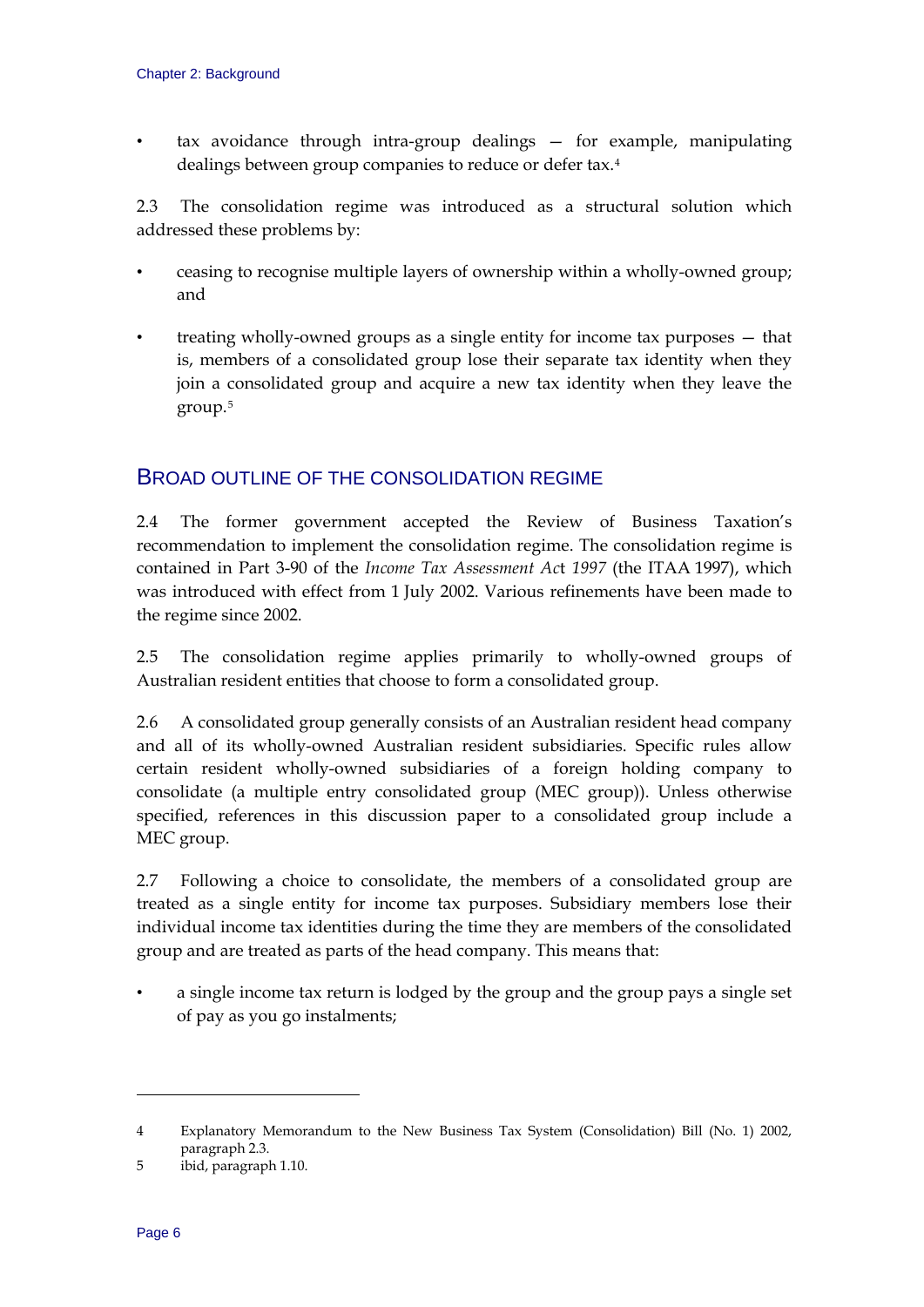- <span id="page-12-0"></span>• losses, franking credits and foreign income tax offsets are pooled in the head company;
- the assets and liabilities (other than intra-group assets and liabilities) of the subsidiary members are treated as if they were assets and liabilities of the head company;
- the actions of the subsidiary members (for example, acquisition or disposal of assets) are treated as if they had been undertaken by the head company; and
- intra-group transactions (for example, the transfers of assets between group members) are treated as arrangements between divisions of a single company.<sup>[6](#page-12-1)</sup>

2.8 The consolidation regime is only relevant for income tax purposes. It does not affect, for example, an entity's goods and services tax obligations or its fringe benefits tax obligations.

## POLICY BENCHMARKS FOR CONSIDERING THE EFFECTIVENESS OF THE OPERATION OF CERTAIN AREAS OF THE CONSOLIDATION REGIME

2.9 The primary objectives behind the introduction of the consolidation regime were:

- to promote business efficiency;
- to improve the integrity of the Australian tax system; and
- to reduce ongoing income tax compliance costs for wholly-owned corporate groups that choose to consolidate.[7](#page-12-2)

2.10 The Board's intention in undertaking post-implementation reviews is not to re-open debates about policy intent. Instead the focus is on whether the legislation is operating as intended or whether its implementation can be improved.

2.11 However, in considering whether the legislation is operating as intended and whether its implementation can be improved, the Board welcomes stakeholder comments on the following questions.

<span id="page-12-1"></span><sup>6</sup> Explanatory Memorandum to the New Business Tax System (Consolidation) Bill (No. 1) 2002, paragraphs 2.5 and 2.7.

<span id="page-12-2"></span><sup>7</sup> ibid, paragraphs 1.9, 2.4, 14.6 and 14.7.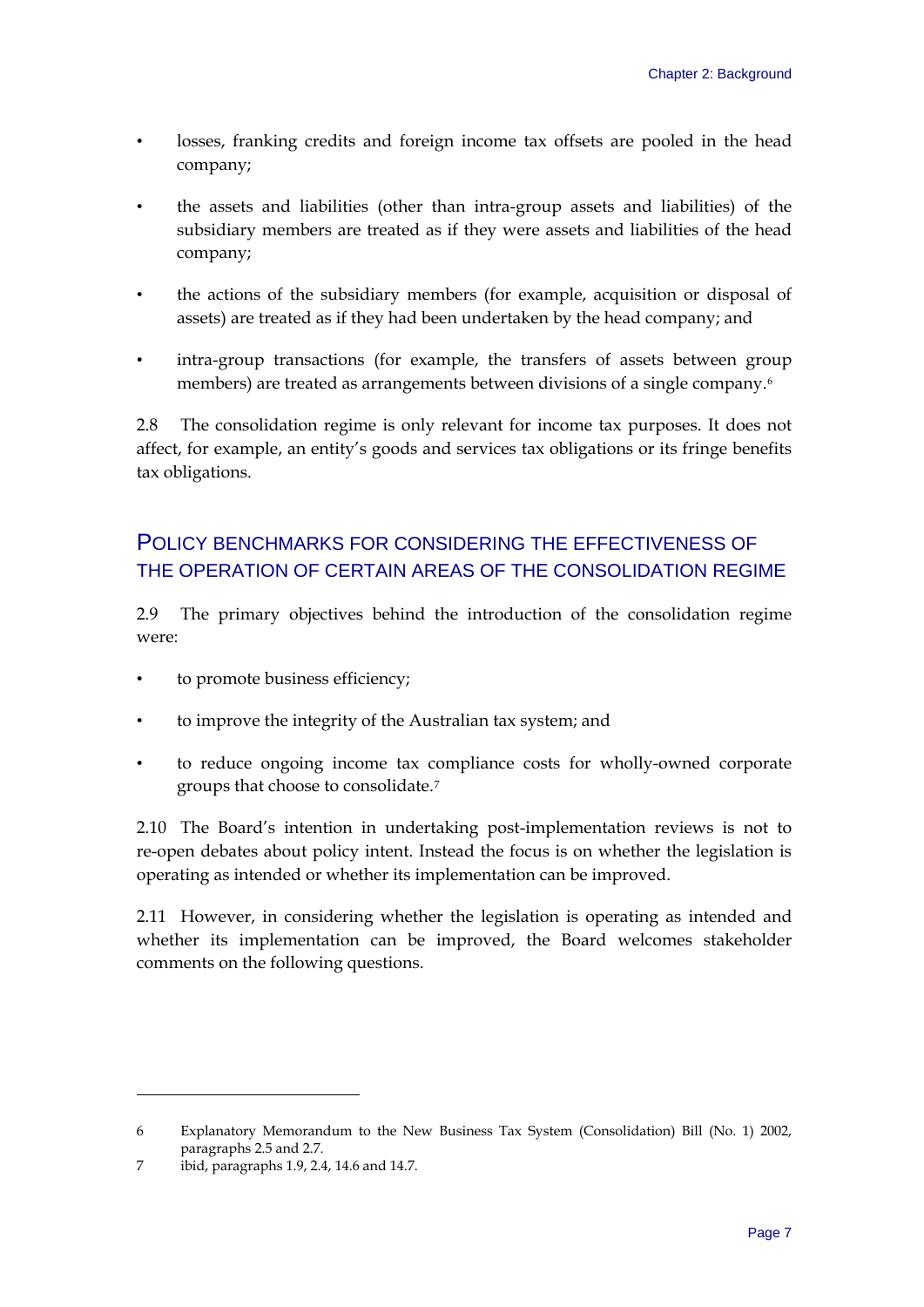#### **Question 2.1**

The Board seeks stakeholder comment on:

(a) In light of the policy drivers behind the introduction of the consolidation regime, do the single entity rule and the inherited history rules serve to increase business efficiency and integrity of the Australian tax system?

(b) For those corporate groups that have elected into the consolidation regime, has the introduction of the consolidation regime reduced the ongoing tax compliance costs associated with carrying on the group's business? If not, what are seen as the key impediments to achieving reduced compliance costs?

(c) For those corporate groups that have not yet elected to consolidate, what are the key concerns that are keeping corporate groups out of the consolidation regime?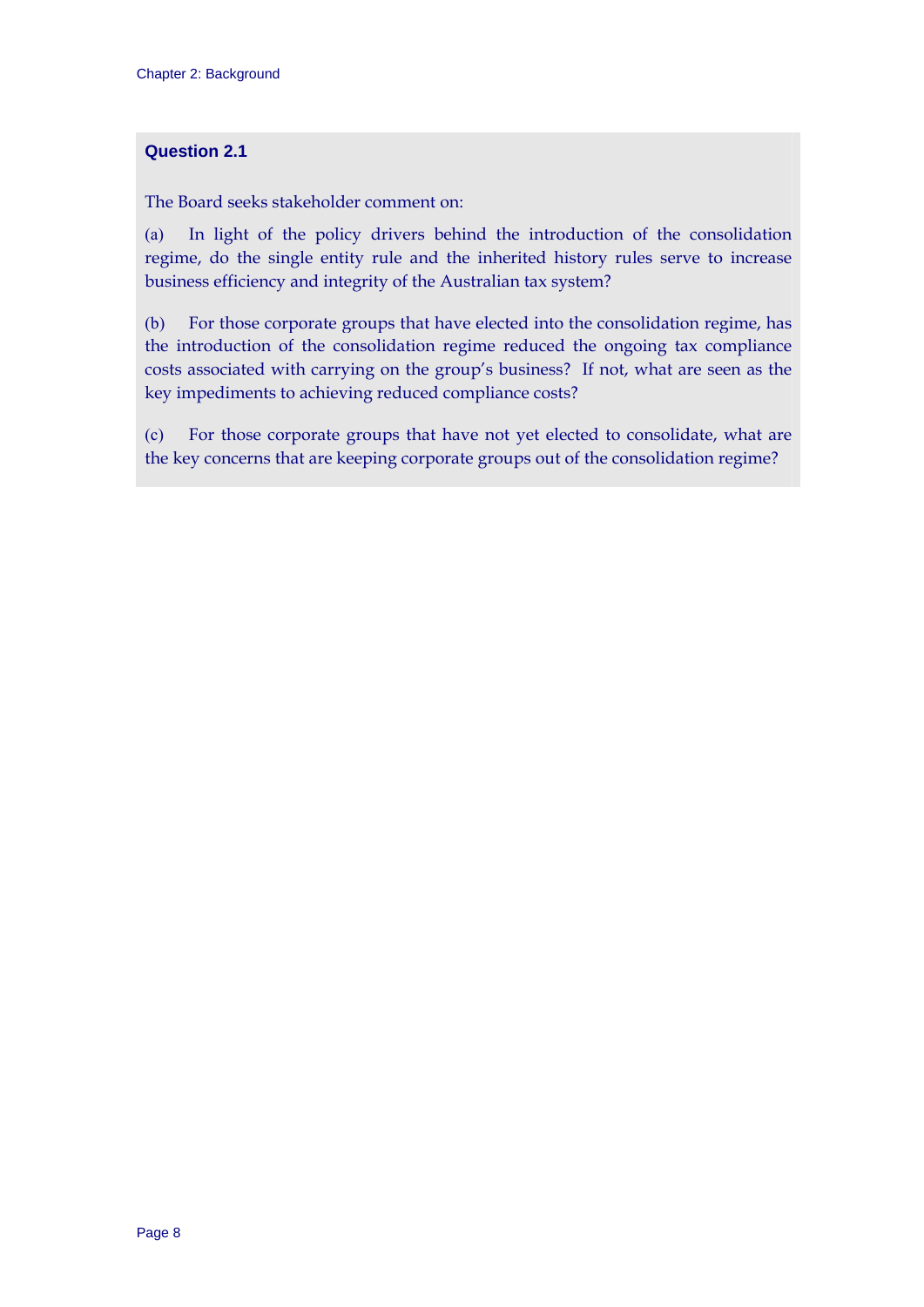## <span id="page-14-0"></span>CHAPTER 3: OPERATION OF THE SINGLE ENTITY RULE

3.1 Treating wholly-owned corporate groups as a single entity is the cornerstone principle of the consolidation regime.

3.2 This Chapter outlines some of the issues in relation to the operation of the single entity rule that the Board has been made aware of. The Board acknowledges that many of these issues have previously been raised by industry participants with the ATO, yet at present remain unresolved. The Board is seeking comments on the issues raised in this Chapter, and on any other issues that arise with the practical operation of the single entity rule.

3.3 The Board has been advised that in most cases the single entity rule produces appropriate outcomes. However, in certain circumstances issues have arisen with the practical operation of the single entity rule. This has led to a degree of uncertainty for taxpayers in applying the single entity rule and resulted in a lack of symmetry and unfairness. In some cases this uncertainty or unfairness provides favourable outcomes for taxpayers. However, in other cases the outcomes for taxpayers are unfavourable.

#### **Question 3.1**

The Board seeks stakeholder comment on:

(a) Is the operation of the single entity rule effectively meeting its stated policy intent of simplifying the tax system, reducing taxpayer compliance costs, and increasing the economic efficiency and integrity of the tax system?

(b) If not, in what circumstances is the single entity rule failing to meet its intended policy objectives, and what is the practical impact of this failure on consolidated groups?

(c) How can the operation of the single entity rule be improved to ensure it achieves its intended outcomes?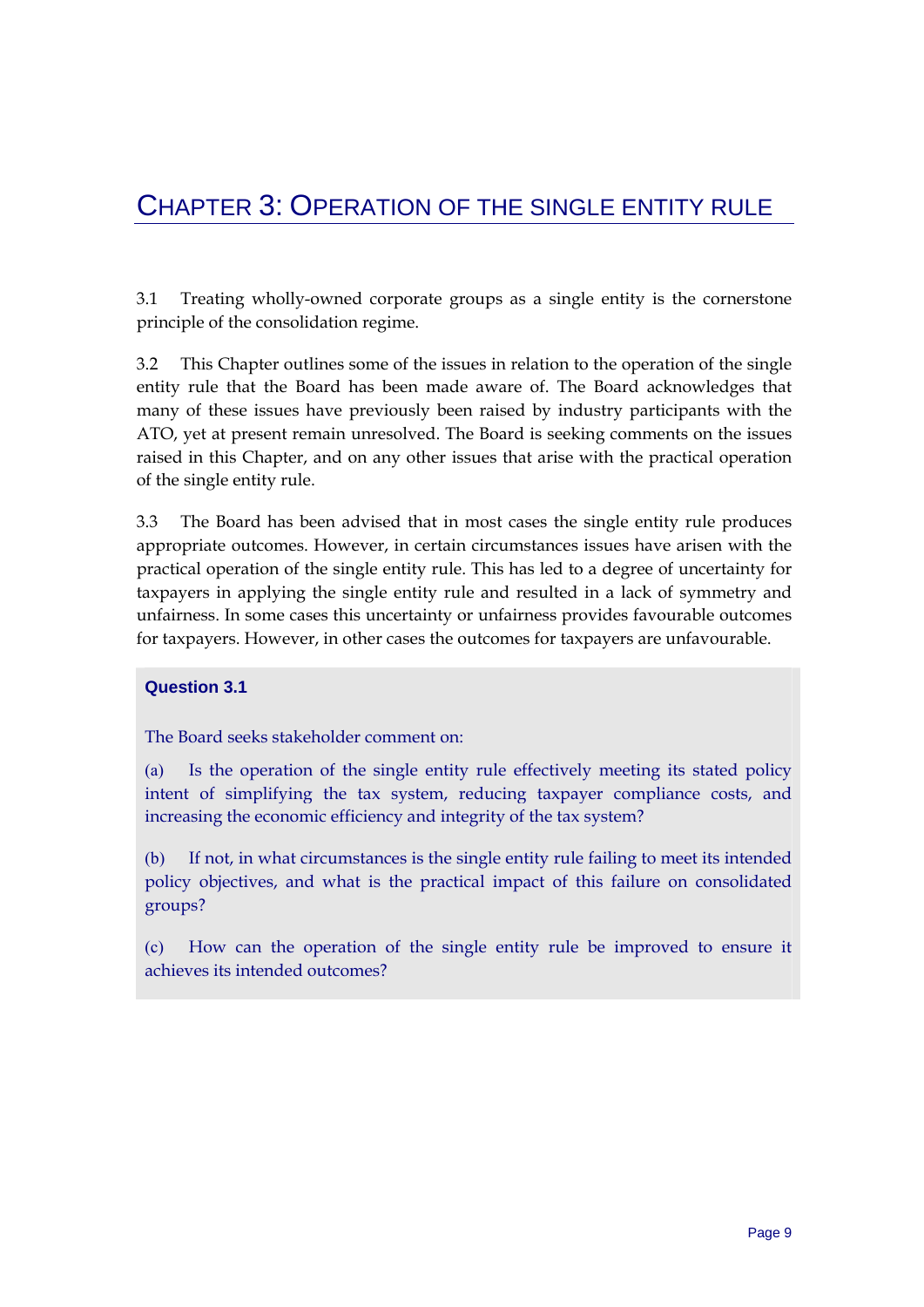## <span id="page-15-0"></span>THE SINGLE ENTITY RULE

3.4 The single entity rule treats a wholly-owned corporate group as a single taxpayer. The Explanatory Memorandum to the New Business Tax System (Consolidation) Bill (No. 1) 2002 specified the intended outcome of applying the single entity rule as follows:

The single entity treatment, coupled with the inherited history rules and special rules for setting the cost for tax purposes of assets of entities joining and leaving consolidated groups, will:

- simplify the tax system and reduce on-going compliance costs;
- promote economic efficiency by providing a taxation framework that allows Australian businesses to adopt organisation structures based more on commercial rather than tax considerations; and
- **•** promote equity by improving the integrity of the tax system.<sup>[8](#page-15-1)</sup>

3.5 The single entity rule is expressed in the income tax law as a principle which provides that, for the 'core purposes', the subsidiary members of the group are treated as parts of the head company, rather than as separate entities.<sup>[9](#page-15-2)</sup>

3.6 The core purposes are, broadly, the purposes of working out the amount of the taxable income, or tax losses, of the head company of the group or of any other entity that is a member of the group.

3.7 The underlying intention of the single entity rule is that the application of the income tax law to consolidated groups should align with its application to single companies operating by divisions. In this regard, the Explanatory Memorandum states:

The income tax treatment of a consolidated group flows from the rule that an entity is treated as part of the head company while it is a subsidiary member of a consolidated group. Actions of the subsidiaries are treated as actions of the head company, as this is the only entity the income tax law recognises for the purposes of working out the income tax liability or losses of a consolidated group. For example, a transfer of an asset from one subsidiary member to another is treated like a transfer from one division of a company to another division. Such a transaction could not have any income tax

<sup>8</sup> Explanatory Memorandum to the New Business Tax System (Consolidation) Bill (No. 1) 2002, paragraph 2.4.

<span id="page-15-2"></span><span id="page-15-1"></span><sup>9</sup> Section 701-1 of the ITAA 1997.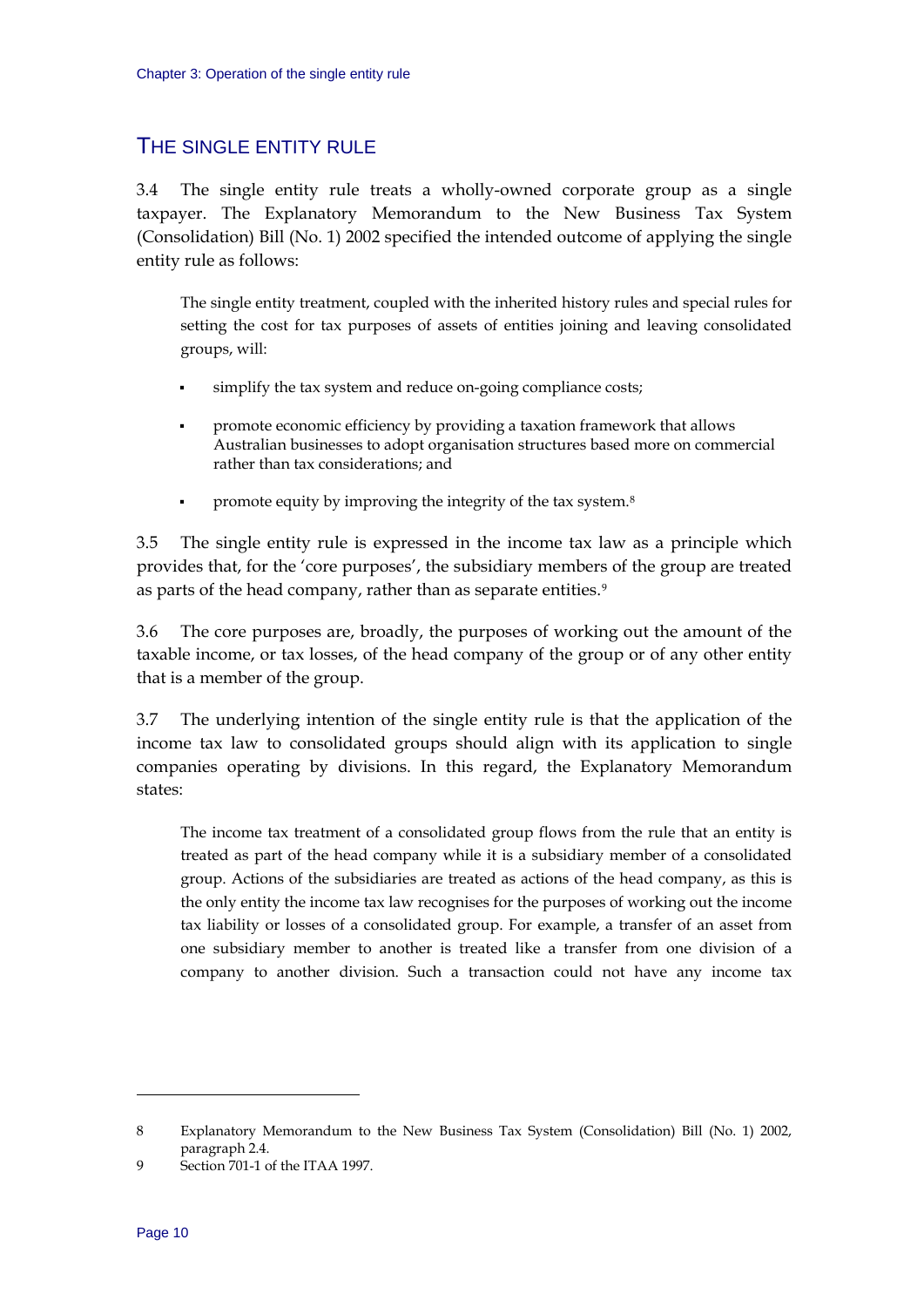consequences, as no disposal between distinct entities would have occurred (an entity cannot transact with itself).[10](#page-16-0)

3.8 The Explanatory Memorandum goes on to state that:

The single entity rule will ensure that the ITAA 1997 and the ITAA 1936 operate in respect of a consolidated group **as if the subsidiaries are absorbed into the head company, which is the relevant taxpayer**. A number of implications flow from the application of this rule.[11](#page-16-1) [emphasis added]

- 3.9 Examples of the effect of this absorption are that:
- the consolidated group lodges a single income tax return, with no separate lodgement requirements imposed on its members;
- the taxable income of the taxpayer refers to that of the head company  $-$  this calculation is made on the basis that income and deductions are assessed or allowable to the head company only;
- the obligations to keep records rest with the head company as it is regarded as the taxpayer during the period of consolidation;
- for the purpose of determining any relevant income tax consequences arising out of the holding or disposal of assets:
	- assets that an entity brings into a consolidated group are taken to be held by the head company as well as assets that the entity acquires during the period that it is a member of the group;
	- the head company is taken to hold any assets for so long as they are held by an entity while it is a subsidiary member of the group and to do anything in relation to those assets that is done by the subsidiary member;
	- if a capital gains tax (CGT) event happens in relation to any CGT assets held by any entity while a subsidiary member of the group, that event is taken to happen in relation to the asset while held by the head company and anything done by the subsidiary entity as part of the CGT event is taken to have been done by the head company; and

<span id="page-16-0"></span><sup>10</sup> Explanatory Memorandum to the New Business Tax System (Consolidation) Bill (No. 1) 2002, paragraph 2.12.

<span id="page-16-1"></span><sup>11</sup> ibid, paragraph 2.16.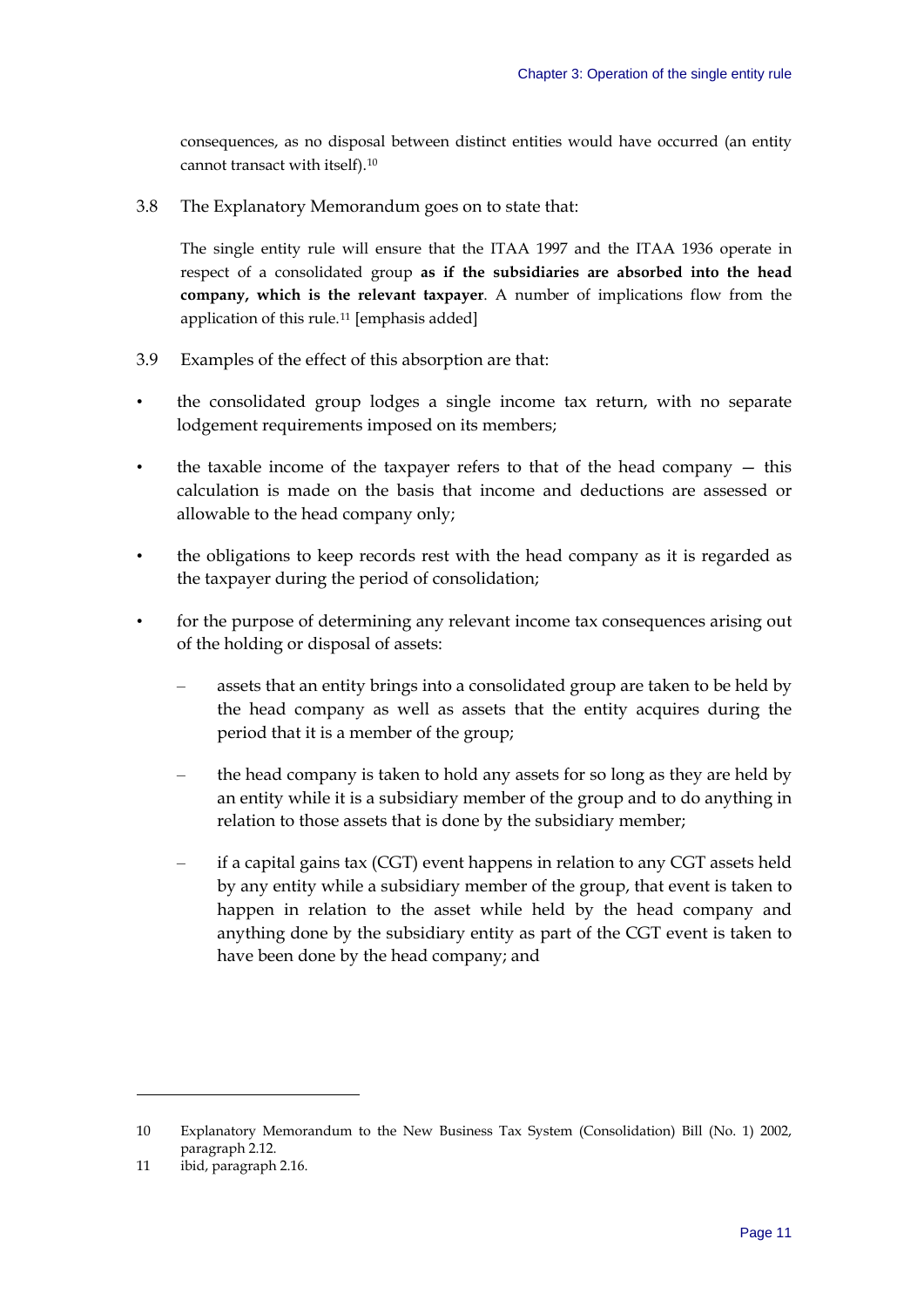<span id="page-17-0"></span>– the trading stock that is sold between members of the same wholly-owned group is no longer recognised as trading stock and is treated as consumables — this is because, following consolidation, intra-group transactions are ignored for income tax purposes.[12](#page-17-0)

3.10 Interactions with other provisions of the income tax law need to be taken into account when applying the single entity rule. In doing so, the way the law applies is dependent upon legislative intent and the words of the provisions under consideration. Section 701-85 of the ITAA 1997 gives effect to this approach to statutory interpretation. The Board understands that some industry participants have raised concerns that the operation of section 701-85 causes confusion and uncertainty as the circumstances in which it applies, if any, are unclear.

## THE ATO'S VIEW ON THE OPERATION OF THE SINGLE ENTITY RULE

3.11 The Commissioner of Taxation's view on the operation of the single entity rule is set out in Taxation Ruling TR 2004/11. The Ruling states:

The single entity rule, broadly speaking, allows for parity between the income tax position of a consolidated group, treated as a single entity, and of a company carrying on business in divisions.[13](#page-17-0)

3.12 Taxation Ruling TR 2004/11 adopts the divisional company model view of the single entity rule, consistent with the intent of the legislation as outlined in the Explanatory Memorandum to the New Business Tax System (Consolidation) Bill (No. 1) 2002.

3.13 Senior representatives of the ATO recently presented a paper at the Taxation Institute of Australia 4th Consolidation Symposium on 29 April 2009 and 1 May 2009 (the ATO Consolidation Symposium paper) which outlined some ATO perspectives on unravelling the mysteries of the single entity rule. A compendium of ATO views that address single entity rule issues which was attached to the paper is at Appendix 2.

 $\ddot{\phantom{a}}$ 

<sup>12</sup> ibid, paragraph 2.2.

<sup>13</sup> Taxation Ruling TR 2004/11, paragraph 35.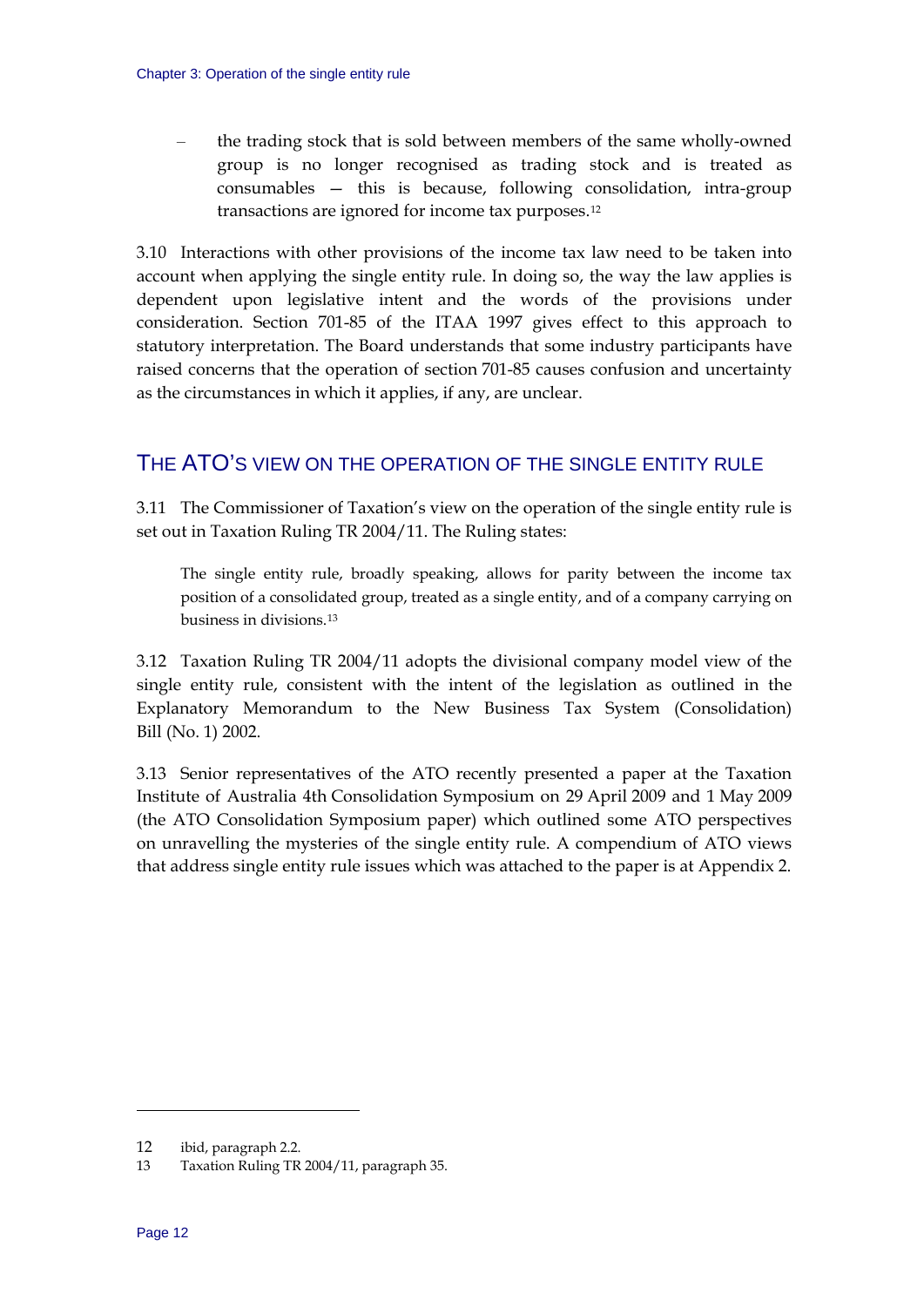#### <span id="page-18-0"></span>**Question 3.2**

The Board seeks stakeholder comment on:

(a) Are additional rules needed in the income tax law to support the operation of the single entity rule (section 701-1) to ensure the rule achieves its policy intent? If so, what supporting principles are needed?

(b) Should the income tax law contain specific exceptions to the operation of the single entity rule? If so, what should those exceptions be?

(c) Does section 701-85 of the ITAA 1997, which sets out the approach to the interpretation of the core consolidation provisions, increase uncertainty in the application of the single entity rule? If so, how can this uncertainty be alleviated?

#### PRACTICAL OPERATION OF THE SINGLE ENTITY RULE

3.14 The Board has been advised that both stakeholders and the ATO consider that the single entity rule using the divisional model is working effectively and results in appropriate outcomes in most cases.

3.15 However, the ATO Consolidation Symposium paper outlined some ATO concerns about the practical operation of the single entity rule, as follows:

In relation to the ATO's approach to the single entity rule, any mechanically consistent approach produces anomalies and where that arises it is necessary to give priority to the legislative purpose. It is therefore necessary to consider the purpose of the provisions being affected by the single entity rule.

The ATO tried to get a consistent approach and has found that anomalous outcomes cannot be avoided.[14](#page-18-0)

3.16 Further:

 $\overline{a}$ 

The ATO's administration of the single entity rule's application and operation in relation to other areas of the *Income Tax Assessment Act*, particularly regarding transactions between the group and third parties, is clearly proving to be far from straightforward and will certainly be an ongoing process.[15](#page-18-0)

<sup>14</sup> Des Maloney and Peter Walmsley, *ATO Perspective on Consolidation – Unravelling the Mysteries of the Single Entity Rule*, pages 14 and 15.

<sup>15</sup> Des Maloney and Peter Walmsley, *ATO Perspective on Consolidation – Unravelling the Mysteries of the Single Entity Rule*, page 15.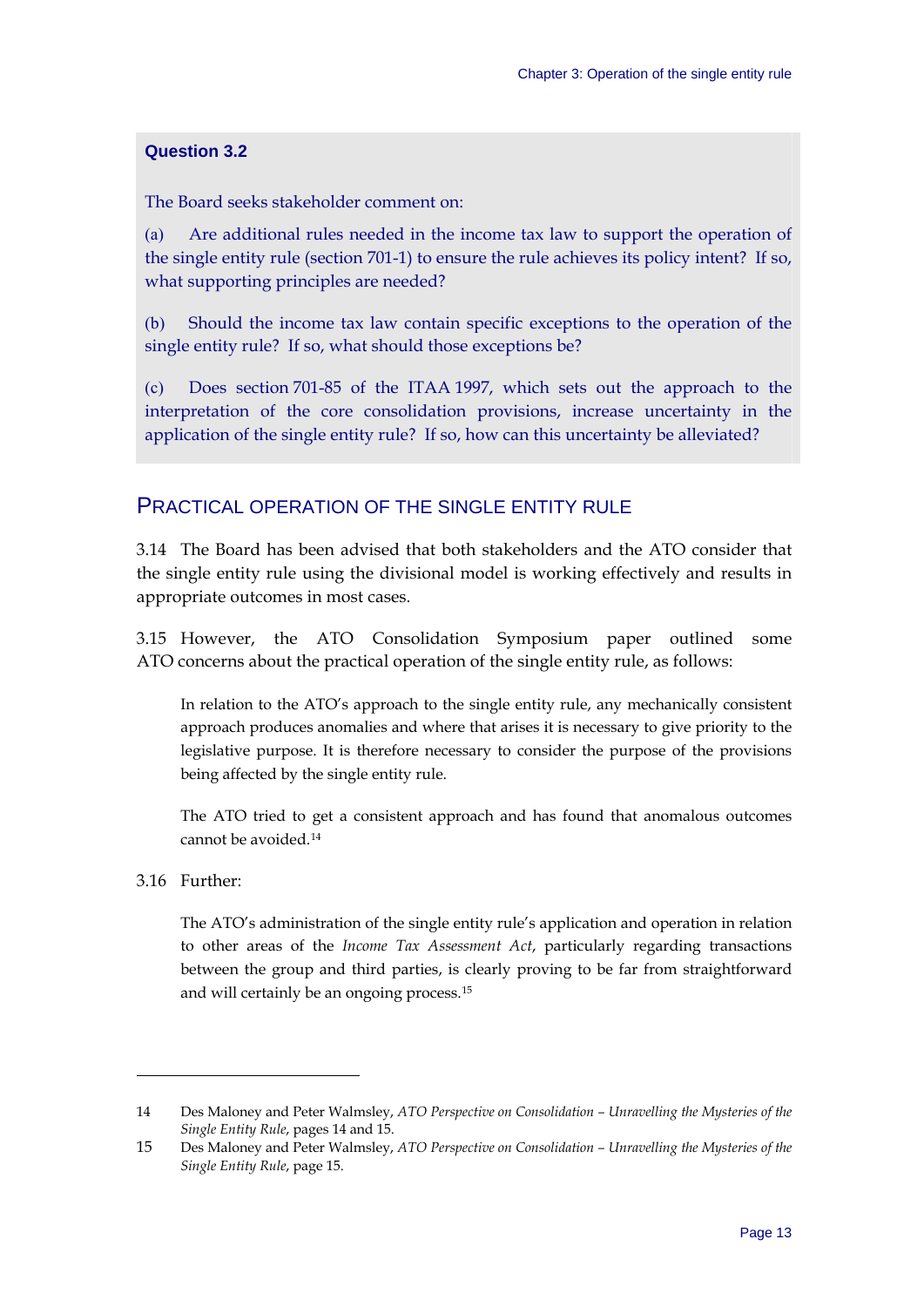<span id="page-19-0"></span>3.17 The issues raised by the ATO in relation to the practical operation of the single entity rule broadly fall within two main categories:

- whether the single entity rule should be modified to deal with intra-group assets; and
- whether the single entity rule should be extended to third parties that deal with a consolidated group.

## THE SINGLE ENTITY RULE AND INTRA-GROUP ASSETS

3.18 The purpose of the single entity rule is to ensure that the income tax law applies to a consolidated group in the same way that it applies to a single entity. In this regard, dealings between members of the group are ignored for income tax purposes — in the same way that dealings between divisions of a company are ignored for income tax purposes.

3.19 This requires putting aside the legal form of membership interests and intra-group contractual relationships, and looking at the consolidated group as a single taxpayer. Transactions between members of such a group (such as the transfers of assets or the payment of money) have no financial impact on the group as a whole. Instead, they are commercially analogous to functional arrangements between divisions of a single company.

3.20 The single entity rule has no impact on the legal status of intra-group dealings for other purposes. Implementation of the divisional company model therefore requires the imposition of a fiction on, or deeming of, the legal facts.

3.21 Some divergence from the divisional model in respect of intra-group assets that emerge from a consolidated group is demonstrated by Taxation Ruling TR 2004/11, which states that:

The transfer of intra-group assets to non-group entities will have income tax implications for the head company. The single entity rule gives effect to the legislative intention that the consolidated group (being the head company) should be treated in a similar way to a single company for income tax purposes. An analogy used is that the income tax outcomes of transactions within the group should be similar to the outcomes for a single company that operates through divisions. However, the intra-group assets of a consolidated group represent rights between members of the group. Such rights could not exist between divisions of a divisional company. **Accordingly, the income tax law**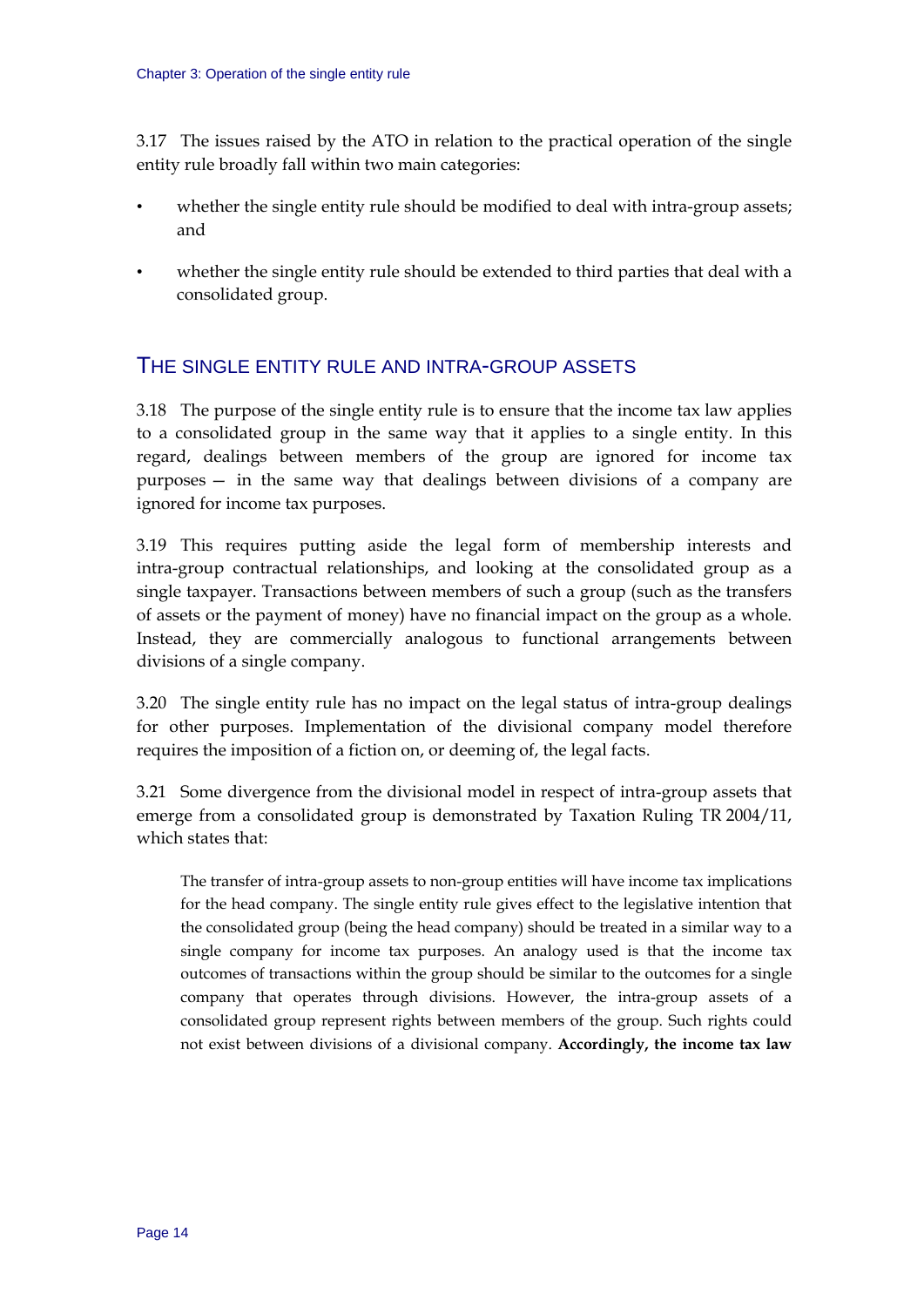<span id="page-20-0"></span>**has regard to intra-group assets on being transferred to a non-group entity**.[16](#page-20-0) [emphasis added]

3.22 The ATO Consolidation Symposium paper raised further concerns about the wider consequences of the divisional model's requirement to disregard intra-group assets and transactions to prevent double taxation and double losses. In this context, the paper stated:

However, more than avoiding double tax or double losses may result from disregarding intra-group transactions. Disregarding transactions, as we know from section 260 of the *Income Tax Assessment Act 1936*, has its problems. It is fine if all you want to do is annihilate something and pretend that it never happened, but complications arise if you also want to pretend that something else happened instead of the annihilated transaction. If the intra-group transaction is connected with something that happened to a third party (it will not be possible or appropriate to disregard what happened in connexion with the third party) the question will be whether and to what extent disregarding the intra-group transaction requires re-characterisation of the transaction with the third party.

One view is that you read the single entity rule absolutely literally and you characterise transactions as if there were literally just one company in existence, being the head company, who engaged in transactions that just one company can enter into. That means you reconstruct transactions that never happened to replace the ones that did happen, but which you have to disregard. This view poses the question, what would or could have happened if this head company had been a divisional company? The answer is taken to be the outcome of applying the single entity rule.

Notwithstanding the above concerns, the Commissioner arrived at the view that for the purpose of administration a Divisional Model should be adopted as it best represented the intent of the legislature.[17](#page-20-0)

3.23 The ATO Consolidation Symposium paper suggests that, although the divisional model is to be applied wherever possible, this may be problematic in some situations, such as dealings in intra-group assets with non-group members, which have no equivalent for a single company operating by division. In this regard, the paper states:

The divisional model is applied … unless the situation being considered could not have an equivalent for comparison in a divisional company. This means that intra-group transactions and dealings involving assets (not being intra-group assets) generally have no tax consequences.

<sup>16</sup> Taxation Ruling TR 2004/11, paragraph 36.

<sup>17</sup> Des Maloney and Peter Walmsley, *ATO Perspective on Consolidation – Unravelling the Mysteries of the Single Entity Rule*, page 10.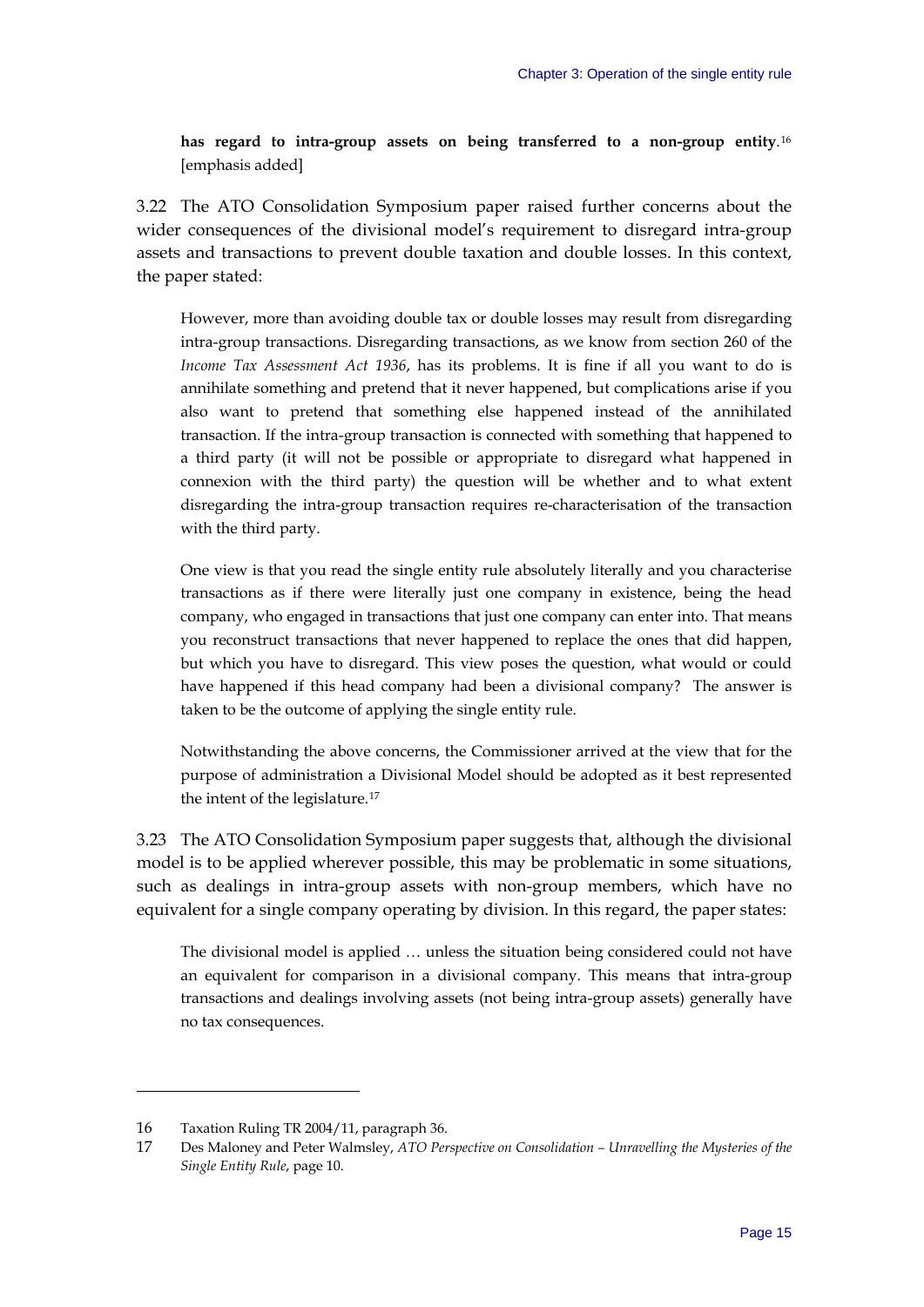<span id="page-21-0"></span>Where the situation does not have an equivalent in a divisional company, the single entity rule is applied in light of the facts relating to the situation, and the approach in paragraphs 26 to 28 [of Taxation Ruling TR 2004/11]. This means that dealings in intra-group assets with non-group members will generally be treated as 'disposals'. The legal existence of the assets disposed of is relevant; there is no 'statutory' or other creation of such assets for tax purposes.

The exception to this approach is debt like instruments — where a practical outcome is required.[18](#page-21-0)

3.24 Therefore, the ATO has identified some practical difficulties in applying the divisional model underlying the single entity rule to transactions that could not be undertaken by a divisional company.

3.25 This primarily relates to intra-group assets constituted by contractual rights between group members which are disregarded by the head company. Examples include:

- rights relating to intra-group shares in subsidiary companies or units in subsidiary trusts;
- rights relating to intra-group debt; and
- rights relating to other intra-group contracts (such as leases, licences and options).

3.26 These kinds of intra-group assets may emerge, or re-emerge, for income tax purposes when:

- the head company disposes of rights under an intra-group asset (such as a lease, licence or option) directly to a non-group member; or
- a subsidiary member which holds an intra-group asset leaves a consolidated group.

3.27 When intra-group assets emerge or re-emerge from a consolidated group, issues may arise in relation to:

- the tax costs of intra-group assets that are acquired by a consolidated group;
- the tax costs of intra-group assets that are disposed of by a consolidated group; and
- the other tax history of intra-group assets.

 $\ddot{\phantom{a}}$ 

<sup>18</sup> Des Maloney and Peter Walmsley, *ATO Perspective on Consolidation – Unravelling the Mysteries of the Single Entity Rule*, page 14.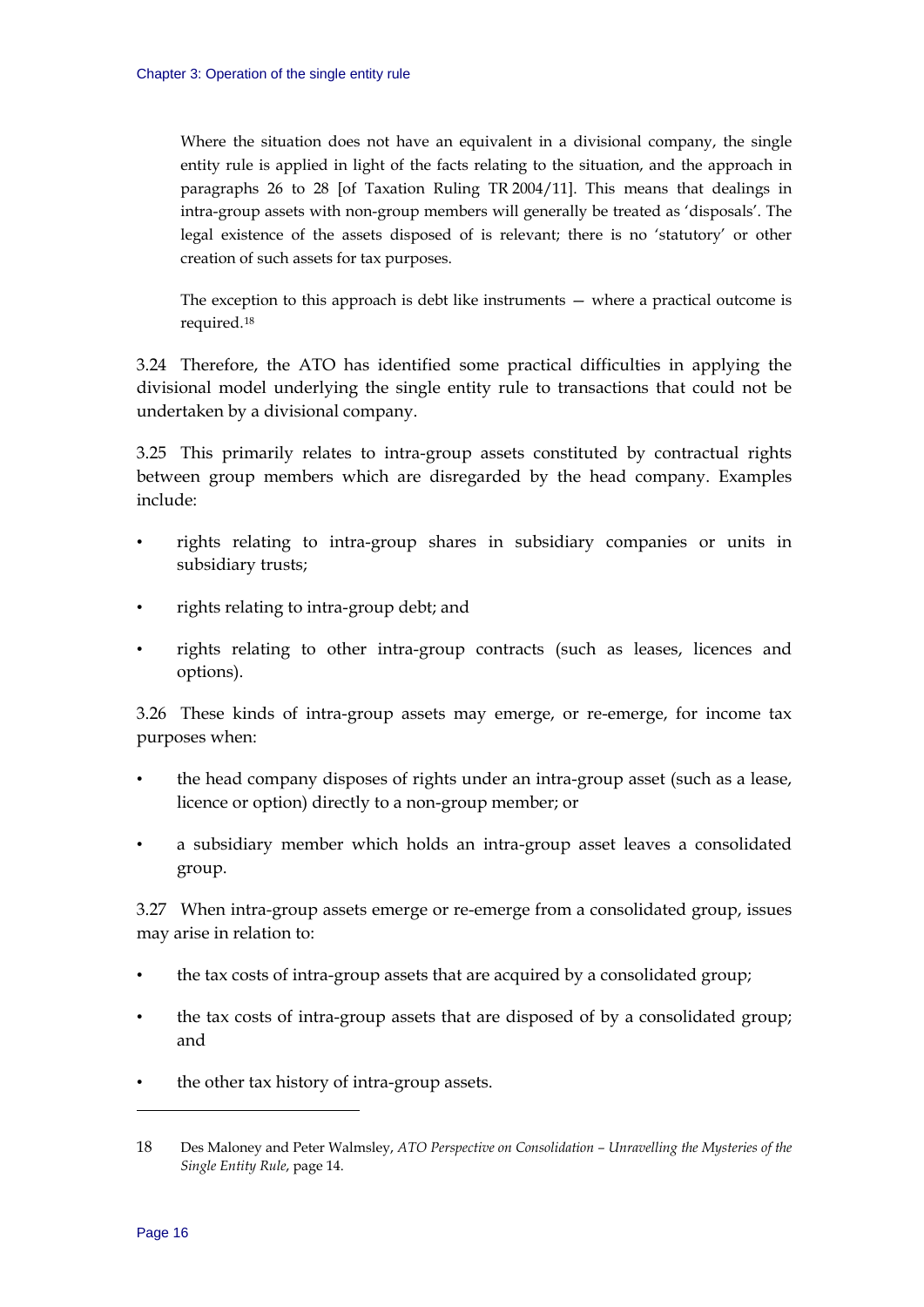## <span id="page-22-0"></span>The tax costs of intra-group assets that are acquired by a consolidated group

3.28 Transactions by a consolidated group with third party entities may become intra-group arrangements. This can happen where:

- a member of a consolidated group has a contract with a third party entity and another member of the group acquires the third party entity's rights under the contract; or
- a consolidated group acquires all of the membership interests in a third party entity, so that the third party entity becomes a subsidiary member of the group.

3.29 The consolidated group may incur costs that reflect a genuine outgoing to re-acquire the rights from the third party entity. However, as those rights become intra-group assets of the group, these costs are not recognised for income tax purposes. In some cases this outcome may be appropriate. In other cases the lack of recognition for these costs may be inappropriate.

3.30 In this regard, the ATO Consolidation Symposium paper states:

Situations may arise where there has been a real economic outlay to a third party for an asset (for example a lease, licence or option) that does not have a corresponding accounting liability, and that asset becomes an intra-group asset. This could occur where the corresponding (non-accounting) liability or obligation is with a member of a consolidated group and:

- the acquirer of the asset becomes a member of the same consolidated group; or
- a member of the consolidated group acquires the asset from the third party and it becomes an intra-group asset because another member of the same group has the corresponding non-accounting liability or obligation.

Neither the tax cost setting amount nor the expenditure incurred for the asset will be recognised for the head company core purposes when it becomes an intra-group asset.[19](#page-22-0)

#### Direct acquisition of an intra-group asset

 $\ddot{\phantom{a}}$ 

3.31 Where a consolidated group owes an accounting liability that corresponds with an asset that becomes an intra-group asset, both the asset and the liability are disregarded. This could arise where the group has an asset that is, in substance, a debt which is owed by the group to a third party entity.

<sup>19</sup> Des Maloney and Peter Walmsley, *ATO Perspective on Consolidation – Unravelling the Mysteries of the Single Entity Rule*, pages 15 and 16.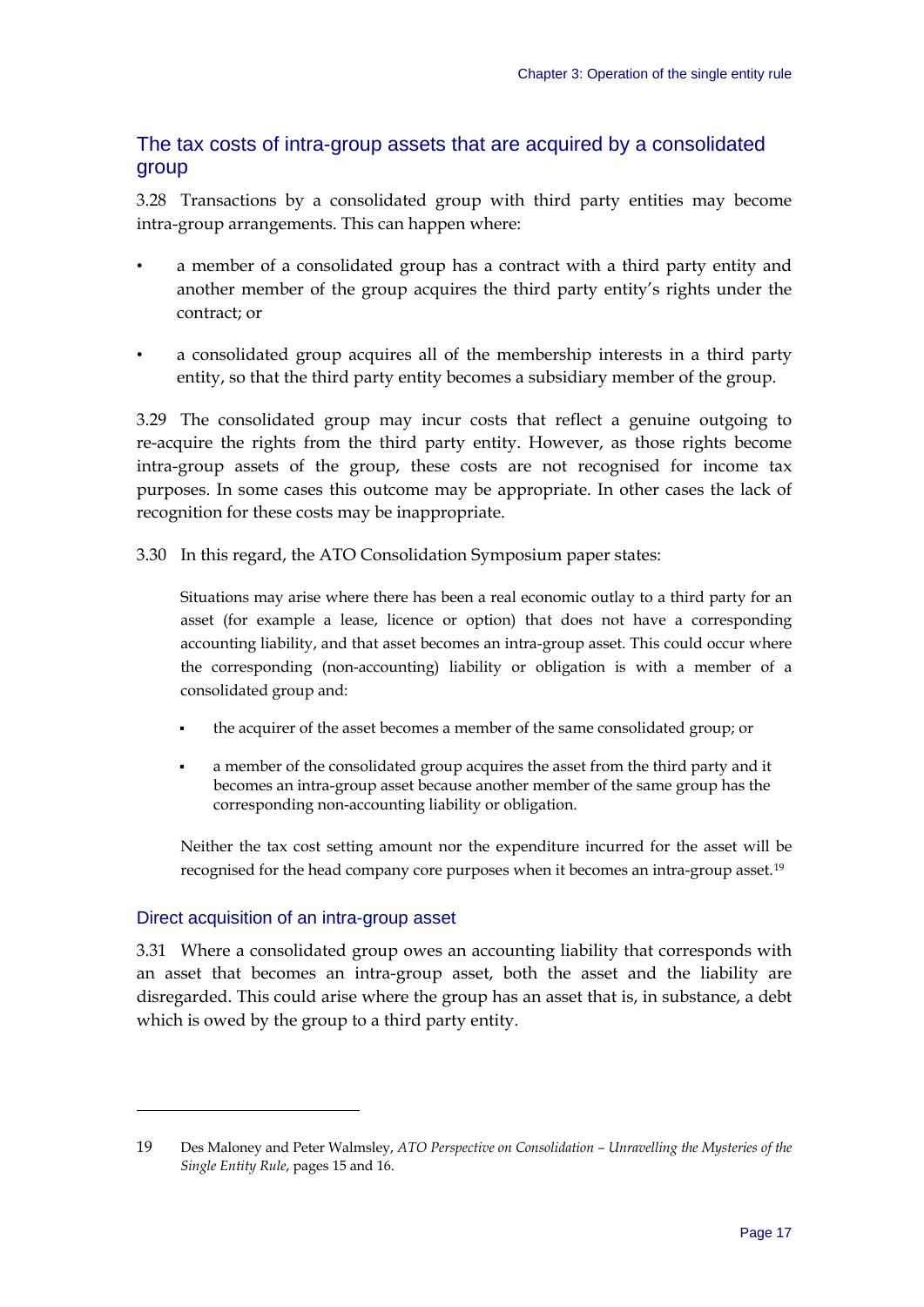3.32 In these circumstances, as illustrated in Example 3.1, any costs incurred to acquire the right should not be recognised in the cost base of an asset or allowed as a deduction.

#### **Example 3.1: Direct acquisition of an intra-group asset that is a debt**

A member of a consolidated group (Sub A) enters into a loan agreement with a third party (Third Party Co) in 2009.

In 2012, Third Party Co assigns the debt to another member of the consolidated group (Sub B) for \$25 million (that is, the market value of the debt).

As a consequence of the single entity rule, the debt will become an intra-group asset. However, the head company of the group (Head Co) cannot deduct the expenditure incurred to acquire the debt (\$25 million).

This outcome is appropriate because both the asset and liability have been brought within the group.

3.33 However, except for assets that are effectively loans, rights under a contract do not generally give rise to a corresponding accounting liability. For example, a member of a consolidated group may acquire a third party entity's rights against another member of the group under a commercial contract (such as an operating lease or licence) which then becomes an intra-group asset.

3.34 As a result, as illustrated in Example 3.2, any costs incurred by the group to acquire the rights under the lease or licence are not recognised by the group for income tax purposes. This can result in some unfairness as the outcome that arises from the disposal of an intra-group asset may be different to the outcome that arises from the disposal of an entity that holds an intra-group asset (see Example 3.4).

#### **Example 3.2: Direct acquisition of an intra-group licence**

The head company of a consolidated group (Head Co) creates a software application (that is, an intellectual property asset) which it patents.

In 2009, Head Co grants a licence to use the software to a third party (Third Party Co) for 5 years. Head Co receives consideration of \$5 million for the grant of the licence. As a consequence, Head Co includes a capital gain under CGT event D1 (section 104-35 of the ITAA 1997) of \$5 million in assessable income.

In 2012, another member of the group (Sub A) acquires the licence from Third Party Co for \$5 million.

As a consequence of the single entity rule, the licence will become an intra-group asset. Therefore, the expenditure incurred to acquire the licence (\$5 million) is not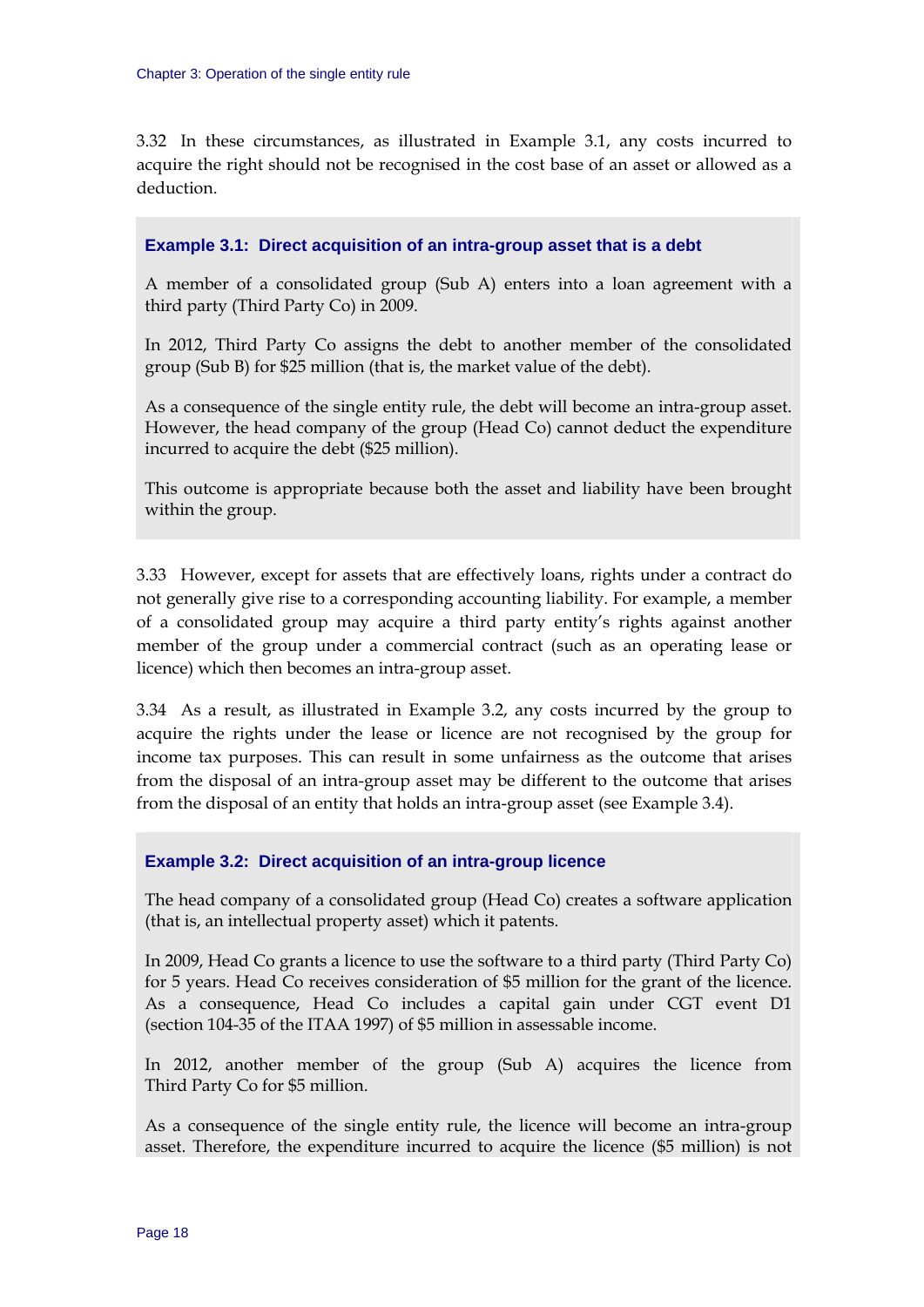recognised by Head Co.

Therefore, as no tax cost is recognised, if Head Co subsequently disposes of the licence and does not incur any incidental costs, Head Co will make a capital gain equal to the capital proceeds received. Alternatively, if the licence comes to an end while in the group, Head Co will not recognise any capital loss.

#### Indirect acquisition of an intra-group asset

3.35 The outcome that arises in the case of a direct acquisition of an intra-group asset can also arise where a consolidated group acquires all of the membership interests in a third party entity, so that the third party entity becomes a subsidiary member of the group. Example 3.3 illustrates the outcomes that arise when an intra-group asset is acquired indirectly.

#### **Example 3.3: Indirect acquisition of an intra-group licence**

Assume the same facts as in Example 3.2. However, in 2012 Head Co acquires all the membership interests in Third Party Co for \$5 million. As a result, Third Party Co becomes a subsidiary member of Head Co's consolidated group.

As Third Party Co becomes a member of the same consolidated group, the licence will receive a tax cost setting amount based on its relative market value under the consolidation tax cost setting rules.

As a consequence of the single entity rule, the licence will become an intra-group asset. Therefore, Head Co cannot take the tax cost setting amount into account when something happens to the licence (section 701-58 of the ITAA 1997).

Therefore, as no tax cost is recognised, if Head Co subsequently disposes of the licence and does not incur any incidental costs, Head Co will make a capital gain equal to the capital proceeds received. Alternatively, if the licence comes to an end while in the group, Head Co will not recognise any capital loss.

#### The tax costs of intra-group assets that are disposed of by a consolidated group

3.36 Intra-group assets can be disposed of by a consolidated group where:

- the rights under a contract between members of the group are disposed of to a third party entity; or
- a subsidiary member of the group leaves the group taking rights under a contract with another member of the group with it.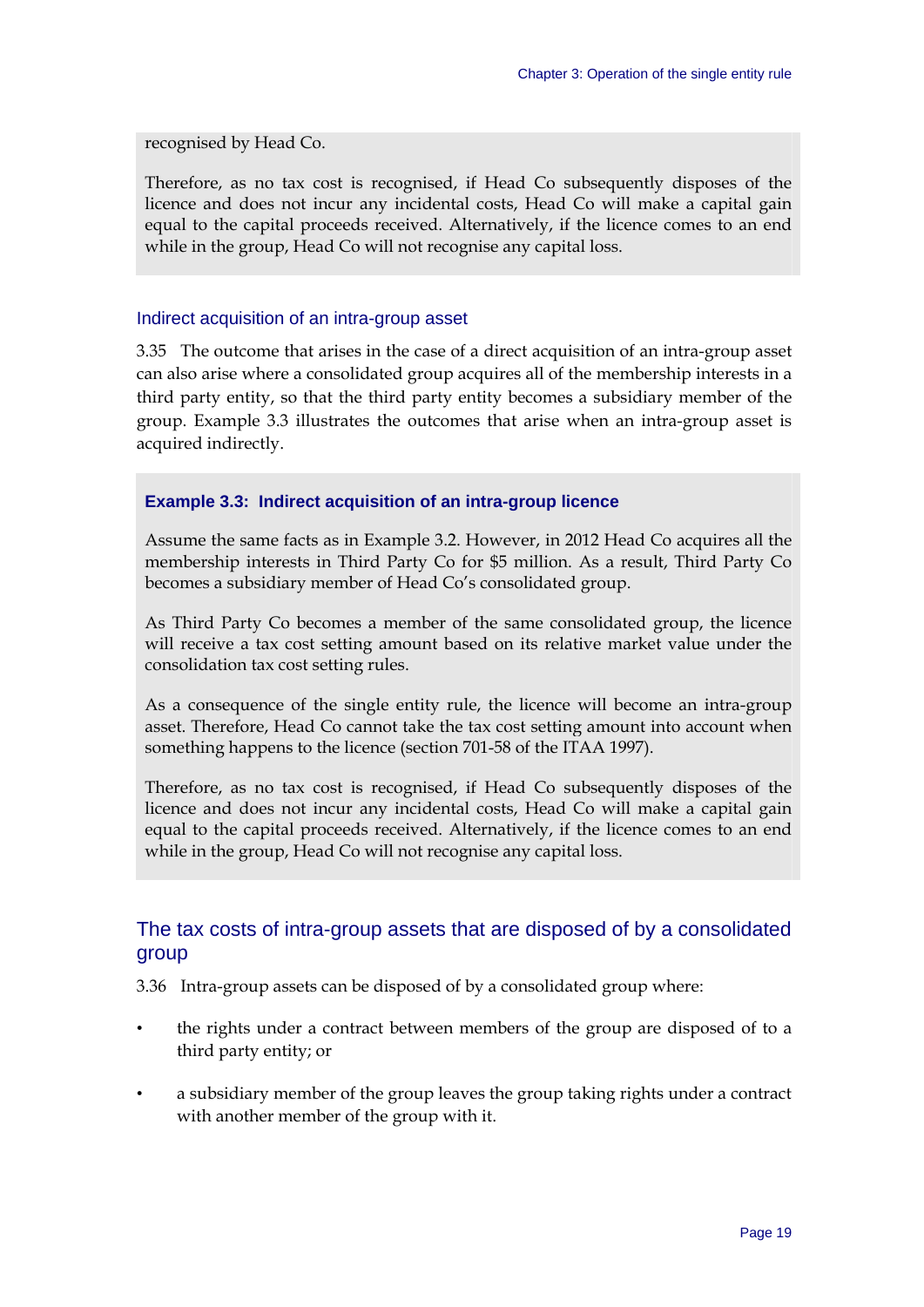#### <span id="page-25-0"></span>Direct disposal of an intra-group asset

3.37 The ATO has issued several taxation determinations which outline the consequences that arise when the rights under a contract between members of the group are disposed of to a third party entity.

3.38 Taxation Determination TD 2004/33 concludes that a CGT event does not happen to the head company of a consolidated group if a debt is created within the group and is later transferred to a third party entity. The Taxation Determination states:

The income tax laws treat the conferring of rights under the debt in the non-group entity by the head company (on behalf of the consolidated group) as the borrowing of money or obtaining of credit from another entity. Because of this, a CGT event does not happen to the head company.[20](#page-25-0)

3.39 In contrast, Taxation Determination TD 2004/34 concludes that a CGT event does happen to the head company of a consolidated group where an option granted within the group is later transferred to a third party entity. However, only incidental costs incurred by the group to third party entities relating to the transfer are included in the cost base of the option.

3.40 A similar outcome arises where an intra-group licence is transferred by a member of a consolidated group to a third party entity (Taxation Determination TD 2004/35).

3.41 However, where a member of a consolidated group assigns the principal of a loan owed to it by another member (that is, an intra-group debt) to a third party entity, the arrangement is treated as the issue by the head company of a security under section 159GP of the ITAA 1936 (Taxation Determination TD 2004/84). The Taxation Determination states:

Applying the single entity rule …, the head company will be taken to be the issuer of the security once the member assigns the right to the principal to an entity outside the group. The head company will be able to claim deductions on an annual accruals basis in relation to the discount or deferred interest component of the security under Division 16E of Part III (Division 16E) of the ITAA 1936 if the security satisfies the conditions for a 'qualifying security' under subsection 159GP(1) of the ITAA 1936 at the time of the deemed issue by the head company and the conditions of section 159GT of the ITAA 1936 are otherwise satisfied.[21](#page-25-0)

3.42 In relation to the single entity rule, the Taxation Determination states:

<sup>20</sup> Taxation Determination TD 2004/33, paragraph 4.

<sup>21</sup> Taxation Determination TD 2004/84, paragraph 2.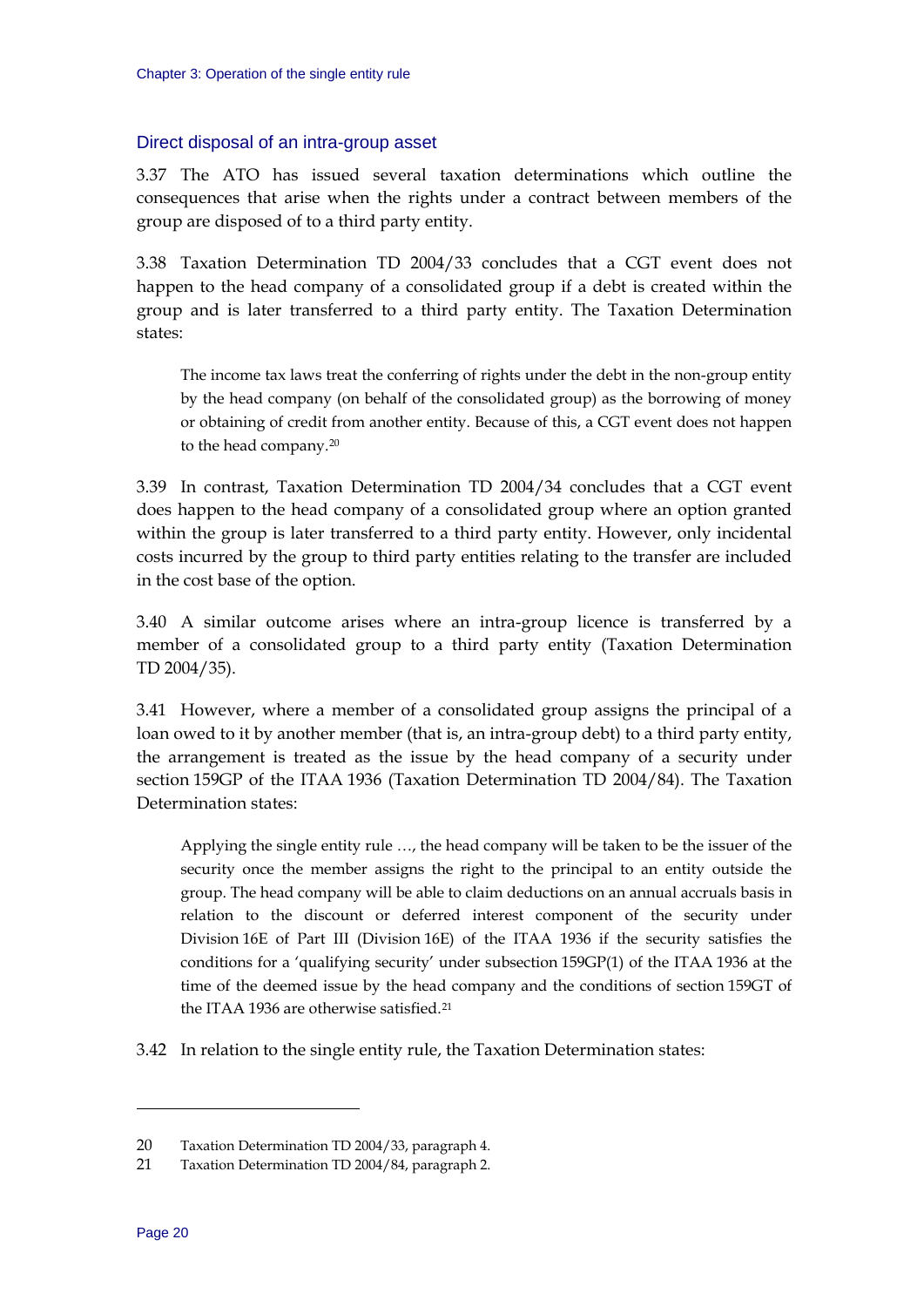<span id="page-26-0"></span>Under the single entity rule, an arrangement between members of a consolidated group is taken to be an arrangement between parts of the head company. Where such an arrangement involves a loan, the loan or interest obligations and payments will not be recognised and the income tax law … cannot apply to them, as the head company is notionally both the debtor and the creditor as long as the arrangement subsists within the group.

If a debt (*chose in action*) held by the member lender is subsequently assigned to an entity outside of the consolidated group ('non-member entity'), income tax consequences can arise for the consolidated group. Those consequences are viewed from the perspective of the head company as a result of the single entity rule. Notwithstanding that under the single entity rule the head company did not recognise the intra-group transaction between the members of the group for the purposes of working out its own income tax, this underlying agreement may still be relevant in determining what rights and obligations the head company is taken (because of the single entity rule) to have entered into with the non-group member.<sup>[22](#page-26-0)</sup>

3.43 A similar outcome arises where an intra-group income stream is assigned by a member of a consolidated group to a third party entity (Taxation Determination TD 2004/85).

#### Indirect disposal of an intra-group asset

3.44 When an entity leaves a consolidated group, the tax costs of its membership interests are reconstructed by, broadly, subtracting the value of the leaving entity's liabilities from the tax costs of its assets — that is, by working out the 'old group's allocable cost amount' $23$ 

3.45 When an asset of the leaving entity corresponds to a liability that is actually owed to the leaving entity by a member of the old group, the old group's allocable cost amount is increased to reflect the market value of the asset. This adjustment to the old group's allocable cost amount effectively increases the tax costs of the membership interests held by the consolidated group in the leaving entity.

3.46 If the intra-group asset is a debt which is owed to the leaving entity by other members of the group, the amount of the increase in the allocable cost amount is the market value of the asset at the leaving time.

3.47 However, as an integrity rule, where the creation of an asset in a leaving entity before its leaving time would have been a CGT event but for the single entity rule, the amount added to the old group's allocable cost amount is, depending on the

<sup>22</sup> ibid, paragraphs 5 and 6.

<sup>23</sup> Division 711 of the ITAA 1997.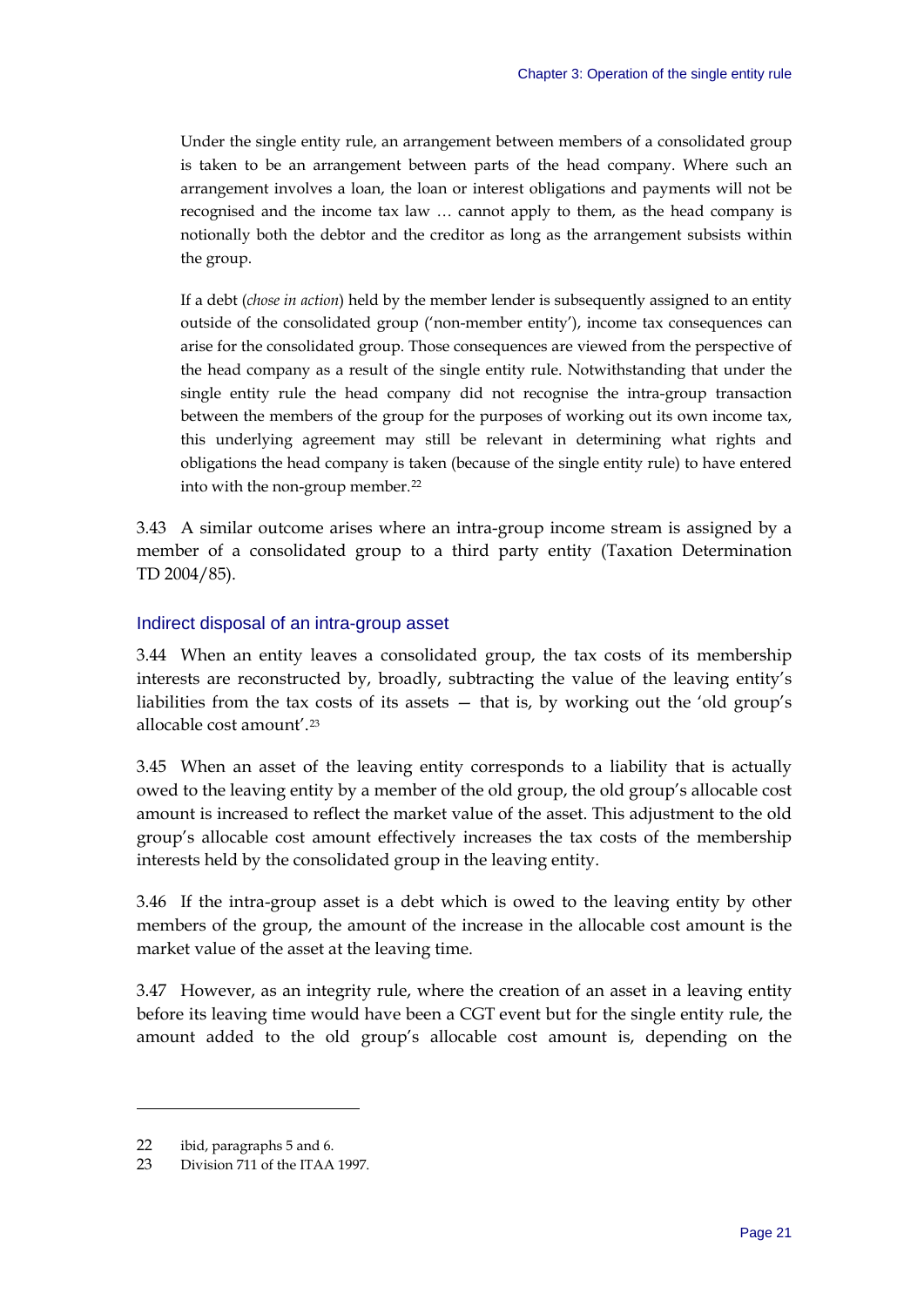<span id="page-27-0"></span>circumstances, the incidental costs incurred in relation to the asset, the expenditure incurred in relation to the asset, or the cost base or reduced cost base of the asset.<sup>[24](#page-27-0)</sup>

3.48 The operation of this adjustment to the old group's allocable cost amount was illustrated in the Explanatory Memorandum to the New Business Tax System (Consolidation) Bill (No. 1) 2002 as follows:

Within a consolidated group, land with a market value of \$10 million is leased to a group entity, Lefco, for 99 years for a rental of \$1 per year. The group had a cost base for this land of \$2 million.

With this lease as Lefco's only asset, the group sells all of its membership interests in Lefco.

The head company's cost for the groups membership interests in Lefco is set at \$2 million, because that is the cost that would be allowed to the group for the CGT event constituted by the terms of the lease of the land to Lefco.[25](#page-27-0)

3.49 The purpose of this adjustment to the old group's allocable cost amount is to ensure the liabilities which are not recognised while the leaving entity was a member of the group (because of the single entity rule) are reflected in the allocable cost amount  $26$ 

3.50 Example 3.4 illustrates the outcome that arises when a leaving entity takes with it an intra-group asset which has been acquired by the consolidated group. The example highlights that the outcome that arises from the disposal of an intra-group asset (see Examples 3.2 and 3.3) may be different to the outcome that arises from the disposal of an entity that holds an intra-group asset.

#### **Example 3.4: Direct acquisition of an intra-group licence**

Assume the same facts as in Example 3.2. However, Sub A leaves the consolidated group and takes the licence to use the software with it — that is, Head Co does not dispose of the licence and the licence did not come to an end while in the group. If the licence is the only asset held by Sub A at the leaving time, a third party will pay Head Co the market value of the licence (\$5 million) to acquire the membership interests in Sub A.

In these circumstances, Head Co will owe an obligation (a liability) to Sub A which corresponds to the asset (the licence) that Sub A takes with it. Therefore, section 711-40 of the ITAA 1997 will apply so that old group's allocable cost amount

<sup>24</sup> Sections 711-20 and 711-40 of the ITAA 1997.

<sup>25</sup> Explanatory Memorandum to the New Business Tax System (Consolidation) Bill (No. 1) 2002, Example 5.15, pages 146 and 147.

<sup>26</sup> Section 711-20 of the ITAA 1997.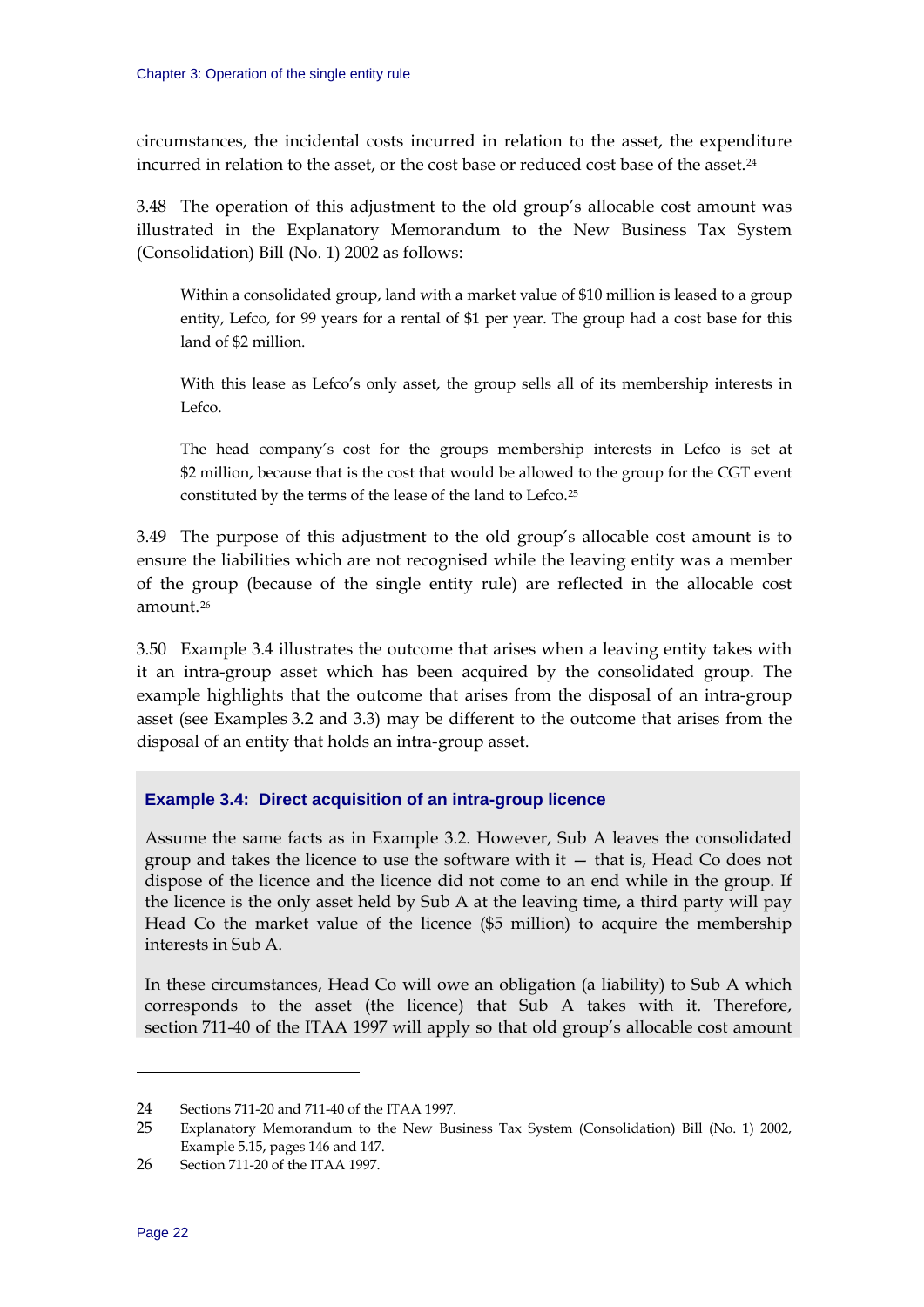<span id="page-28-0"></span>for Sub A is increased by the market value of the licence.

Therefore, the consolidated group has paid \$5 million to acquire the licence which is reflected in the amount it receives for disposing of the membership interests in Sub A. Assuming that it does not incur any incidental costs, Head Co will not make any capital gain or loss as a result of the disposal of the membership interests in Sub  $A$  – that is, the capital proceeds received by Head Co (\$5 million) will be equal to the old group's allocable cost amount for Sub A (\$5 million).

A similar outcome would arise if the intra-group licence had been acquired indirectly (that is, in the circumstances outlined in Example 3.3).

3.51 The Government has accepted in principle that the operation of section 711-40 of the ITAA 1997 would be modified to:

- restrict the adjustment so that it applies only to accounting liabilities owed by the group to the leaving entity; and
- where the creation of an asset in a leaving entity before its leaving time would have been a CGT event but for the single entity rule, reduce the amount of the adjustment to nil (on the basis that the relevant expenditure would be deductible under the business related costs provisions $27$ ).<sup>[28](#page-28-0)</sup>

3.52 Broader concerns about the treatment of tax costs in relation to intra-group assets were raised with Treasury during the consultation process relating to the proposed amendment. Therefore, implementation of the proposed amendment has been deferred pending the outcome of this Review.

#### **Question 3.3**

 $\overline{a}$ 

The Board seeks stakeholder comment on:

(a) What concerns, if any, arise in relation to the announced changes to section 711-40 of the ITAA 1997?

(b) In what circumstances, if any, do you consider the taxation outcomes that arise when intra-group assets are acquired or disposed of to be inappropriate? What do you consider the appropriate outcome to be?

<sup>27</sup> Section 40-880 of the ITAA 1997.

<sup>28</sup> Treasurer's Media Release No 053 of 13 May 2008.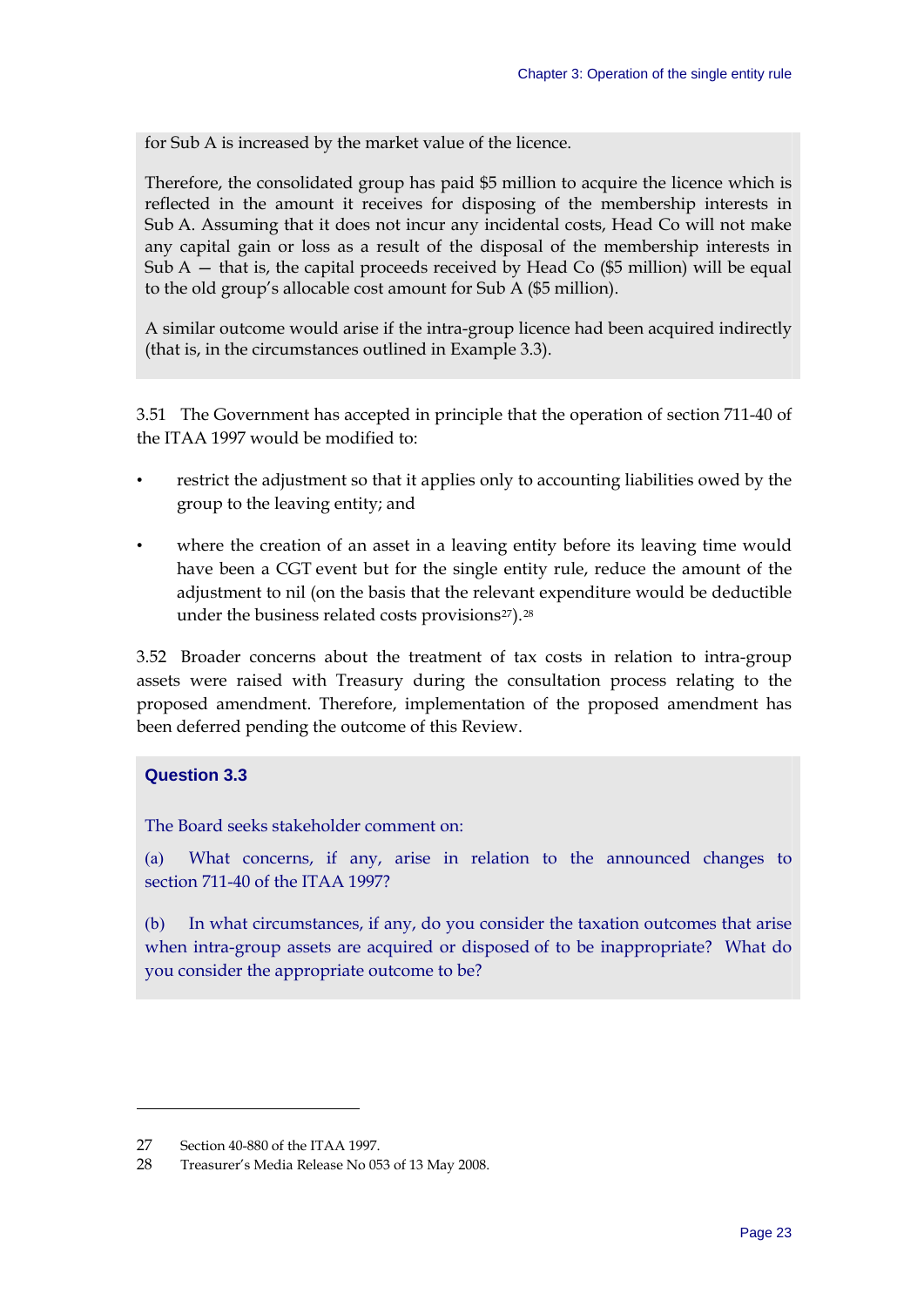#### <span id="page-29-0"></span>Tax history of intra-group assets

3.53 The entry and exit history rules<sup>[29](#page-29-0)</sup> identify:

- the history that an entity brings with it when it joins a consolidated group; and
- the history that an entity takes with it when it leaves the group.

3.54 This can affect the future tax liabilities of the group or of a subsidiary after it leaves the group.

3.55 When a right arising from an intra-group contract emerges from a consolidated group, either directly or indirectly, it is unclear what facts in respect of the asset also emerge and that may be relevant for the tax purposes of the head company or the leaving entity.

3.56 Under the single entity rule, applying the divisional model, rights arising from an intra-group contract that cease to be owned by a consolidated group are recognised by the tax system when they emerge. In this regard, a note in the income tax law states that:

In the case of other assets [that is, assets other than those consisting of liabilities owed to the leaving entity by the group], the fact that the [leaving] entity inherits their history under section 701-40 when the entity ceases to be a subsidiary member of the group means that the assets would be treated as having the same cost as they would for the head company at that time. However, assets consisting of liabilities do not have such a history because they are only recognised when the entity ceases to be a subsidiary member and the single entity rule ceases to apply.<sup>[30](#page-29-0)</sup>

3.57 This allows for parity between the income tax outcomes for a consolidated group and for a single entity that operates with divisions.

3.58 However, the ATO Consolidation Symposium paper raises concerns about the identification of tax history in relation to intra-group assets that emerge from a consolidated group, as follows:

In relation to income tax history matters, it is not entirely clear what factual history in respect of an intra-group asset is available to either the head company or an entity when the asset commences to be recognised by the tax system.<sup>[31](#page-29-0)</sup>

 $\ddot{\phantom{a}}$ 

<sup>29</sup> Sections 710-5 and 701-40 of the ITAA 1997. . . The entry and exit history rules are discussed in more detail in Appendix 3.

<sup>30</sup> Note to subsection 701-45(3) of the ITAA 1997.

<sup>31</sup> Des Maloney and Peter Walmsley, *ATO Perspective on Consolidation – Unravelling the Mysteries of the Single Entity Rule*, page 16.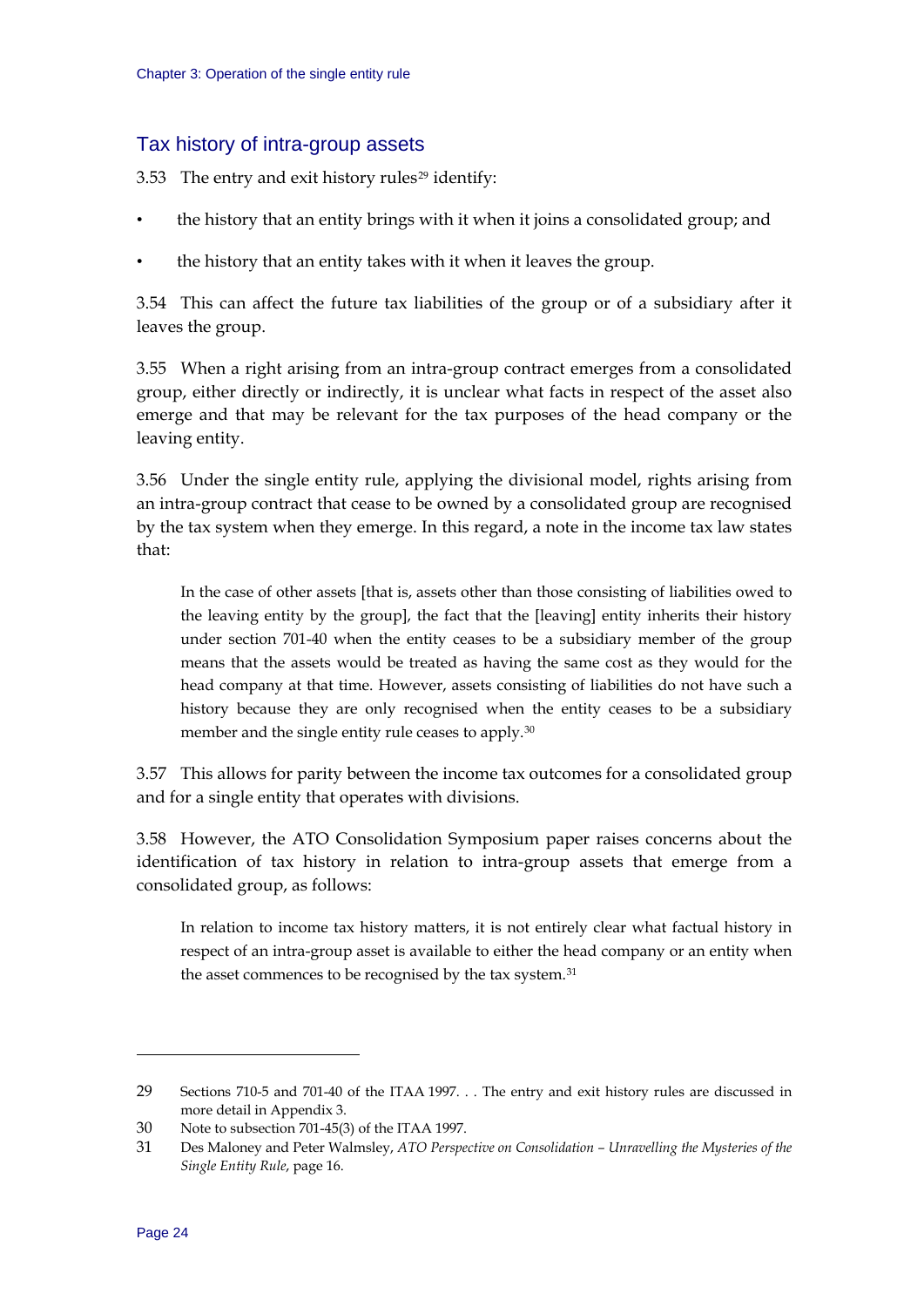#### <span id="page-30-0"></span>**Question 3.4**

The Board seeks stakeholder comment on:

(a) Are there any circumstances, in practice, where the history of an intra-group asset (other than its history as a divisional arrangement) is relevant to determine its tax treatment when it ceases to be owned by the group?

(b) If any other history of an intra-group asset is relevant, are any modifications to the income tax law required to allow that history to be recognised?

## THE SINGLE ENTITY RULE AND THIRD PARTIES THAT DEAL WITH A CONSOLIDATED GROUP

3.59 The single entity rule does not apply to an entity outside of a consolidated group (that is, a third party) which deals or transacts with a member of the consolidated group.[32](#page-30-0)

3.60 Consequently, although a transaction between members of a consolidated group does not give rise to any income tax consequences for the group, the transaction may affect the income tax position of a third party who deals with the group.

3.61 This can occur when a provision of the income tax law requires a taxpayer to have regard to the transactions, assets or liabilities of another party. If the other party is a consolidated group, the taxpayer may recognise transactions, assets or liabilities that are ignored by the group.

3.62 The former government announced that the income tax law would be amended to extend the operation of the single entity rule for the purposes of certain CGT integrity provisions. The Government has accepted this proposal in principle.[33](#page-30-0)

3.63 Treasury has advised the Board that submissions received in response to consultation material relating to this announcement suggest that consideration should be given to extending the single entity rule more generally.

3.64 Issues where the affairs of a consolidated group potentially affect a third party that have been identified relate to:

<sup>32</sup> Taxation Ruling TR 2004/11, paragraphs 12 and 38.

<sup>33</sup> Treasurer's Media Release No 053 of 13 May 2008.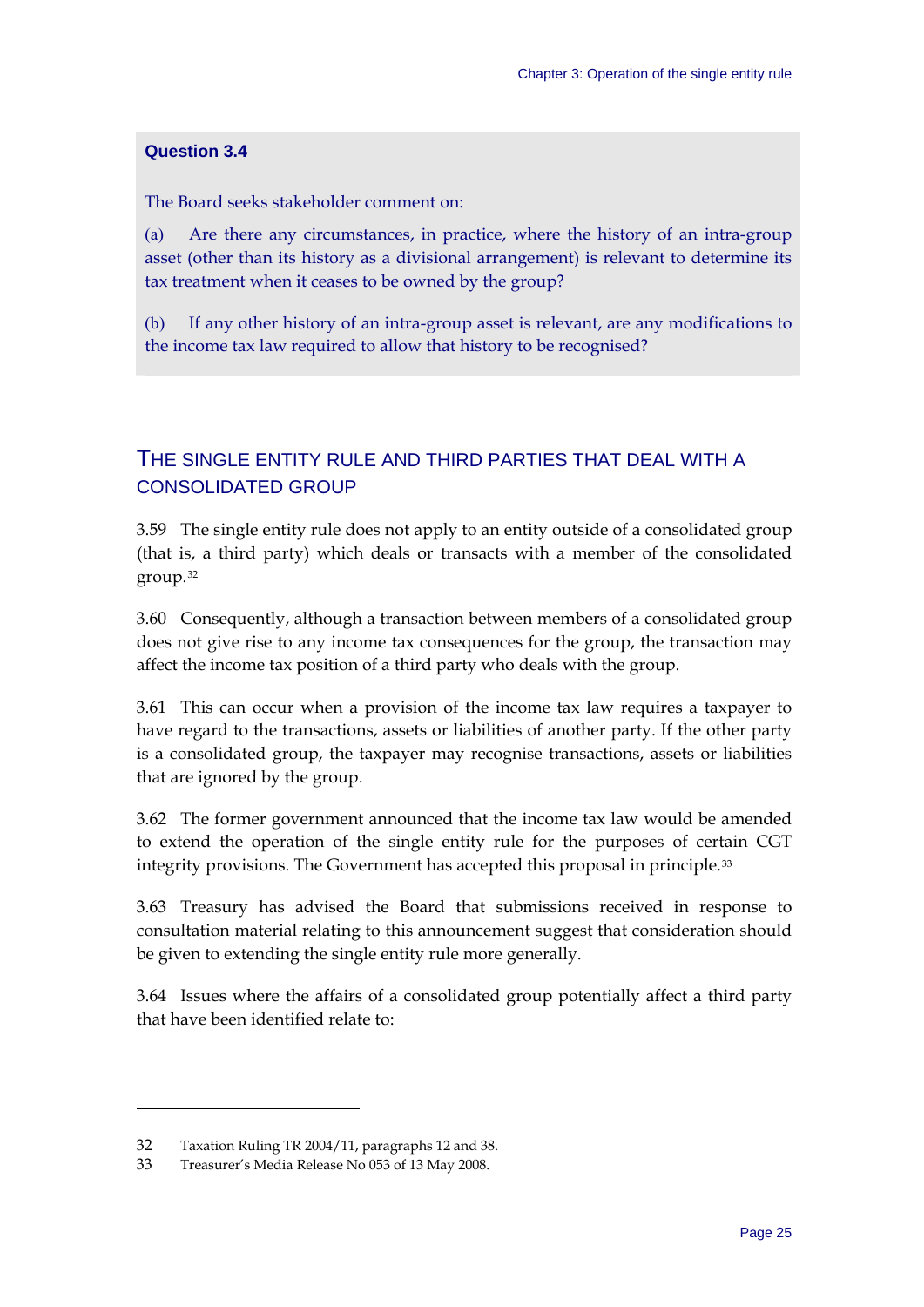- <span id="page-31-0"></span>• CGT event K6 (which happens, broadly, when pre-CGT shares in a company, or pre-CGT units in a unit trust, are sold and the property of the company or trust is predominantly post-CGT property);
- the CGT discount rules;
- distributions by liquidators; and
- the commercial debt forgiveness rules.

3.65 The Board understands that the operation of the single entity rule in these circumstances is causing uncertainty for taxpayers and often results in a lack of symmetry and unfairness. In some cases this uncertainty and lack of symmetry provides favourable outcomes for taxpayers. However, in other cases the outcomes for taxpayers are unfavourable.

## CGT event K6

3.66 CGT event K6[34](#page-31-0) is an integrity rule that prevents a pre-CGT entity from being used as a repository to hold and dispose of post-CGT assets.

3.67 Broadly, CGT event K6 happens when a shareholder sells pre-CGT shares in a company, or a unit holder sells pre-CGT units in a unit trust, and the market value of the post-CGT property of the company or trust, or the market value of post-CGT property in underlying entities, is at least 75 per cent of the net value of the company or trust.

3.68 If CGT event K6 happens the shareholder or unit holder has a capital gain equal to that part of the capital proceeds from the sale of the pre-CGT shares or units that is reasonably attributable to the amount by which the market value of the post-CGT property exceeds the sum of the cost bases of that property.

3.69 A taxpayer that disposes of pre-CGT shares it holds in the head company needs to determine whether CGT event K6 applies. For the purpose of determining the amount of any capital gain, the shareholder needs to identify:

- the post-CGT property of the consolidated group; and
- the cost bases of that post-CGT property.

3.70 The identification of both the post-CGT property and the cost bases of the property may be distorted by intra-group transactions. For example, an item of pre-CGT property transferred intra-group may be treated as post-CGT property for the third party (but not for the group). The third party may also have regard to the

 $\ddot{\phantom{a}}$ 

<sup>34</sup> Section 104-230 of the ITAA 1997.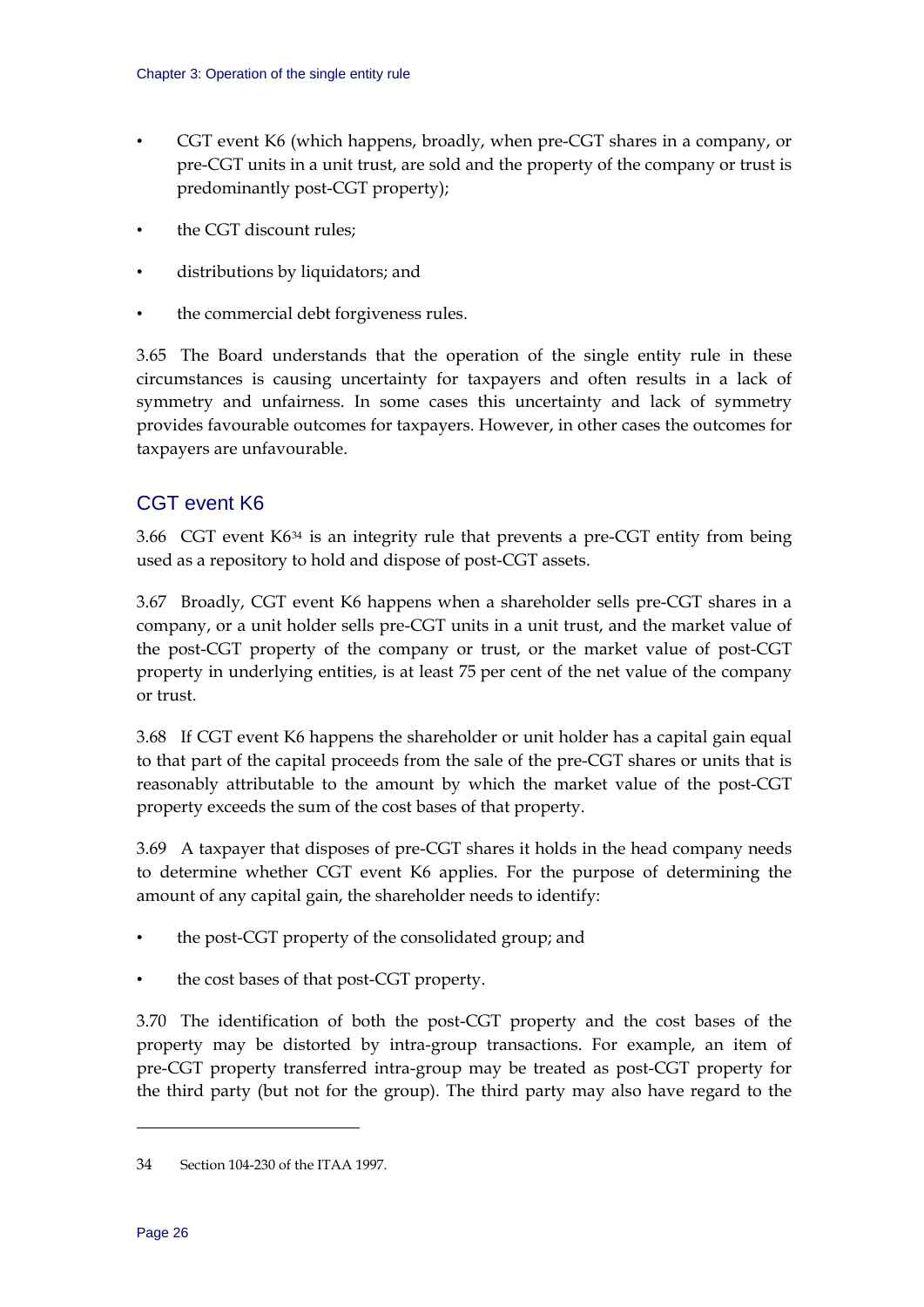<span id="page-32-0"></span>cost base that the post-CGT property would have rather than its tax cost as set under the consolidation tax cost setting rules.

3.71 The Government has accepted in principle that the single entity rule would be extended for the purpose of applying CGT event K6.[35](#page-32-0)

## CGT discount

3.72 Under the CGT rules, the amount of a capital gain that is included in a taxpayer's assessable income is discounted where an asset has been held for more than 12 months. The level of the discount is 50 per cent for individuals and 33⅓ per cent for complying superannuation entities.

3.73 As an integrity rule, the discount is not available on the disposal of interests in certain companies or trusts if more than half the underlying assets of the entity were acquired within the 12 month period immediately before the CGT event.<sup>[36](#page-32-0)</sup>

3.74 Where a taxpayer sells shares in the head company of a consolidated group that it has held for more than 12 months, the taxpayer needs to ascertain whether more than 50 per cent of the assets of the head company (by cost and by value) have been held for more than 12 months. The assets of the head company will include membership interests in its subsidiary members, and may include other assets that have been transferred to the head company from other members of the group within the 12 month period immediately before the CGT event.

3.75 The single entity rule does not apply to shareholders. Therefore, shareholders may need to have regard to any intra-group assets and transactions of the head company.

3.76 The Government has accepted in principle that the single entity rule would be extended for the purpose of applying the CGT discount rules. [37](#page-32-0)

## Distributions by liquidators

3.77 Distributions by a liquidator to a shareholder in the course of winding up a company can be deemed to be dividends to the extent they represent income derived by the company.[38](#page-32-0) For these purposes, amounts included in the company's assessable income are deemed to be income derived by the company.[39](#page-32-0)

<sup>35</sup> Treasurer's Media Release No 053 of 13 May 2008.

<sup>36</sup> Section 115-45 of the ITAA 1997.

<sup>37</sup> Treasurer's Media Release No 053 of 13 May 2008.

<sup>38</sup> Section 47 of the *Income Tax Assessment Act 1936* (ITAA 1936).

<sup>39</sup> Section 47(1A) of the ITAA 1936.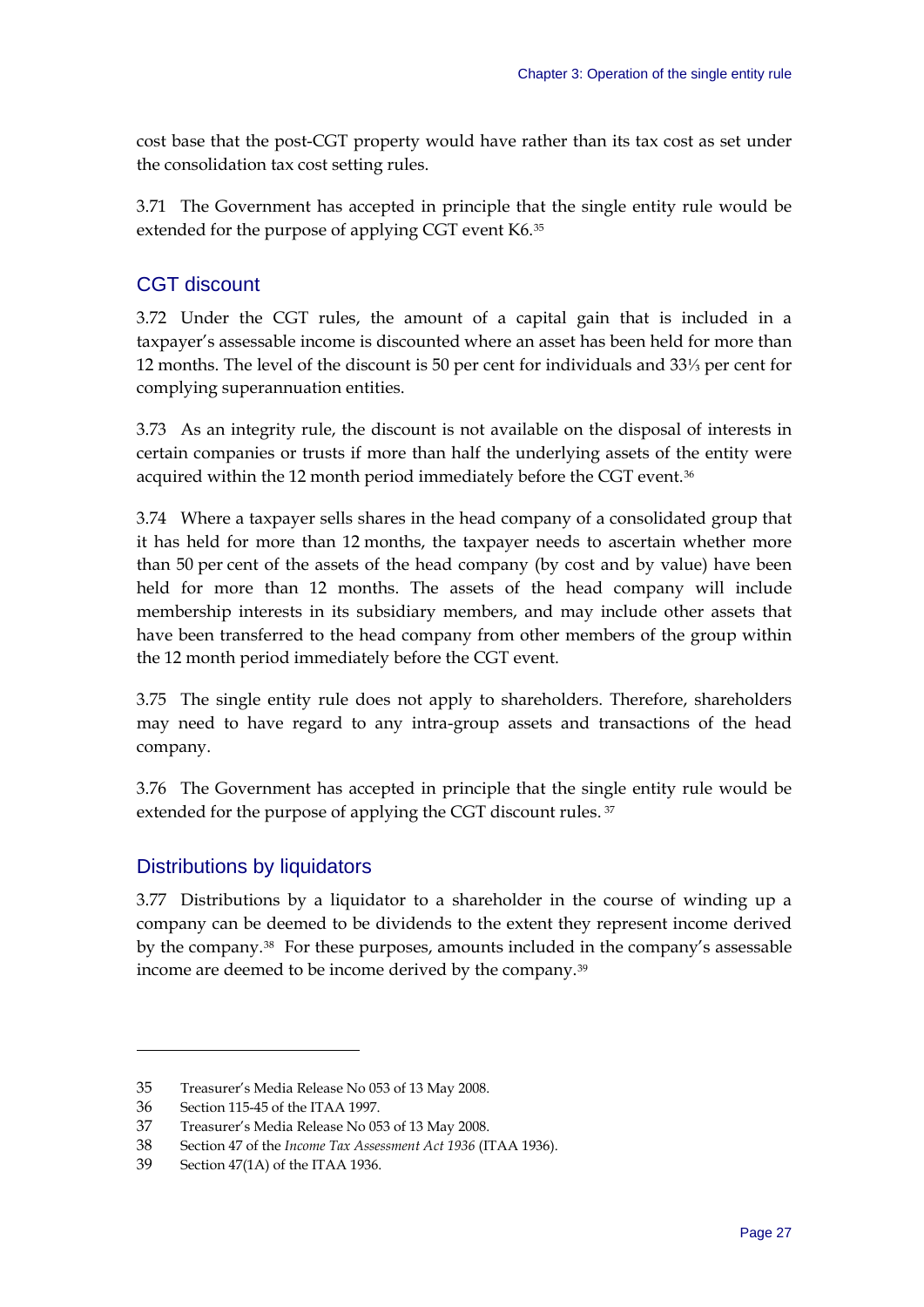<span id="page-33-0"></span>3.78 The single entity rule may not apply when determining whether distributions received by a shareholder from the liquidator of a head company represent income derived by the head company for the purposes of applying the provisions relating to distributions by liquidators.[40](#page-33-0)

3.79 As a consequence, a shareholder may need to recognise each subsidiary member of the group as a separate notional taxpayer deriving notional assessable income for the purposes of applying the provisions relating to distributions by liquidators.

## Commercial debt forgiveness rules

3.80 The commercial debt forgiveness rules<sup>[41](#page-33-0)</sup> apply when a commercial debt is forgiven. The rules are an integrity measure designed to prevent both the debtor and creditor from being allowed deductions in respect of, broadly, what is in substance a single outgoing or loss.

3.81 The commercial debt forgiveness rules may have an effect on companies other than the debtor company when a debt is forgiven. Where the debtor company is a member of a group of related companies, the impact of the debt forgiveness rules may be spread across the group of related companies.[42](#page-33-0)

3.82 When the debt being forgiven is between two members of the same consolidated group, consequences do not arise under the commercial debt forgiveness rules for the group because, under the single entity rule, the intra-group debt is not recognised.

3.83 However, the single entity rule does not apply to a related company of the debtor company that is not a member of the group. Therefore, in some circumstances a third party related company may need to recognise the existence of the debt for the purposes of applying the commercial debt forgiveness rules.

3.84 If an intra-group debt is created and forgiven under the single entity rule, the application of the commercial debt forgiveness rules to a third party related company is inappropriate as neither the debtor nor the creditor has been allowed deductions in respect of broadly the same commercial outgoing or loss.

3.85 This problem would not arise if the single entity rule was extend to related third parties for the purpose of applying the commercial debt forgiveness rules (where intra-group debt created under the single entity rule is forgiven).

<sup>40</sup> Draft Taxation Determination TD 2007/D5.

<sup>41</sup> Division 245 of Schedule 2C of the ITAA 1936.

<sup>42</sup> Subdivision 245-G of Schedule 2C of the ITAA 1936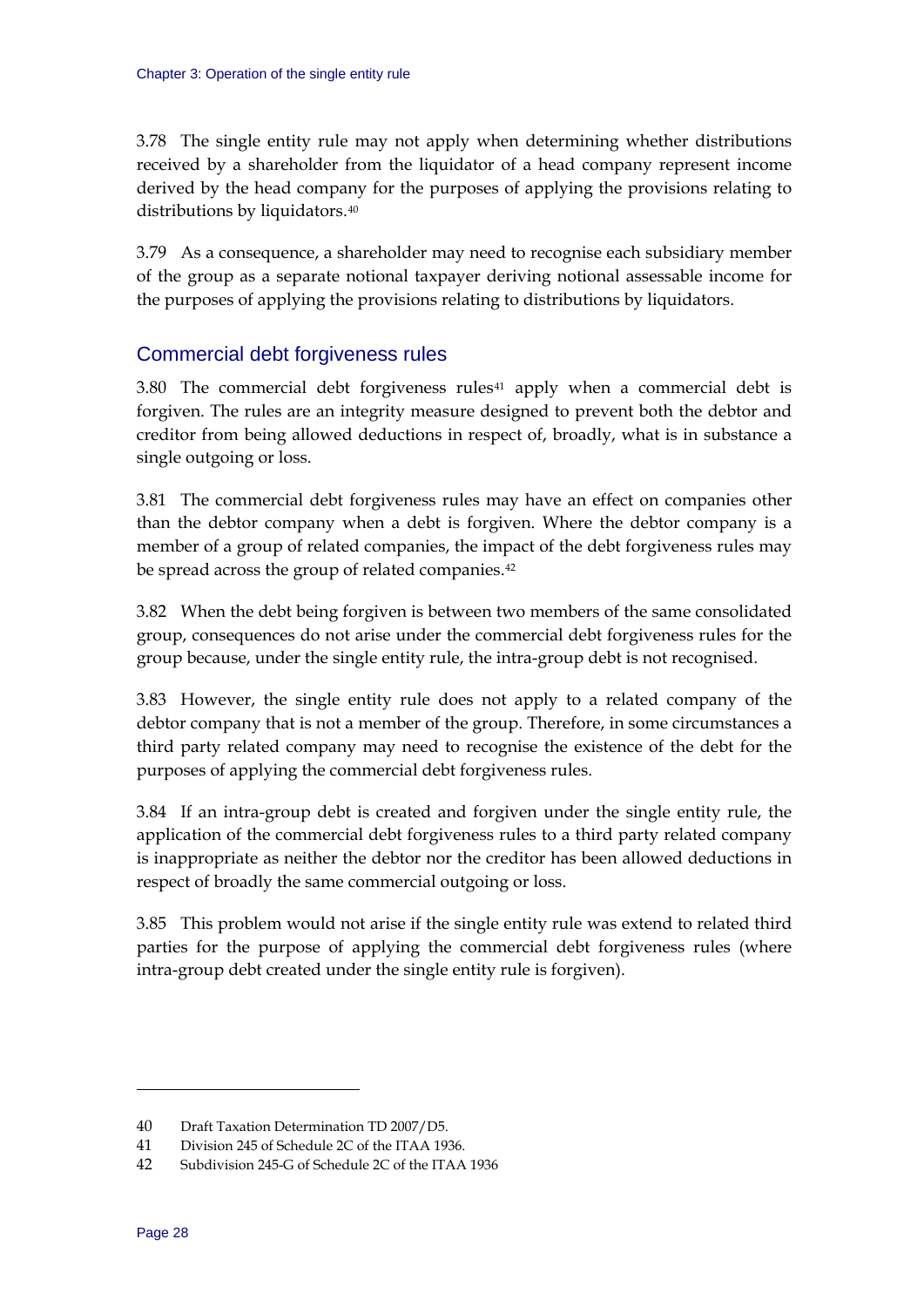#### **Question 3.5**

The Board seeks stakeholder comment on:

(a) Are there other situations which are not identified in this Chapter where a third party may be required to reconstruct intra-group transactions?

(b) Should the single entity rule be extended to all third parties who have dealings with a consolidated group? If so, would any exceptions be required?

(c) Alternatively, should the single entity rule be extended to third parties who are directly related to a consolidated group (such as shareholders)? If so, would any exceptions be required?

(d) As a further alternative, should the operation of the single entity rule outside the consolidation provisions be considered on a case by case basis?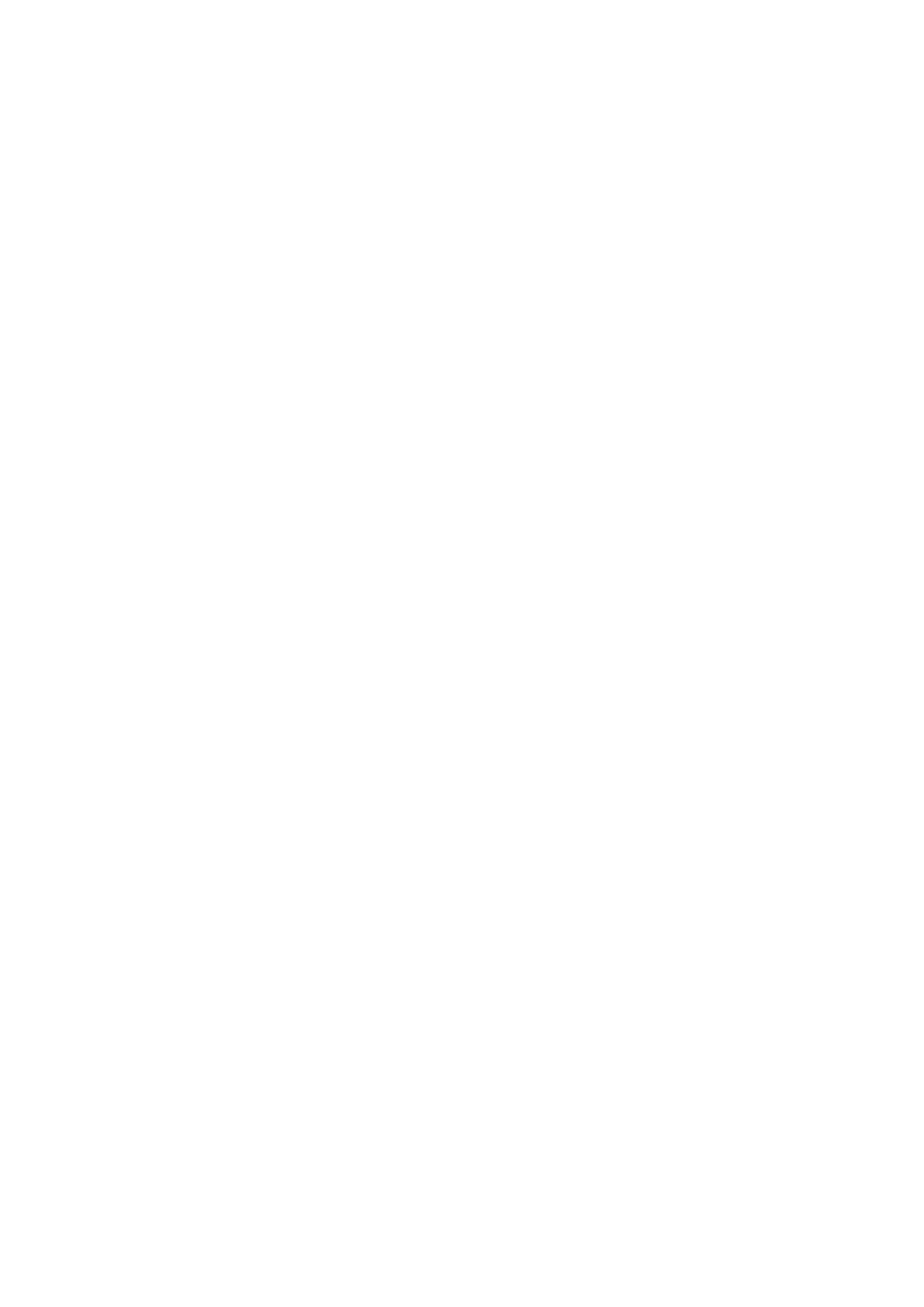# CHAPTER 4: INTERACTION BETWEEN THE CONSOLIDATION REGIME AND OTHER PARTS OF THE INCOME TAX LAW

4.1 The consolidation provisions operate in conjunction with the general taxation provisions located elsewhere in the income tax law. For example, they work with the ordinary income, general deduction, trust and CGT rules in the income tax law.

4.2 This Chapter examines some areas where issues and uncertainties arise as a result of the interaction between the consolidation regime and other parts of the income tax law. In some circumstances uncertainties may arise because of problems with provisions outside consolidation.

4.3 In some cases these uncertainties provide favourable outcomes for taxpayers. However, in other cases the outcomes for taxpayers are unfavourable.

4.4 The issues and uncertainties included in this Chapter fall into five broad but overlapping categories:

- taxation of trusts:
- consolidation membership rules;
- international tax issues:
- CGT roll-overs; and
- financial arrangements.

4.5 The Board invites comment on the issues outlined in this Chapter and on any others areas of uncertainty or inequity that arise because of the interaction between the consolidation regime and other parts of the income tax law.

4.6 The Board is primarily interested in identifying any systemic issues that arise with consolidation interactions and the most efficient way of preventing similar issues from arising in the future.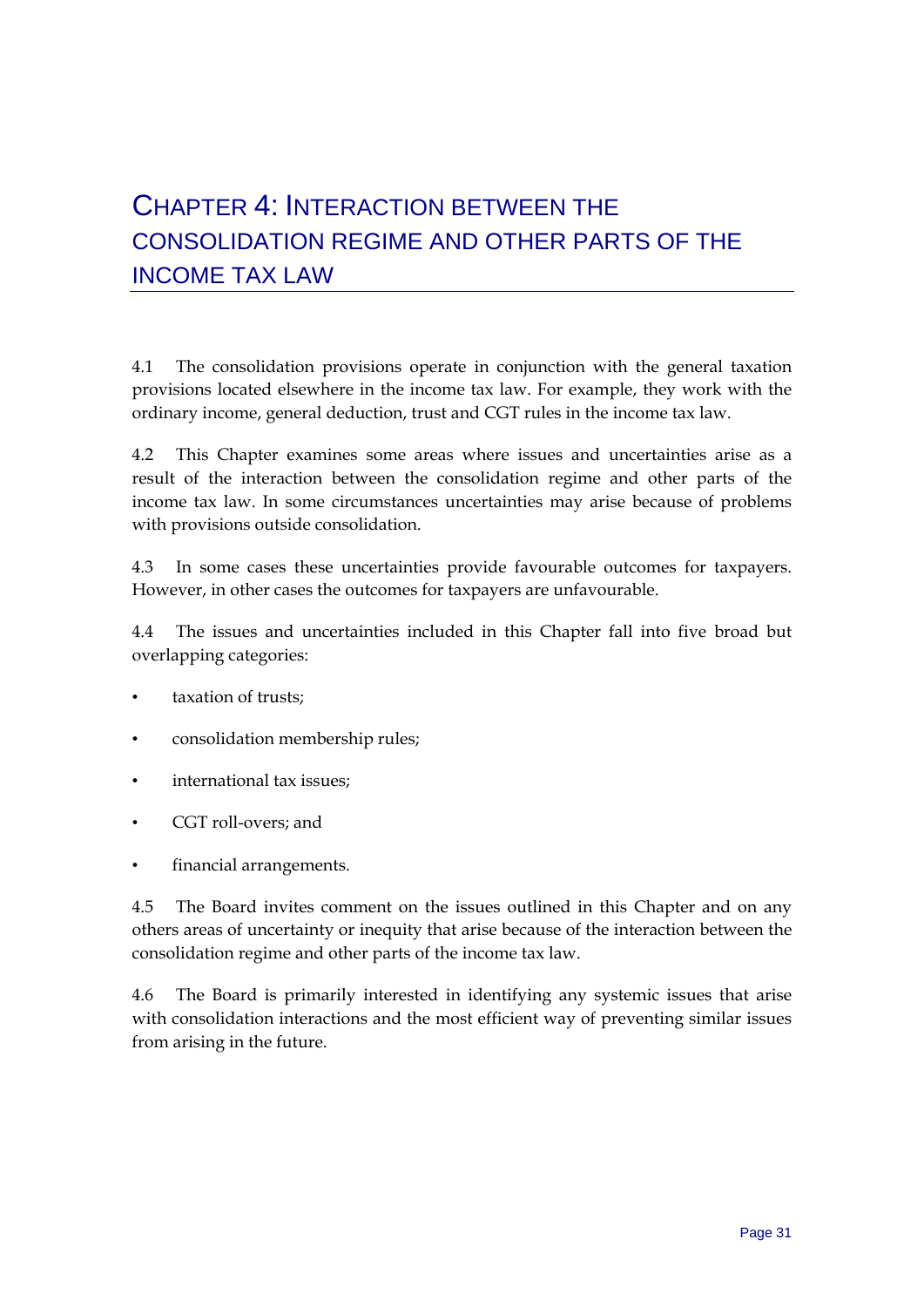# <span id="page-37-0"></span>TAXATION OF TRUSTS

4.7 Anomalous outcomes may arise when taxing the net income of a trust that joins or leaves a consolidated group part way through an income year.

## Current arrangements

4.8 The general provisions for the taxation of trusts are found in Division 6 of Part III of the ITAA 1936. Division 6 uses both trust law concepts and tax law concepts as the basis for determining whether tax liabilities are imposed on beneficiaries or on trustees.

4.9 The beneficiaries of a trust and the trustee are assessed on the trust's net income which is determined under section 95 of the ITAA 1936. The amount on which each beneficiary is assessed depends on the share of the trust's income to which they are presently entitled. The trustee is assessed on any of the trust's net income that is not included in a beneficiary's assessable income or assessed to the trustee on a beneficiary's behalf<sup>[43](#page-37-0)</sup>, generally at the highest marginal rate of tax.

4.10 If a trust is a member of a consolidated group for part of an income year, the consolidation core rules require the net income of a trust to be calculated for each period that the trust is not a member of a consolidated group  $-$  a non-membership period  $-$  as if it were an income year.<sup>[44](#page-37-0)</sup> A trust can have more than one non-membership period in an income year.

4.11 In some cases, the tax outcomes for beneficiaries are only affected by the consolidation core rules. However, if a beneficiary is a member of a consolidated group for part of the income year, the consolidation provisions also modify how the trust's net income is assessed. These rules apportion the trust's assessable income and deductions for an income year between the beneficiary (for its own non-membership period) and the head company (for any period that the beneficiary was a member of the group and the trust was outside the group). [45](#page-37-0)

## Issues with current arrangements

4.12 A number of issues arise as a result of the interactions between the trust and consolidation provisions. These issues mainly arise because of the way trusts are taxed. Issues also arise because beneficiaries of a trust can join a consolidated group at a different time to the trust or may not join at all.

**.** 

<sup>43</sup> Sections 99 and 99A of the ITAA 1936.

<sup>44</sup> Sections 701-30 and 701-65 of the ITAA 1997.

<sup>45</sup> Sections 716-75 to 716-100 of the ITAA 1997.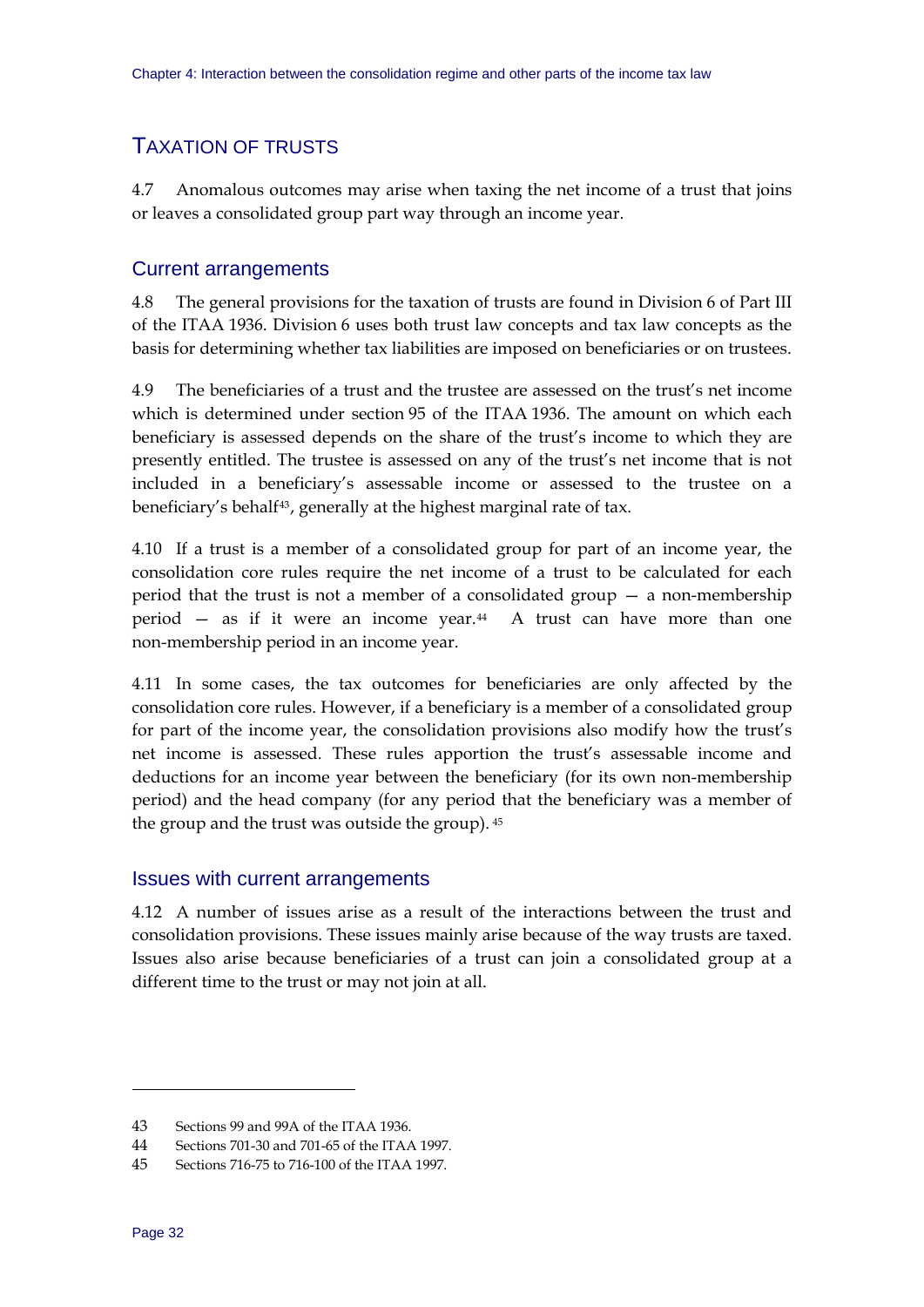<span id="page-38-0"></span>4.13 The Government has accepted in principle that the tax law would be amended to clarify the taxation outcomes when a trust joins or leaves a consolidated group part way through an income year. [46](#page-38-0)

4.14 The announced amendments are intended to ensure that beneficiaries are taxed on an appropriate share of a trust's net income when a trust joins or leaves a consolidated group part way through an income year.

4.15 Since the announcement, other issues have been identified including:

- the application of the single entity rule when calculating the share of a trust's income to which a beneficiary is presently entitled if that entitlement arises in a period when both the beneficiary and trust are members of the same consolidated group;
- the application of the special rules that modify how the trust's net income is assessed to a beneficiary that is a subsidiary member of a consolidated group for part of an income year; and
- the calculation of the trust's allocable cost amount.

4.1 The precise nature of these issues may be affected by the outcome of the appeal to the High Court of the decision in *Bamford[47](#page-38-0)*.

## Calculating the income of a trust for a non-membership period

4.2 Where a trust is a member of a consolidated group for part of an income year, it is unclear how beneficiaries work out the share of trust income to which they are presently entitled. For the purpose of calculating the trust's net income for the non-membership period, the consolidation rules treat the trust's non-membership period as if it were an income year. However, these rules do not modify how the income of a trust (which is different to the trust's net income) is calculated or change the time a beneficiary is presently entitled to the income of the trust.

4.3 If the income of the trust is not calculated over the same period as the trust's net income, beneficiaries may be assessed on a greater or lesser amount than is appropriate. In addition, if a beneficiary has not been assessed on an amount received from the trustee, CGT consequences may arise.

**.** 

<sup>46</sup> Treasurer's Media Release No 053 of 13 May 2008.

<sup>47</sup> *Bamford v Commissioner of Taxation* [2009] FCAFC 66.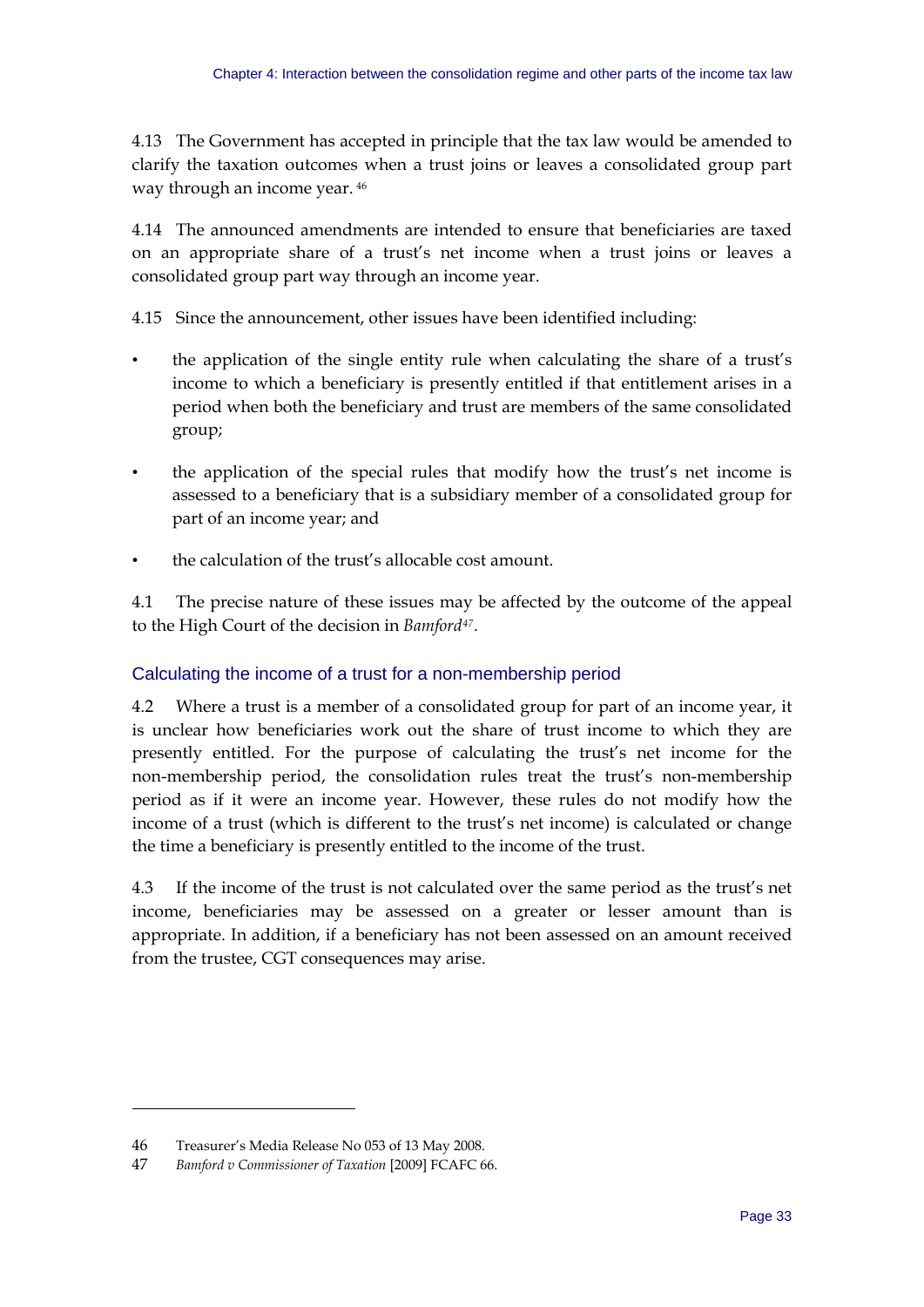## Recognising a group member's present entitlement to trust income

4.4 When a trust joins a consolidated group, the single entity rule treats both the trust and beneficiaries as part of the head company and intra-group transactions are ignored.

4.5 If the single entity rule prevents a beneficiary's entitlement to trust income from being recognised, the trustee may be assessed on an amount of the trust's net income at the highest marginal tax rate.

## Assessing beneficiaries that are not members of a consolidated group

4.6 Beneficiaries that are not members of a consolidated group during an income year may be presently entitled to a share of a trust's income either before it joins a consolidated group or after it leaves a group. If a beneficiary is not a member of the consolidated group, it is unclear how their share of net income is calculated.

4.7 Concerns have been raised that the consolidation core rules that require the net income of a trust to be calculated for each period that a trust is not a member of a consolidated group only apply to the trust. That is, they do not apply for the purposes of working out the tax outcome of a beneficiary.

4.8 If this is the outcome, a beneficiary will be assessed on their share of the trust's net income as if the trust had never been a member of a group. That is, the net income of the trust will be calculated for the whole year instead of being apportioned between the membership period and the non-membership period.

4.9 As a consequence, the trust's net income will need to be reconstructed to include any intra-group transactions that were ignored for consolidation purposes. In addition, the amount the beneficiary is assessed on under the trust provisions will be different to the amount calculated under the consolidation provisions.

4.10 Similar issues also arise when a beneficiary is a member of a consolidated group for part of an income year. In these circumstances, the rules that apportion the trust's assessable income and deductions for an income year between the beneficiary and the head company apply. If the trust is a member of another consolidated group, it is unclear whether the single entity rule is taken into account when applying the apportionment rules. That is, can the beneficiary take into account the fact that the trust does not have assessable income or deductions because the trust is taken to be part of the head company?

4.11 It is also unclear how the apportionment rules interact with the consolidation core rules. The consolidation core rules require the trust's net income to be calculated as if the non-membership period were an income year — that is, on a derived basis. The apportionment rules require amounts to be reasonably attributed to relevant periods. Consequently, beneficiaries could be assessed on amounts that would not be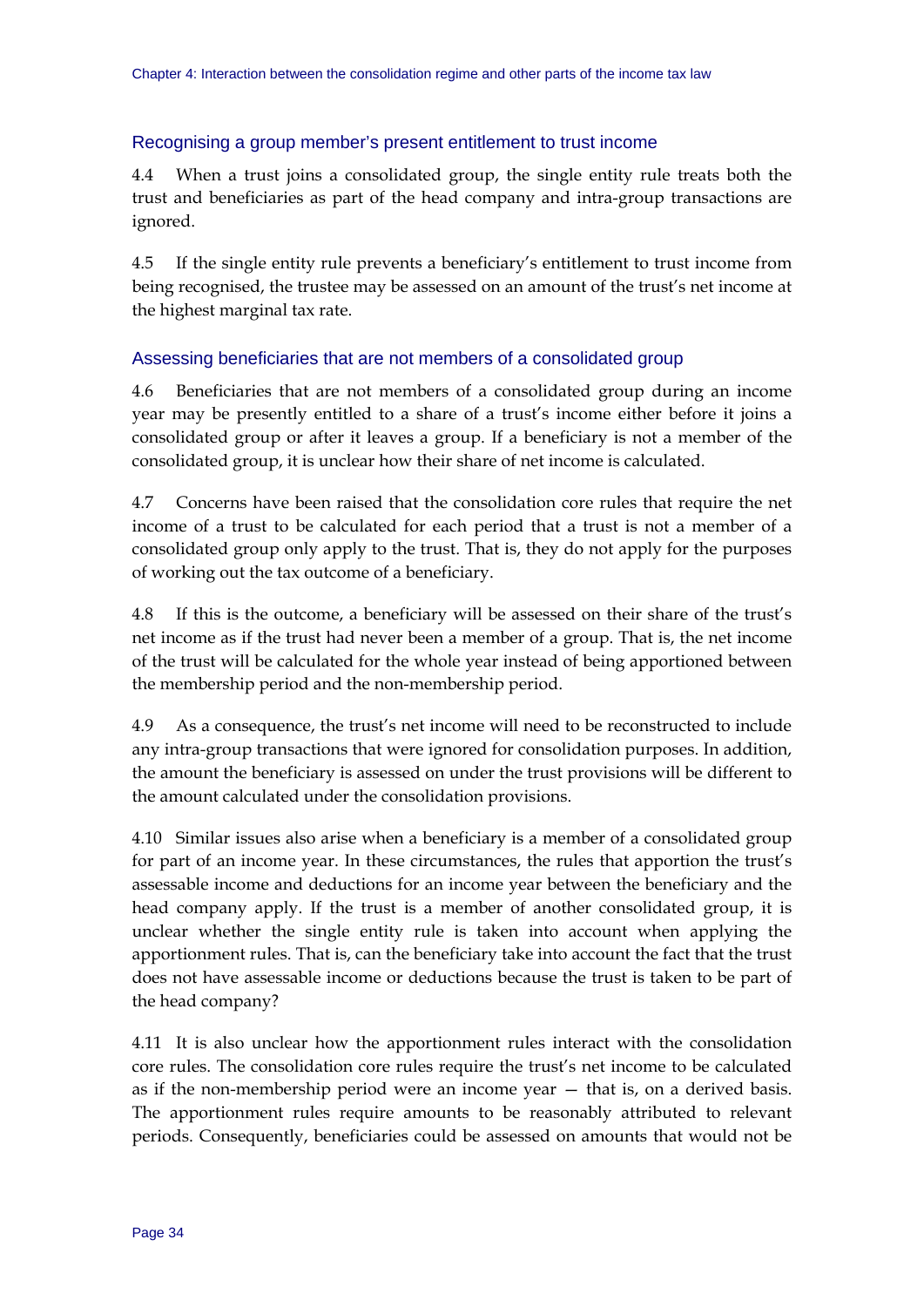included in the trust's net income that is calculated for the trust's non-membership period.

## **Question 4.1**

The Board seeks stakeholder comment on:

(a) How should the net income for a trust's non-membership period be assessed to beneficiaries and trustees?

(b) Do the current rules need to be amended to achieve an appropriate outcome? For example, are specific provisions needed in the consolidation rules to align the calculation of the income of a trust with the method used for calculating the net income for the trust's non-membership period? If so, is there a simple approach that can be used that produces an appropriate outcome?

(c) Should a single set of rules apply to assess all beneficiaries on a share of the trust's net income for a non-membership period? If so, what should the rules be?

(d) Are there any other issues which are not identified in this Chapter that arise when a trust joins or leaves a consolidated group part way through an income year? What is the best way of resolving these issues?

## Calculating the allocable cost amount of a trust when a trust joins a consolidated group part way through the year

4.12 When a consolidated group acquires a trust part way through an income year, it might adjust the price it pays to reflect any tax that the group expects to pay on its share of the net income for the non-membership period. Where this occurs, anomalous outcomes can arise when calculating the allocable cost amount for the trust.

4.13 The allocable cost amount is basically the sum of the cost bases of the head company's membership interests in the joining entity held by members of the joined group and the joining entity's liabilities. A joining entity's liabilities generally include the income tax payable on its taxable income for the period up to the time it joined the consolidated group.

4.14 In the case of a trust, the beneficiaries and the trustee are liable to pay any income tax that is payable on the trust's net income — not the trust. The tax cost setting rules do not include any tax for which the group is liable on the net income of the trust that relates to the non-membership period.

4.15 If the group's liability to pay income tax is not taken into account in the allocable cost amount and the consolidated group discounted the purchase price for the trust,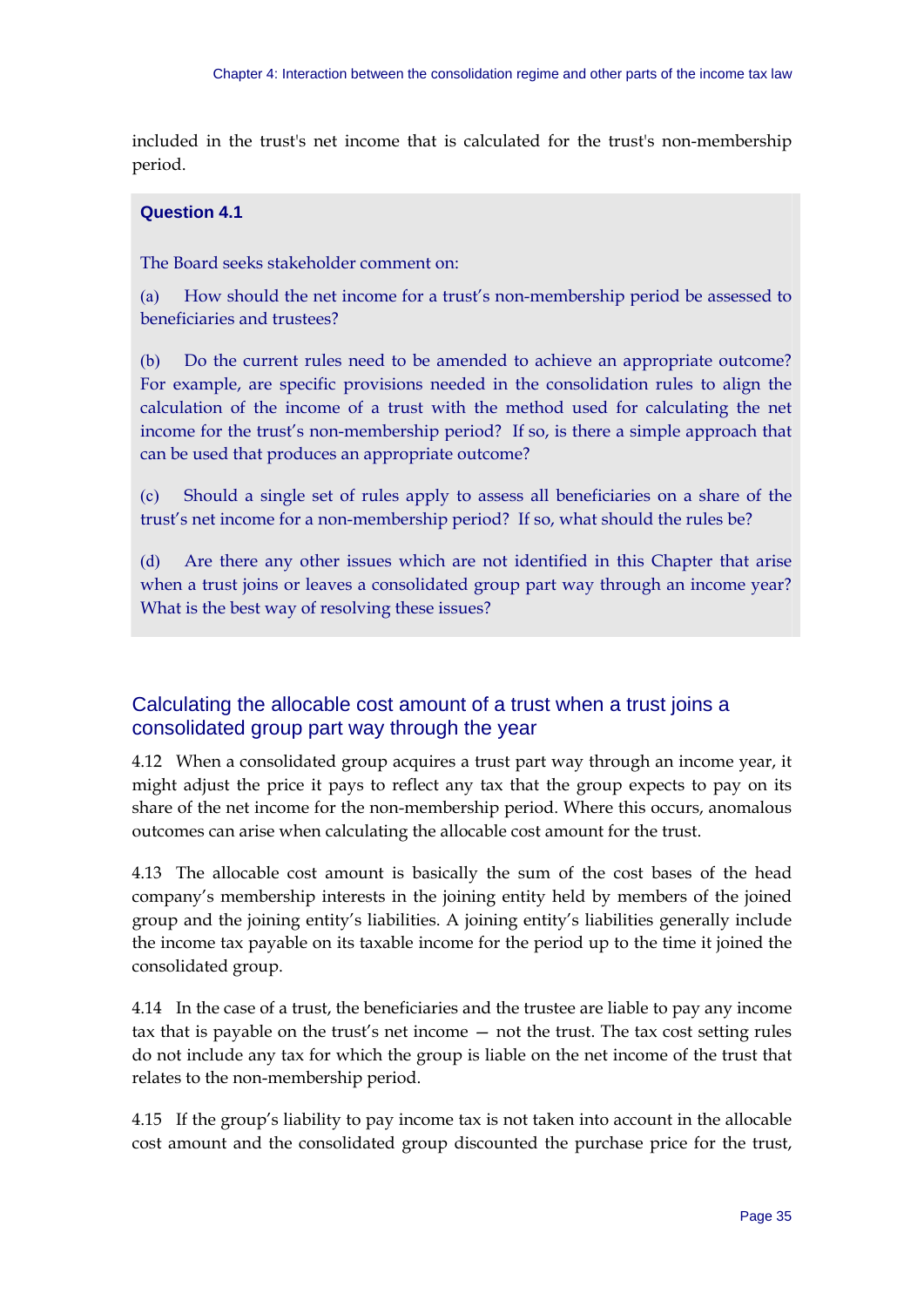there will be insufficient allocable cost amount to allocate to the trust's assets. This could result in the head company making a greater capital gain than is appropriate if it disposes of any CGT assets that the trust brought into the group.

#### **Question 4.2**

The Board seeks stakeholder comment on:

(a) When working out the allocable cost amount for a trust, should the head company recognise its liability for income tax payable on its share of the net income of the trust as a cost of acquiring the joining entity? If yes, do the current cost setting rules need to be amended to achieve this outcome? If so, how?

(b) Are there any other issues which are not identified in this Chapter that arise with the way the cost setting rules apply to trusts when they join or leave a consolidated group? If so, how can these be overcome?

## CONSOLIDATION MEMBERSHIP RULES

4.16 There are two types of consolidated groups — ordinary consolidated groups and MEC groups. An ordinary consolidated group consists of an Australian resident head company and all of its Australian resident wholly-owned subsidiaries. A MEC group is a foreign owned group of wholly-owned Australian resident subsidiaries that do not have a single resident head company.

4.17 The subsidiary members of a consolidated group or a MEC group may be companies, trusts or partnerships.

4.18 Issues concerning the application of the consolidation membership rules relate to:

- trusts; and
- non-resident entities that satisfy the foreign hybrid rules.

## Application of the membership rules to trusts

4.19 The trust issues arise because of the definition of entity in the income tax law and the inclusion of specific entities in the membership rules contained in the consolidation provisions.

4.20 The consolidation provisions specify that an entity that is a trust can be a member of a consolidated group. However, they do not specify that an entity that is the trustee of a trust can be a member of a consolidated group. This could create difficulties in determining the tax treatment for the net income of the trust and applying the cost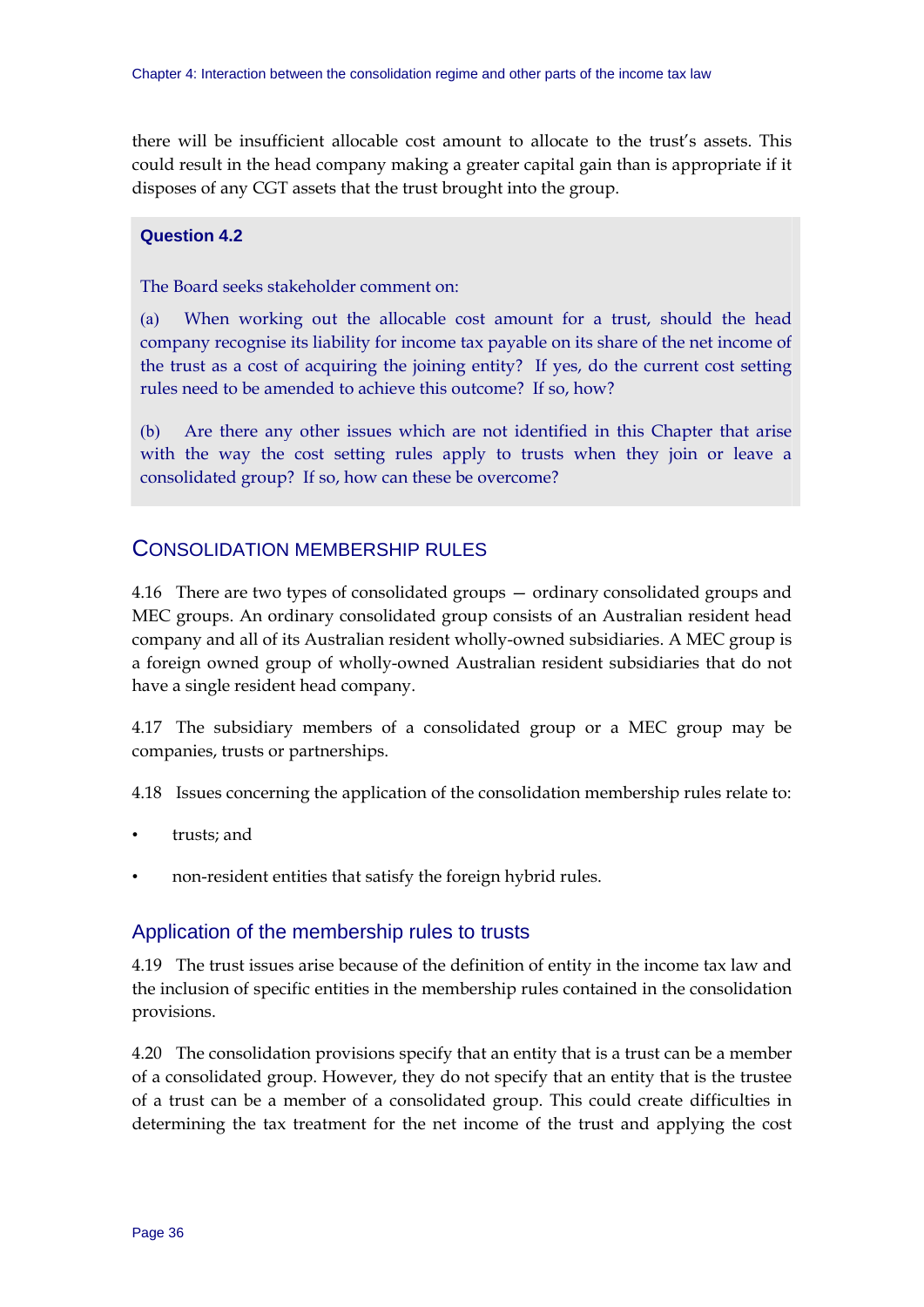<span id="page-42-0"></span>setting rules to the trust where the trust is a member of a consolidated group and the trustee remains outside the group.

### Current arrangements

4.21 The income tax law uses the term 'entity' throughout the law as a shortcut reference to any kind of individual or body. When an area of the tax law refers to an entity, it refers to all types of legal persons such as individuals, companies and other things that the tax law treats as having a separate identity such as partnerships and trusts.

4.22 The tax law also refers to the trustee of a trust as being an entity consisting of the person who is trustee at any given time. In addition, the tax law recognises that:

- a legal person can have a number of different capacities;
- for each capacity, the person is taken to be a different entity; and
- where a provision refers to an entity of a particular kind, it refers to the entity in that capacity only.[48](#page-42-0)

4.23 The membership rules in the consolidation provisions refer to entities of a particular kind — that is, only entities that are companies, trusts and partnerships can become members of a consolidated group.[49](#page-42-0)

## Issues with current arrangements

4.24 Although a trust is taken to be an entity for tax purposes, under the general law a trust is not a person that is distinct from that of the trustee. A trust represents the relationship between a trustee and a beneficiary where the trustee owns property for the benefit of others.

4.25 It is unclear how the consolidation provisions apply where:

- the trustee is a member of a consolidated group but the trust is not a member of the group;
- the trust is a member of a consolidated group but the trustee is not a member of the group; or
- the trust is a member of a consolidated group but one or more of the beneficiaries are not members of the group.

<u>.</u>

<sup>48</sup> Section 960-100 of the ITAA 1997

<sup>49</sup> Section 703-15 of the ITAA 1997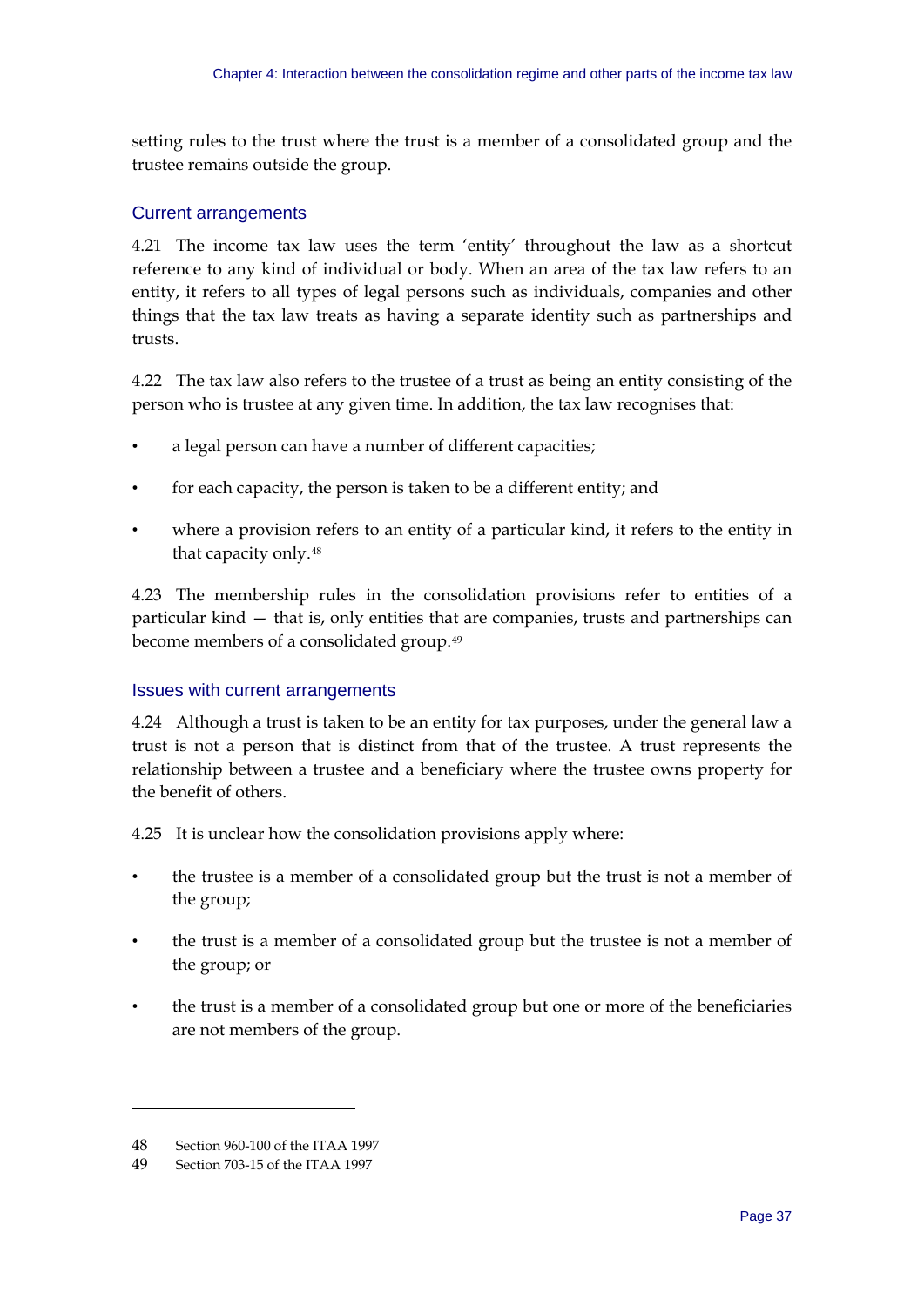<span id="page-43-0"></span>4.26 For example, it is unclear whether a company that operates in two or more capacities is a member of a consolidated group in respect of each of those capacities.

4.27 If the membership rules allow a trust, but not the trustee, to be a member of a consolidated group it is unclear how the single entity rule applies to income tax provisions that operate on the basis of legal ownership. For example:

- deductions for the decline in value of a depreciating asset are available to the holder of the asset which is the trustee company; and
- various CGT provisions that apply to the owner of an asset or specify the trustee.

4.28 Uncertainty arises when applying the cost setting rules to a trust that joins or leaves a consolidated group as the trust's assets and liabilities are those of the trustee but not the trust. It is also unclear how the consolidation rules interact with the general trust provisions, especially where the trust is a member of a consolidated group but the trustee or a debt beneficiary is not.

## **Question 4.3**

The Board seeks stakeholder comment on:

(a) Does a trustee need to be a member of the same consolidated group as the trust? If yes, why? If not, why not?

(b) If a trustee is not a member of the same consolidated group as the trust, do the core rules and other tax rules operate appropriately to deem the income and expenditure of the trust to be that of the head company?

(c) Should a trust be a member of a consolidated group if it has beneficiaries that are not members of the group? If yes, what other issues need to be resolved? If not, why not?

(d) How can the current provisions be altered so they are workable and provide certainty?

## Application of the membership rules to non-resident entities that satisfy the foreign hybrid rules

4.29 The foreign hybrid rules may enable certain foreign companies that are treated as partnerships for income tax purposes to be members of a consolidated group, even though they would fail to satisfy the residency test in the consolidation membership rules if they were recognised as a company for income tax purposes.[50](#page-43-0)

-

<sup>50</sup> Division 830 of the ITAA 1997.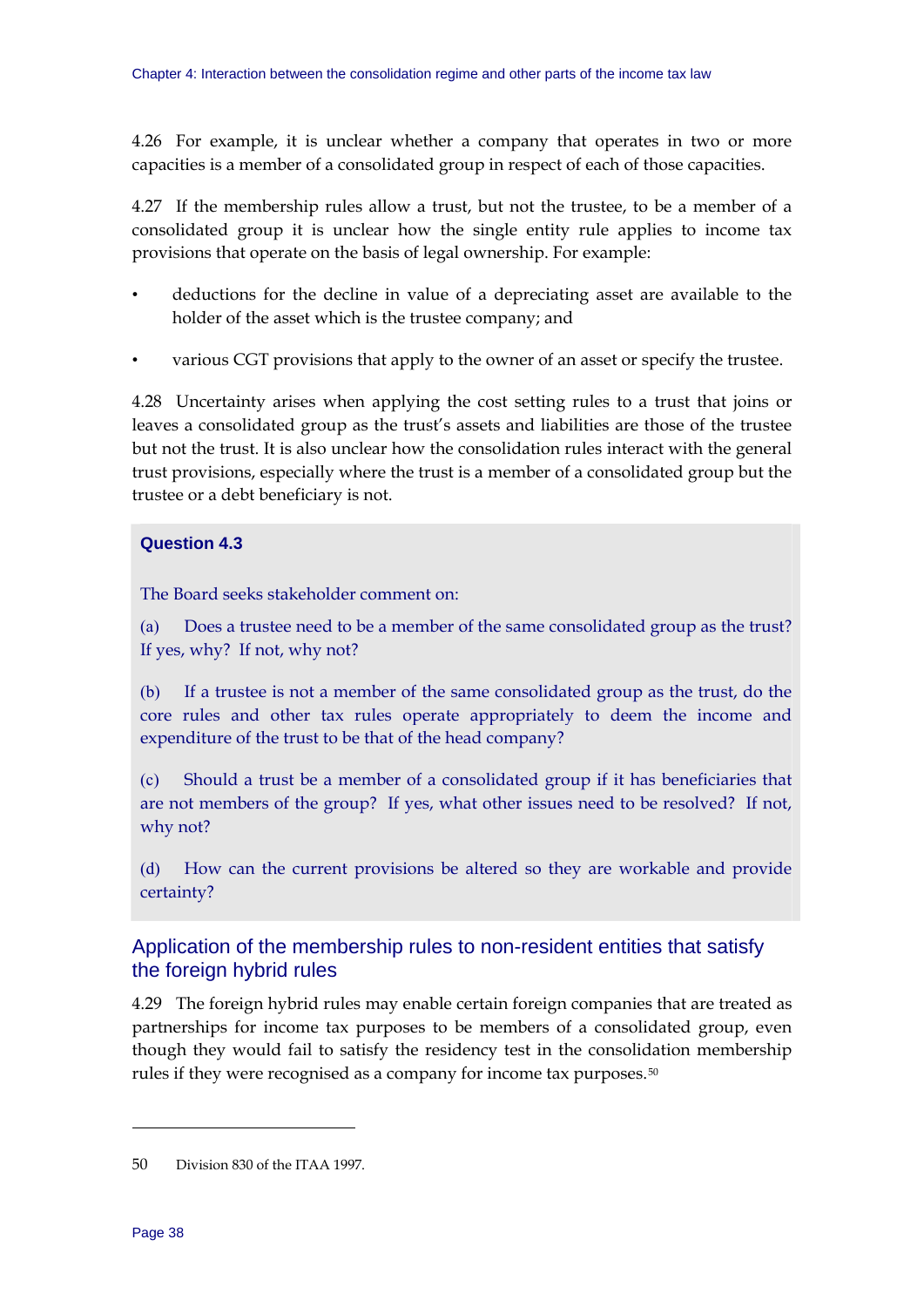## <span id="page-44-0"></span>Current arrangements

4.30 A company or a trust can be a member of a consolidated group only if it is an Australian resident. However no such requirement exists for partnerships. It was considered that residency rules were not required for partnerships as a partnership can only become a member of a consolidated group when all the beneficial interests in the partnership are owned by resident entities.

4.31 The Explanatory Memorandum that accompanied the New Business Tax System (Consolidation) Bill (No. 1) 2002 stated that:

The broad rationale underlying the rules that limit the types of entities that are eligible to be a member of a consolidated group is to ensure that consolidated groups receive a tax treatment like ordinary Australian resident companies and that relative concessional treatment is neither effectively gained by nor denied to entities by becoming a member of a consolidated group.<sup>[51](#page-44-0)</sup>

4.32 The foreign hybrid rules were introduced in 2004. These rules allow certain non-resident entities that are treated as a partnership for foreign tax purposes to be treated as a partnership for the purposes of applying Australia's income tax law. Apart from limiting deductions for partnership losses, foreign hybrid entities are subject to the same rules that apply to resident partnerships.

4.33 Prior to the introduction of the foreign hybrid rules, these non-resident entities were treated in Australia as non-resident companies and, as such, could not become members of a consolidated group.

4.34 Following the introduction of the foreign hybrid rules, non-resident entities that satisfy the foreign hybrid rules may be eligible to become members of a consolidated group as they are treated as a partnership for all purposes of the income tax law, including the consolidation membership rules.

## Issues with current arrangements

-

4.35 Where non-resident entities that satisfy the foreign hybrid rules are eligible to be members of a consolidated group, the following outcomes arise:

- transactions between resident entities in the group and the non-resident entity are ignored for income tax purposes;
- income received by the non-resident entity is assessable in Australia;
- non-portfolio dividends received by the non-resident entity are exempt from tax;

<sup>51</sup> Explanatory Memorandum to New Business Tax System (Consolidation) Bill (No. 1) 2002, paragraph 1.21.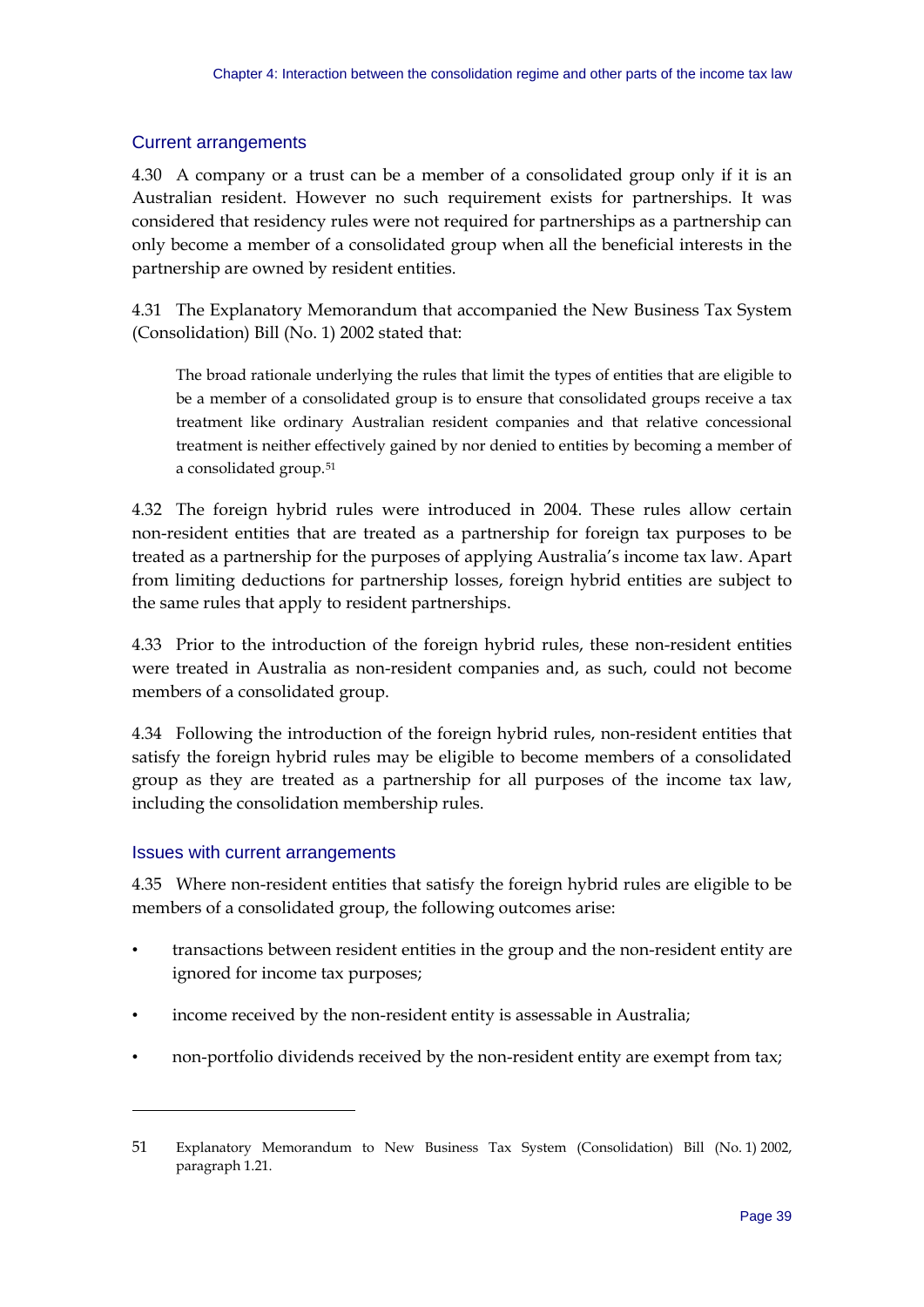- the head company of the consolidated group is entitled to foreign income tax offsets; and
- the head company can claim losses made by the non-resident entity  $-$  the loss limitation rules that apply under the foreign hybrid rules do not apply.

4.36 The Board is keen to review whether the current outcomes for non-resident entities that satisfy the foreign hybrid rules are appropriate and gives effect to the policy intent of limiting the types of entities that can become members of a consolidated group.

4.37 Although the foreign hybrid rules were introduced after the consolidation rules, it is unclear whether the consolidation rules were fully considered during the development of the foreign hybrid rules.

#### **Question 4.4**

The Board seeks stakeholder comment on:

(a) Should non-resident entities that satisfy the foreign hybrid rules be members of a consolidated group? If yes, how is this consistent with the Government's policy intent that limits the types of entities that become members of a consolidated group?

(b) Would non-resident entities that satisfy the foreign hybrid rules effectively gain or be denied concessional treatment by becoming a member of a consolidated group?

(c) If these entities can become members of a consolidated group, are there any integrity risks that need to be addressed? If so, what are they and what is the best way to resolve them?

(d) If these entities cannot be members of a consolidated group, what is the most efficient way of preventing non-resident entities from being members of a consolidated group?

## INTERNATIONAL TAX ISSUES

4.38 The Board understands that concerns have been raised by stakeholders that inequities arise as a result of the interactions between the consolidation regime and the foreign resident CGT rules.

## Current arrangements

4.39 When the consolidation regime was introduced, a non-resident entity recognised capital gains and capital losses it made on assets that had the necessary connection with Australia. For example, a non-resident entity included capital gains and capital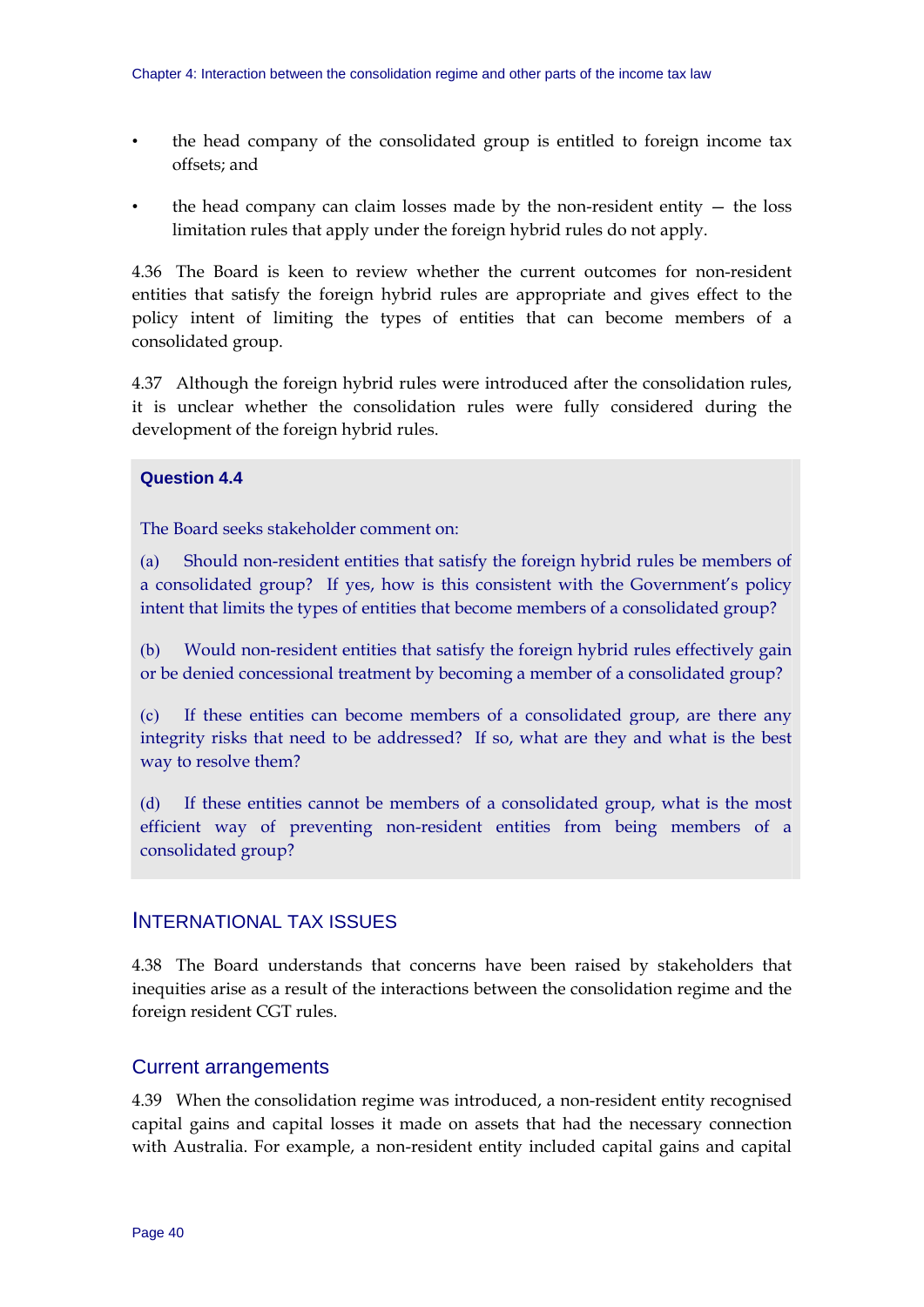<span id="page-46-0"></span>losses made on land and buildings situated in Australia, shares or units in Australian resident companies or units in Australian resident companies or trusts.

4.40 In 2006 Australia's CGT regime was amended to narrow the range of assets on which a foreign resident recognises a capital gain or capital loss to Australian real property and the business assets (other than Australian real property) of an Australian permanent establishment. Consequently, capital gains and capital losses made on assets that fall outside this definition (non-taxable Australian real property assets) are disregarded for Australian tax purposes.[52](#page-46-0)

4.41 To ensure foreign investors could not avoid Australia's CGT provisions by holding Australian assets through interposed entities, the CGT regime was strengthened to capture capital gains and losses made on a foreign resident's direct and indirect interests in the targeted assets.

4.42 For example, a foreign resident may establish a foreign company that invests in Australian assets. Without the integrity rules, the sale of the foreign company by the foreign resident would not be subject to CGT in Australia.

4.43 Consequently, where a foreign resident holds membership interests in a resident entity, the foreign resident can generally disregard any capital gains or losses it makes on the disposal of those interests where the majority of the assets held by the resident entity are non-taxable Australian real property assets.

4.44 The changes to the CGT regime were made to align Australia's domestic law with international practice, to provide greater certainty and reduce compliance costs.

## Issues with current arrangements

4.45 The interaction between the consolidation regime and the foreign resident CGT rules enables:

- Australian assets to be moved within a MEC group and disposed of without recognising a capital gain; and
- the cost base of Australian assets to be uplifted where there is no change in the economic ownership of the corporate group and without recognising a capital gain.

## Moving Australian assets within a MEC group then disposing of them without recognising a capital gain

4.46 The single entity rule allows consolidated groups to move assets within a group without tax consequences.

-

<sup>52</sup> Division 855 of the ITAA 1997.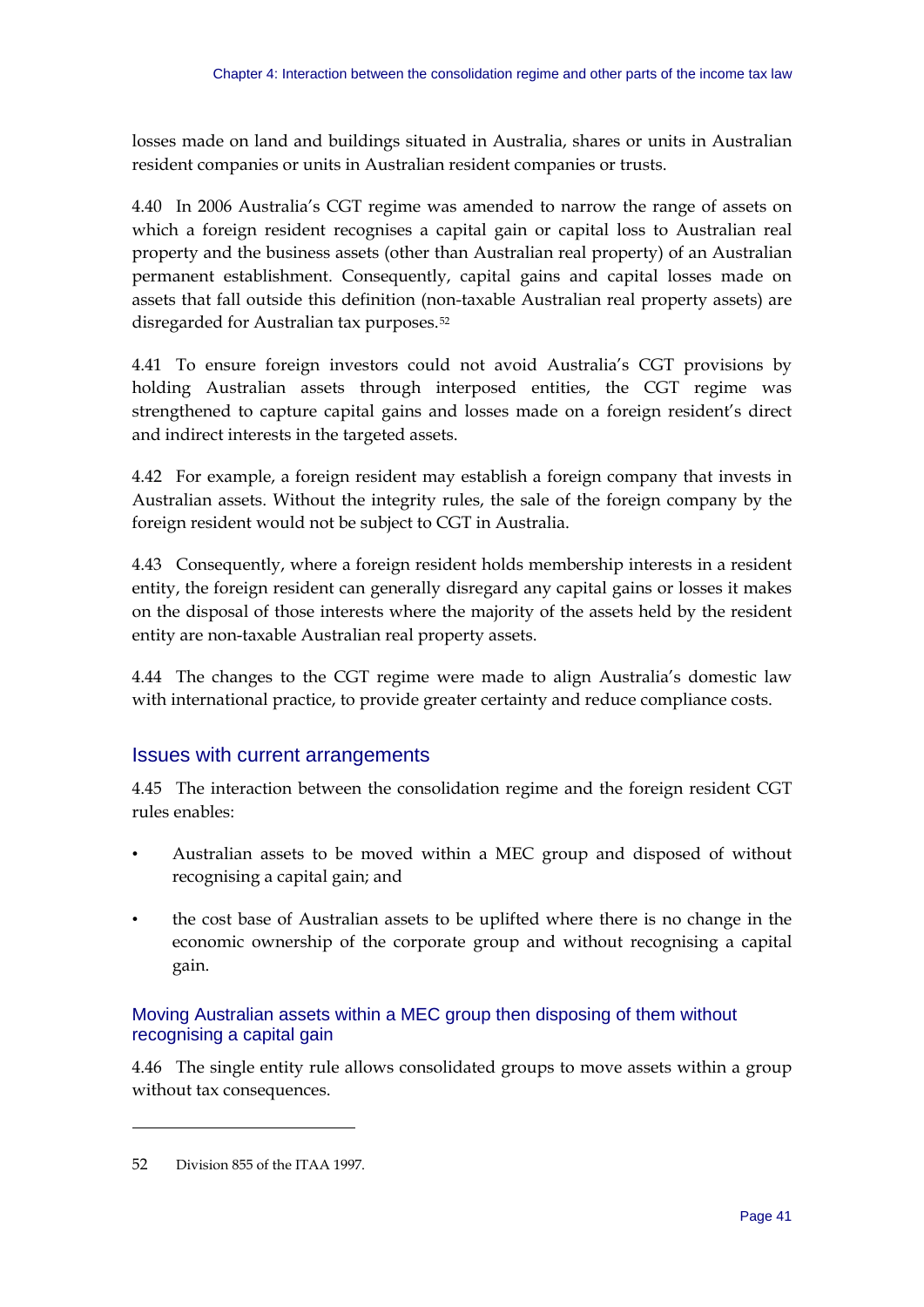4.47 Prior to the introduction of the foreign resident CGT rules, entities that formed a consolidated group recognised any capital gains made when assets are disposed. Following the introduction of the foreign resident CGT rules, the foreign owner of a MEC group could use the foreign resident CGT rules to indirectly dispose of certain assets to avoid recognising a capital gain.

4.48 As a result, where a non-resident entity owns a consolidated group and a subsidiary member of the group owns an asset which is non-taxable Australian real property, then:

- if the subsidiary member disposes of the asset, the head company of the consolidated group is taken to have disposed of the asset — consequently, the head company must recognise any capital gain or loss made on the disposal of the asset for Australian tax purposes. As the head company is an Australian resident, the foreign resident CGT rules do not apply; or
- if the head company of the consolidated group disposes of the shares in the subsidiary member to a third party, the head company recognises any capital gain or loss for Australian tax purposes as a result of the consolidation tax cost setting rules that apply when a subsidiary member leaves a consolidated group.

4.49 This outcome is consistent with what happens to entities that do not form a consolidated group or MEC group.

4.50 However, a concern has been raised with the Board that a MEC group could use its structure, the flexibility of the consolidation regime and the foreign resident CGT rules to disregard the capital gain or loss on the non-taxable Australian real property asset by, for example, taking the following steps:

- step  $1 a$  new Australian resident entity that is wholly-owned by the non-resident owner of the group is incorporated;
- step 2 the new Australian resident entity becomes an eligible tier-1 member of the MEC group (that is, a non-resident company's first tier of investment in Australia);
- step 3 the non-taxable Australian real property asset is transferred from the subsidiary that originally held the asset to the new Australian resident entity; and
- step  $4$  the foreign holding company disposes of the membership interests in the Australian resident entity to the third party that purchases the asset.

4.51 This outcome arises because the consolidation rules allow MEC groups to transfer assets between members of the group without giving rise to any tax consequences. The foreign resident CGT rules allow the foreign owner of a group to dispose of the membership interests in an Australian resident entity without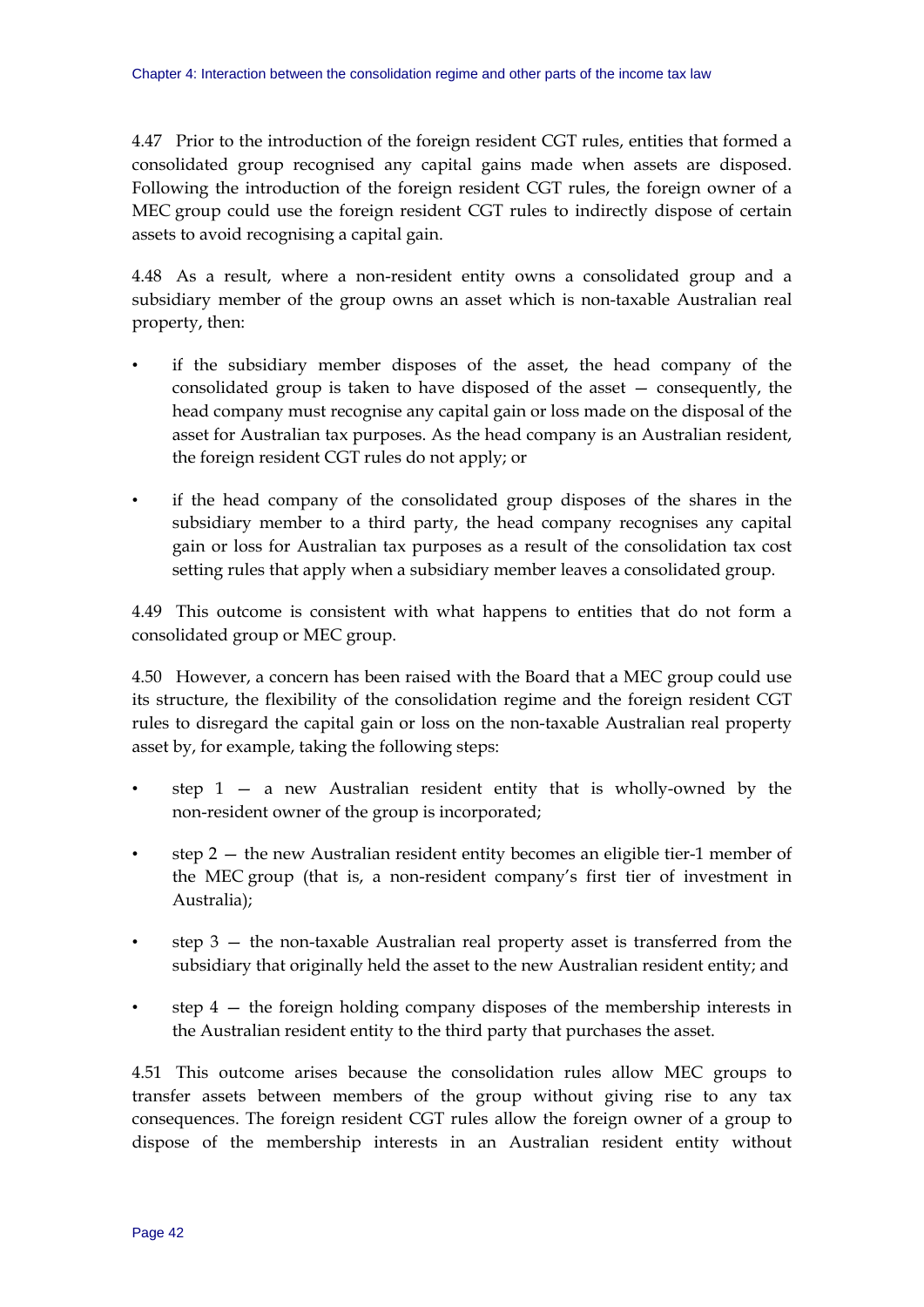recognising a capital gain where the majority of the Australian residents' assets are non-taxable Australian real property.

## **Question 4.5**

The Board seeks stakeholder comment on:

(a) Does the interaction of the consolidation regime and non-resident CGT rules give rise to integrity risks? If so, what are they and what is the most effective way to overcome those risks?

## Uplifting the cost base of Australian assets without recognising a capital gain

4.52 Consolidated groups that are wholly-owned by a non-resident entity could use the consolidation regime and the foreign resident CGT rules to uplift the cost base of Australian assets without recognising a capital gain or loss. This outcome could be achieved where:

- an entity or a group of entities in the group have predominantly non-taxable Australian real property assets;
- the non-resident owner of the group incorporates a new consolidated group that it wholly owns; and
- the non-resident entity disposes of all the shares it owns in a member of the group that has predominantly non-taxable Australian real property assets to the newly formed consolidated group at market value.

4.53 The foreign resident CGT rules allow the foreign owner of the group to disregard any capital gains it makes on the disposal of the membership interests in the Australian resident entity to the new group as the majority of the entity's assets are not taxable Australian real property assets.

4.54 The consolidation tax cost setting rules then allow the newly formed consolidated group to reset the tax cost of the purchased group's assets to their market value.

## **Question 4.6**

The Board seeks stakeholder comment on:

(a) Do integrity risks arise from a consolidated group being able reset the cost base of its assets to market value where there has not been a change in ultimate beneficial ownership of the assets before and after the transaction? If so, what is the most effective way to overcome those integrity risks?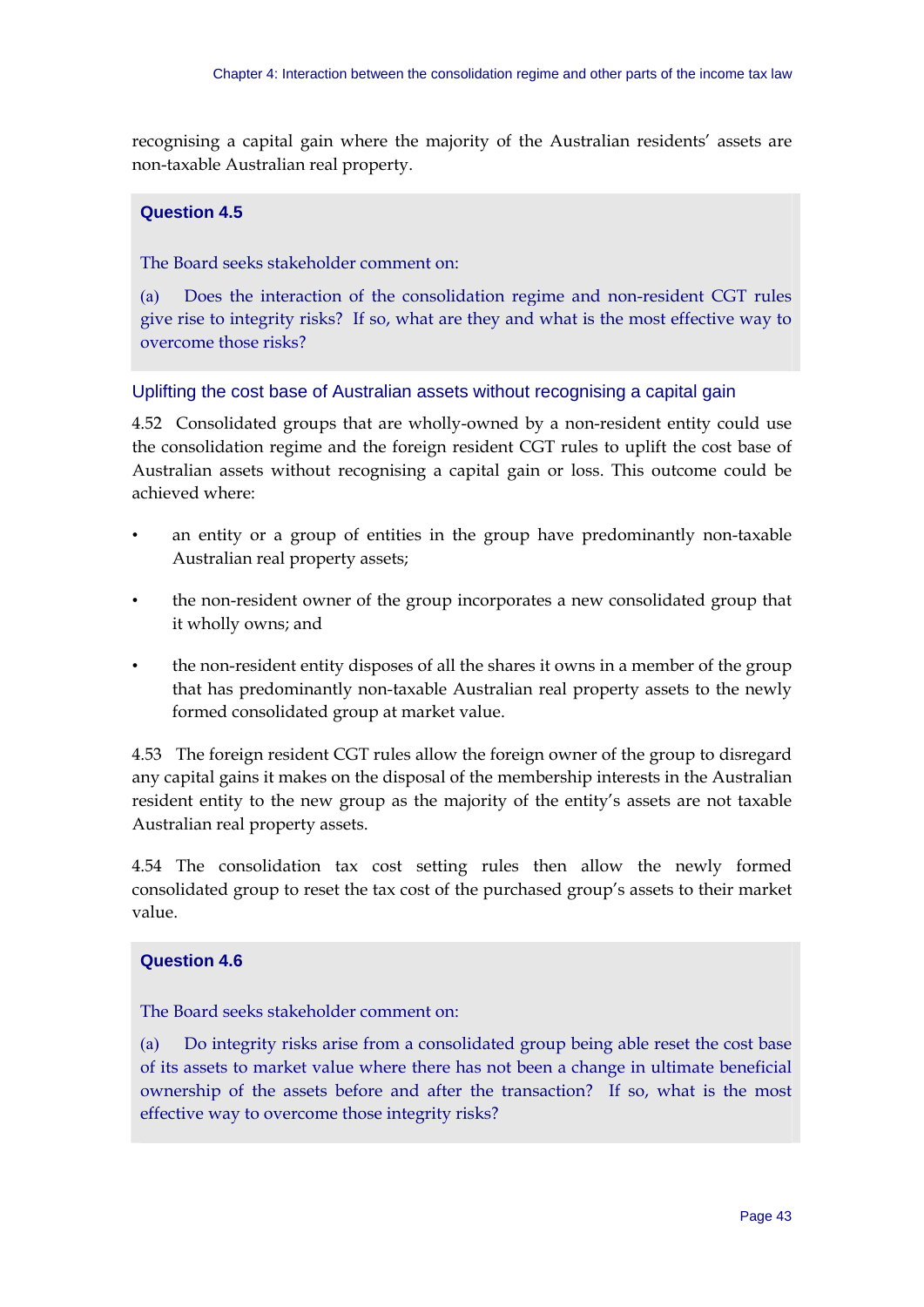## <span id="page-49-0"></span>CAPITAL GAINS TAX

4.55 The Board understands that anomalous outcomes can arise where CGT assets are rolled over between members of a wholly-owned group and are subsequently sold.

## Current arrangements

4.56 The CGT regime generally includes the net capital gains made on CGT assets in a taxpayer's assessable income. Special rules allow entities to roll-over a capital gain or loss made in certain circumstances. The primary effect of a CGT roll-over is to defer the capital gain or loss until a later CGT event happens to the asset.

4.57 Prior to the introduction of the consolidation regime, a CGT roll-over was available when assets were transferred between companies that were members of the same wholly-owned group.<sup>[53](#page-49-0)</sup>

4.58 Following the introduction of the consolidation regime, the scope of the CGT roll-over rules were restricted so that they apply only when, so far as is relevant:

- an asset is transferred from a consolidated group to a foreign resident company that is a member of the same wholly-owned group; or
- an asset is transferred to a consolidated group from a foreign resident company that is a member of the same wholly-owned group.

4.59 CGT event J1[54](#page-49-0) broadly operates to end the deferral that happened under the roll-over. Generally, CGT event J1 happens where a CGT asset is rolled over between two companies that are members of the same wholly-owned group, and the company that owns the CGT asset after the roll-over stops being a wholly-owned member of that group.

## Issues with current arrangements

4.60 When the consolidation regime was introduced, CGT event J1 was modified so that it would not apply if the recipient company that holds an asset that was rolled over prior to joining a consolidated group ceases to be a subsidiary member of a consolidated group.[55](#page-49-0)

4.61 In these circumstances, the consolidation tax cost setting rules that apply when an entity leaves a consolidated group use the cost bases of the leaving entity's assets to determine whether a capital gain or loss is made on the disposal of the membership interests. As a result, the deferred capital gain or loss is brought to account.

<u>.</u>

<sup>53</sup> Subdivision 126-B of the ITAA 1997

<sup>54</sup> Section 104-175 of the ITAA 1997.

<sup>55</sup> Section 104-182 of the ITAA 1997.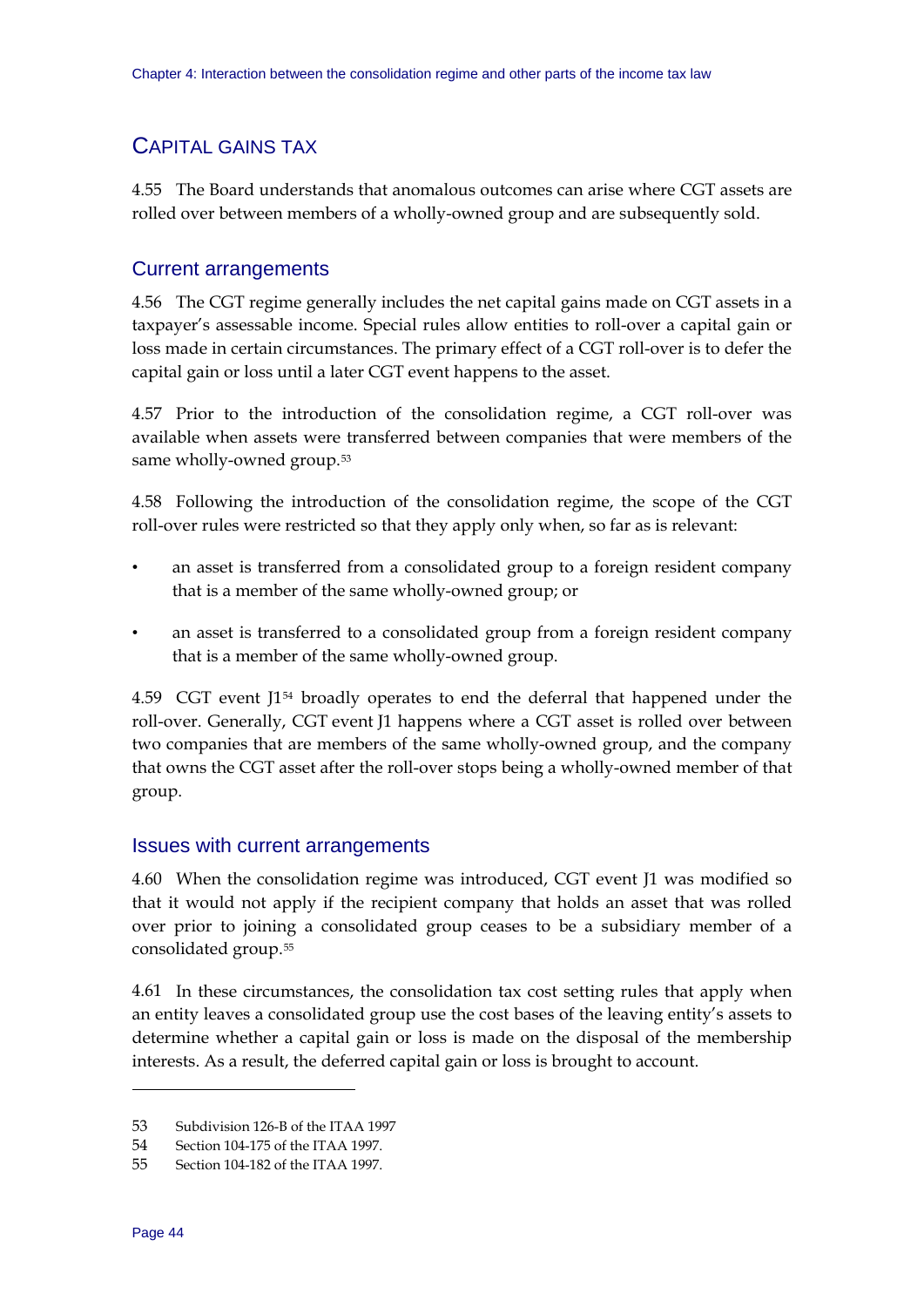4.62 As the modification applies only when a subsidiary member leaves a consolidated group, the Board understands that concerns have been raised by stakeholders about the appropriateness of the outcomes when:

- an eligible tier-1 company (that is, a non-resident company's first tier of investment in Australia) leaves a MEC group;
- a subsidiary member leaves a MEC group; or
- the head company of a consolidated group leaves the group.

## Eligible tier-1 company leaves a MEC group

4.63 When an eligible tier-1 company leaves a MEC group, the capital gain or loss on the membership interests is calculated by reducing the capital proceeds by the reset cost base amount of the membership interests sold. The reset cost base of the membership interests is calculated using a formula based on the cost bases of the pooled interests the top company holds in the eligible tier-1 entities that are members of the MEC group. This amount may be different to the amount that would have been brought to account had the consolidation provisions not applied.

4.64 In certain circumstances, CGT event J1 may also apply to include any capital gain or loss made up to that point in time on any rolled-over assets of the leaving eligible tier-1 company.

4.65 Concerns have been expressed that the capital gain or loss on the rolled-over asset may not be brought to account appropriately in all cases when an eligible tier-1 company leaves a MEC group.

## Subsidiary member leaves a MEC group

4.66 When a subsidiary member leaves a MEC group, the capital gain or loss on the disposal of the membership interests is calculated using the tax cost setting rules that apply when an entity leaves a group. In addition, CGT event J1 may also apply to include a capital gain or loss made on the rolled over asset.

4.67 Consequently, the capital gain or loss on the rolled over asset may be included in taxable income twice.

## Head company of a consolidated group leaves the group

4.68 CGT event J1 could also create uncertainty and possible inequities where an asset is rolled-over to the head company of a consolidated group that is owned by a non-resident and the head company leaves the group. This could happen, for example, if the non-resident sells the head company of the consolidated group to another non-resident.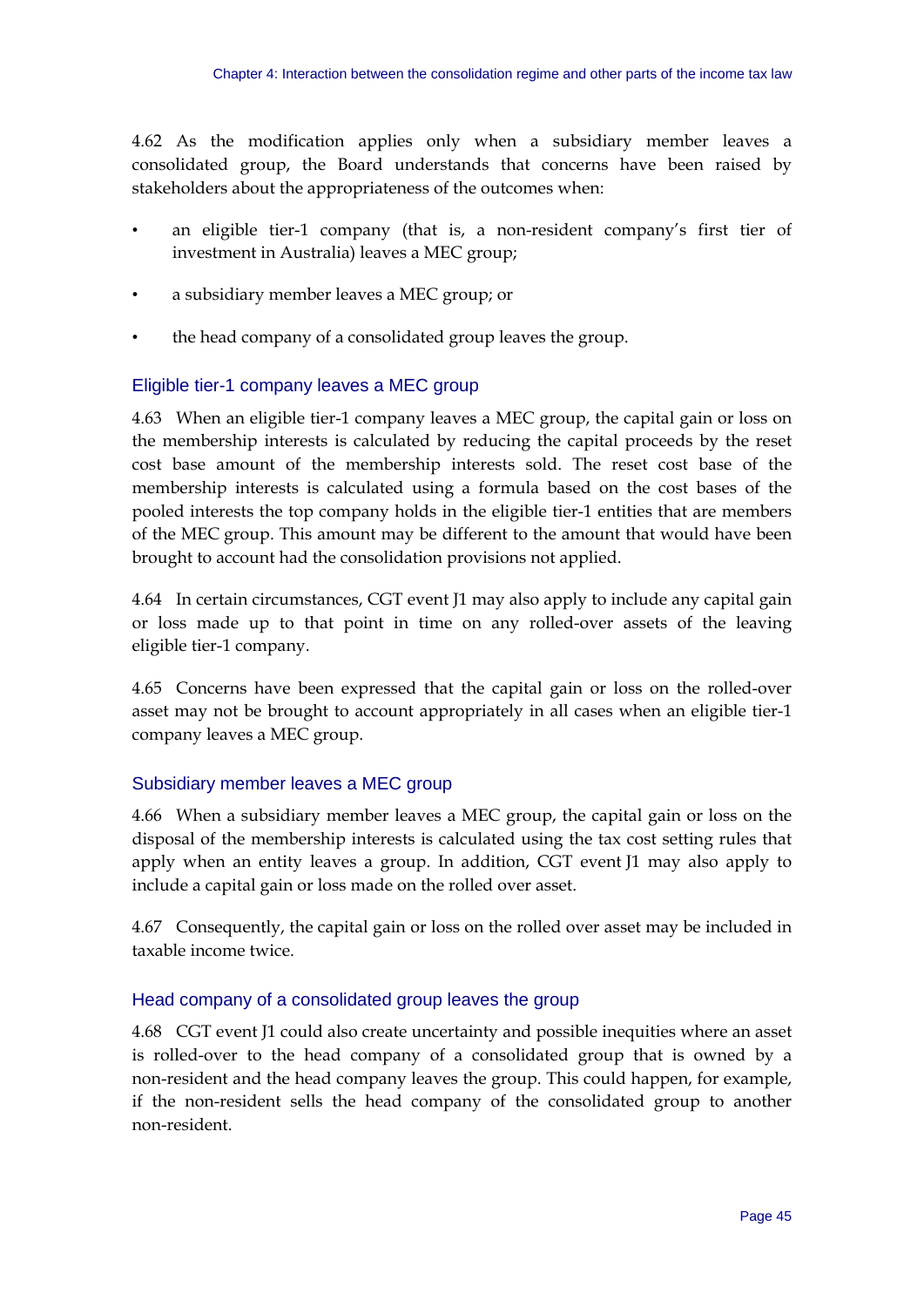4.69 If the rolled-over assets are all of the membership interests in a resident entity, the single entity rule applies so that the membership interests cease to be recognised for income tax purposes during the period that the entity is a member of the consolidated group. It is unclear whether CGT event J1 can apply to the membership interests when the non-resident entity disposes of its interests in the head company of the consolidated group.

4.70 If the membership interests cannot be recognised, CGT event J1 will not apply. Consequently, any capital gain on the rolled-over membership interests would not be assessed when the membership interests in the head company are disposed of.

Alternatively, if the membership interests can be recognised, and CGT event J1 applies, issues arise when calculating the cost base of the membership interests. When an entity leaves a consolidated group, the cost base of the membership interests of the entity is recalculated based on the net assets the entity takes with it. No such calculation applies when a non-resident sells the head company of the consolidated group. Therefore it is unclear what the cost base is in this situation. If Division 711 is used to calculate the cost base, it will bear no relationship to the cost base of the membership interest when the roll-over occurred.

### **Question 4.7**

The Board seeks stakeholder comment on:

(a) Are there circumstances in which CGT event J1 produces undesirable outcomes? If so, how can the income tax law be amended to overcome these concerns?

(b) Are there situations that CGT event J1 does not apply to but should? If so, what are they?

## FINANCIAL ARRANGEMENTS

4.71 Issues may also arise as a result of the interaction between the consolidation regime and the provisions relating to:

- foreign currency gains and loss; and
- the taxation of financial arrangements.

#### Current arrangements

4.72 Division 775 of the ITAA 1997 ensures gains and losses arising from foreign currency exchange rate fluctuations are brought to account in a taxpayer's assessable income.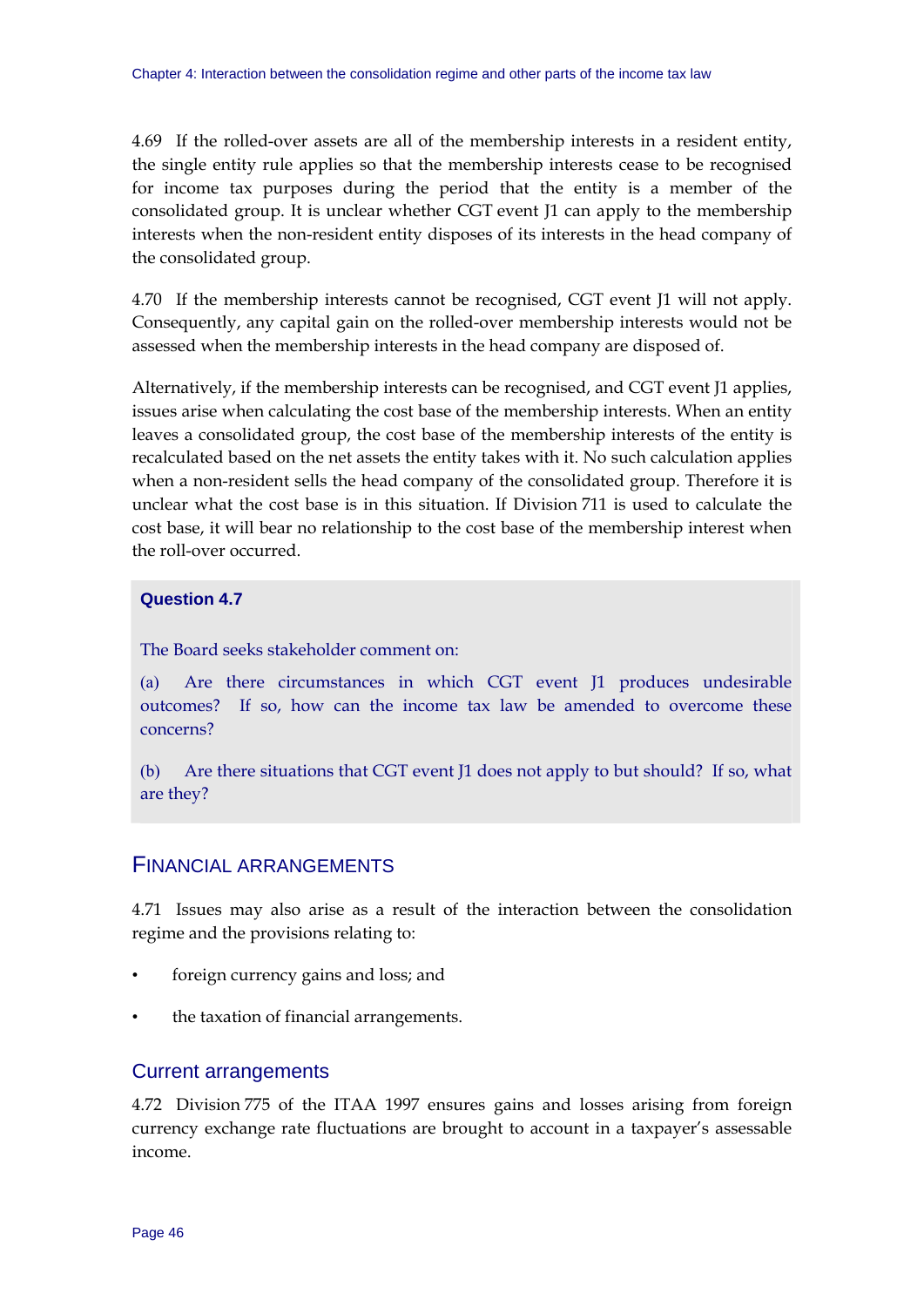4.73 Following the introduction of the consolidation regime, various issues have been raised in relation to the operation of the foreign currency gains and loss provisions for consolidated groups. Although a number of issues have been dealt with by the ATO, it is not clear to the Board whether there are any outstanding issues.

4.74 Division 230 of the ITAA 1997, which was inserted into the income tax law in 2009, contains the new regime for the taxation of financial arrangements. Division 230 defines what is meant by a 'financial arrangement' for income tax purposes and includes various methods that can be used to bring the gains and losses from these arrangements to account for income tax purposes.

4.75 The taxation of financial arrangements rules generally apply to income years commencing on or after 1 July 2010. However, taxpayers can elect to apply the rules to income years commencing on or after 1 July 2009.

4.76 Although the interactions between the taxation of financial arrangements regime and the consolidation regime were considered at the time the former rules were being developed, it is unclear whether additional interaction issues have been identified by stakeholders following the introduction of the regime.

## **Question 4.8**

The Board seeks stakeholder comment on:

(a) Are there any areas of concern that arise as a result of the interaction between the consolidation regime and the foreign currency gains and loss provisions? If so, what are the issues and how can they be resolved?

(b) Are there any areas of concern that arise as a result of the interaction between the consolidation regime and the taxation of financial arrangement provisions? If so, what are the issues and how can they be resolved?

# OTHER ISSUES

4.77 The issues outlined in this Chapter are the primary areas of concern that have been brought to the Board's attention where issues are arising in relation to the operation of other parts of the income tax law for consolidated groups.

4.78 The Board invites comment on any other areas of concern that are not examined in this Chapter and that arise as a result of the interaction of specific legislative provisions with the consolidation regime.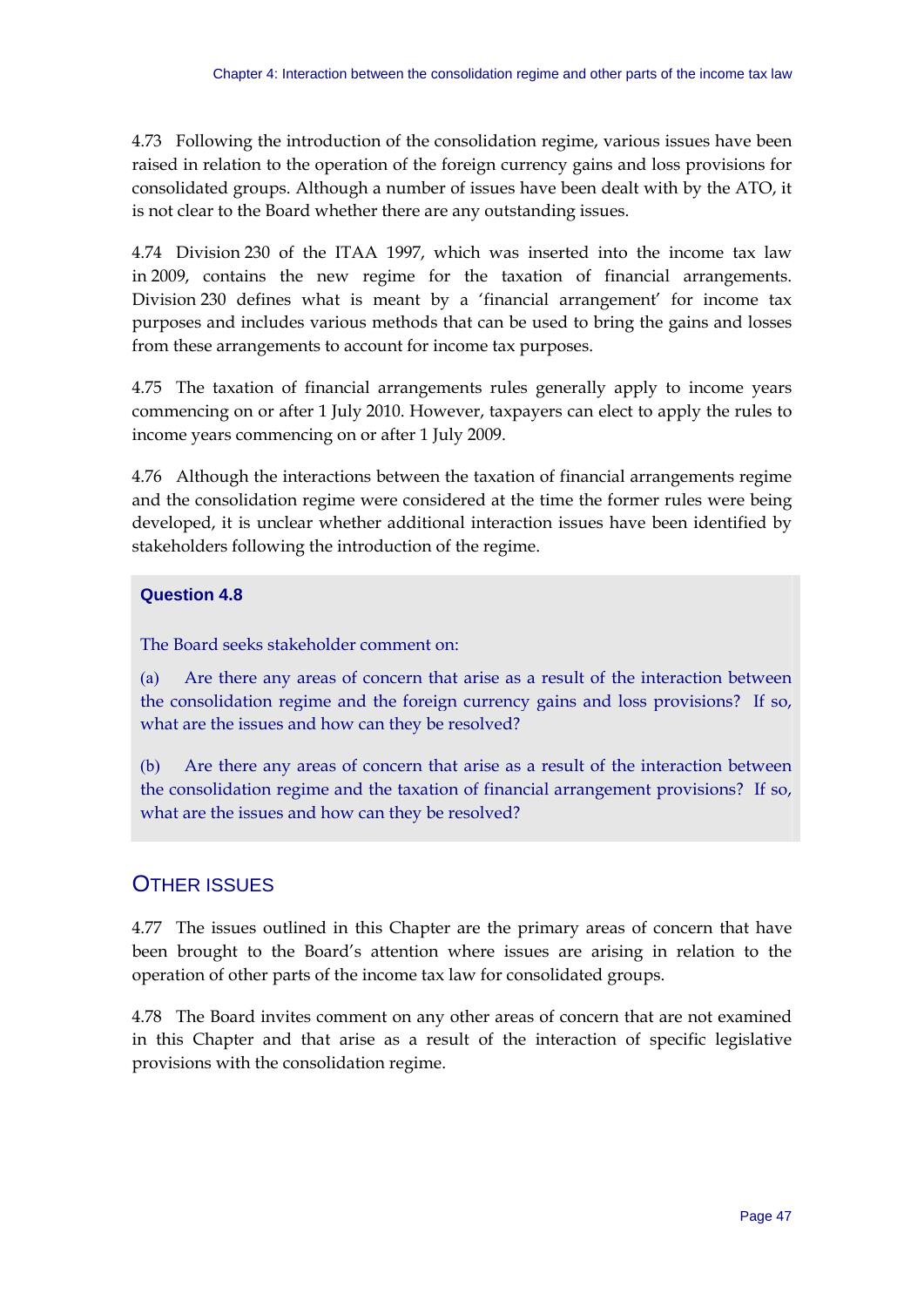## **Question 4.9**

The Board seeks stakeholder comment on any other areas of concern that arise as a result of the interaction between the consolidation regime and other provisions in the income tax law? If so, what are the issues and how can they be resolved?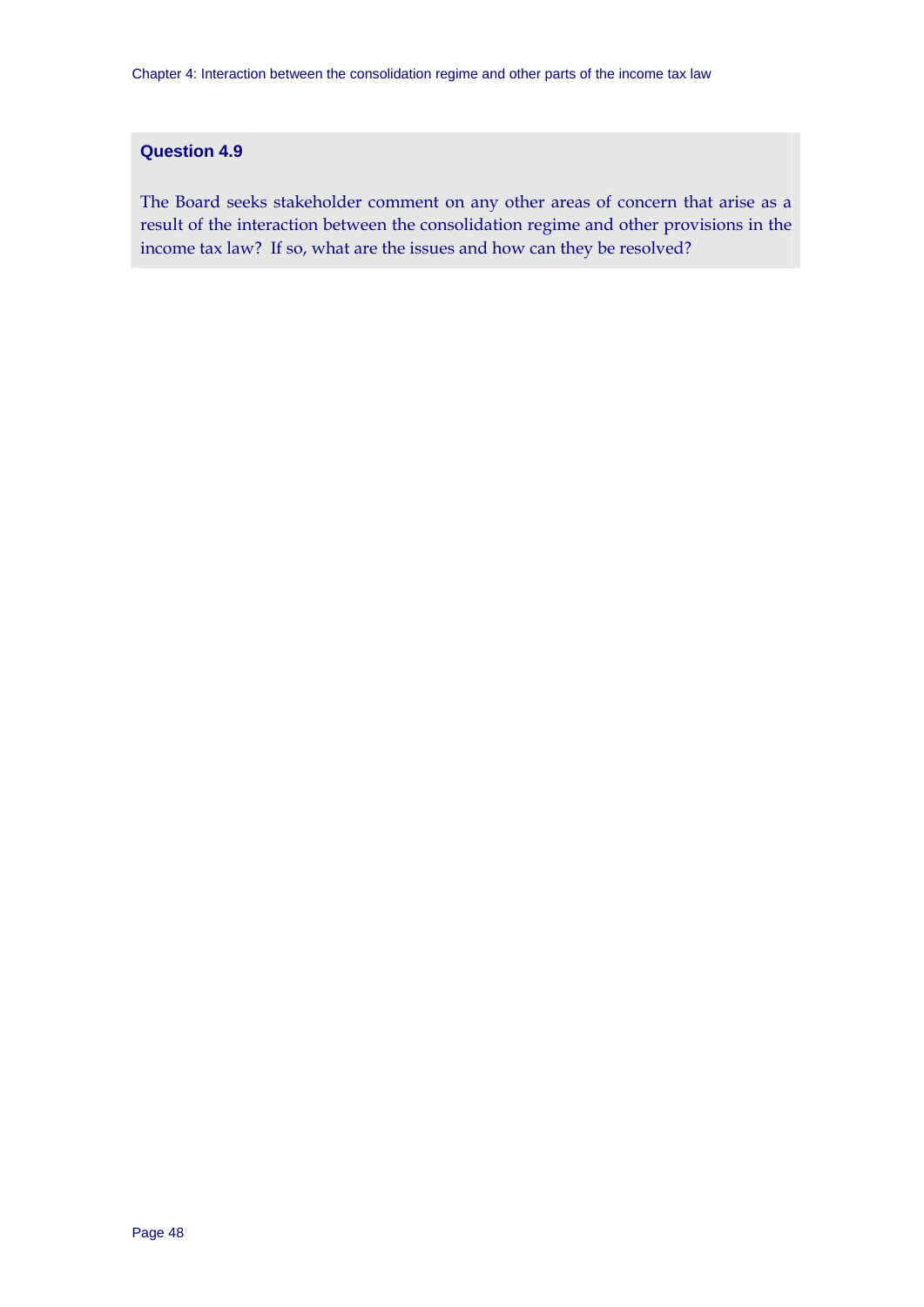# <span id="page-54-0"></span>CHAPTER 5: REVIEW OF THE INHERITED HISTORY **RULES**

5.1 The inherited history rules, which consist of the entry history rule and the exit history rule, are core rules that support the operation of the single entity rule.<sup>[56](#page-54-0)</sup> These rules identify the income tax history that an entity brings with it into a consolidated group or takes with it when it leaves a group.

5.2 When the consolidation regime was being developed, a clean slate approach was considered. Under a clean slate approach, an entity would not bring any income tax history with it when it joins a consolidated group. Similarly, an entity that leaves a consolidated group would not take any income tax history with it.<sup>[57](#page-54-0)</sup>

5.3 Treasury has advised the Board that, at the time the consolidation regime was being developed, business and professional groups involved in the consultation process primarily focused on the impact for existing wholly-owned groups that were proposing to form consolidated groups — that is, formation cases.

5.4 The clean slate approach was abandoned in favour of an inherited history approach because business and professional groups raised concerns that the clean slate approach created significant compliance costs, particularly in formation cases.

5.5 As the consolidation regime has matured, business and professional groups representing large businesses are now more focused on acquisition cases and have made representations suggesting that the inherited history model should be reviewed to determine whether a deemed acquisition model, supported by clean slate rules, would be more effective going forward.<sup>[58](#page-54-0)</sup>

5.6 The Board is seeking comments on the difficulties that arise under the inherited history approach, in particular, in the context of current legislative amendments clarifying the use of the tax cost of an asset that is set under the tax cost setting rules.<sup>[59](#page-54-0)</sup>

<u>.</u>

<sup>56</sup> See Appendix 3 for an outline of the inherited history rules.

<sup>57</sup> See Appendix 3 for an outline of the clean slate rules.

<sup>58</sup> See the 2009-10 Pre-Budget Submission by the Institute of Chartered Accountants in Australia of 16 January 2009 and the Minerals Council of Australia submission to the Australia's Future Tax System Review of November 2008.

<sup>59</sup> Section 701-55 specifies how the tax cost of an asset that is set under the tax cost setting rules is used when applying other provisions in the income tax law. . . Subsections 701-55(2) to (5B) specify the use of the tax cost under particular provisions (such as the capital allowance provisions and the CGT provisions). . . Amendments to clarify the operation of subsection 701-55(6), which specifies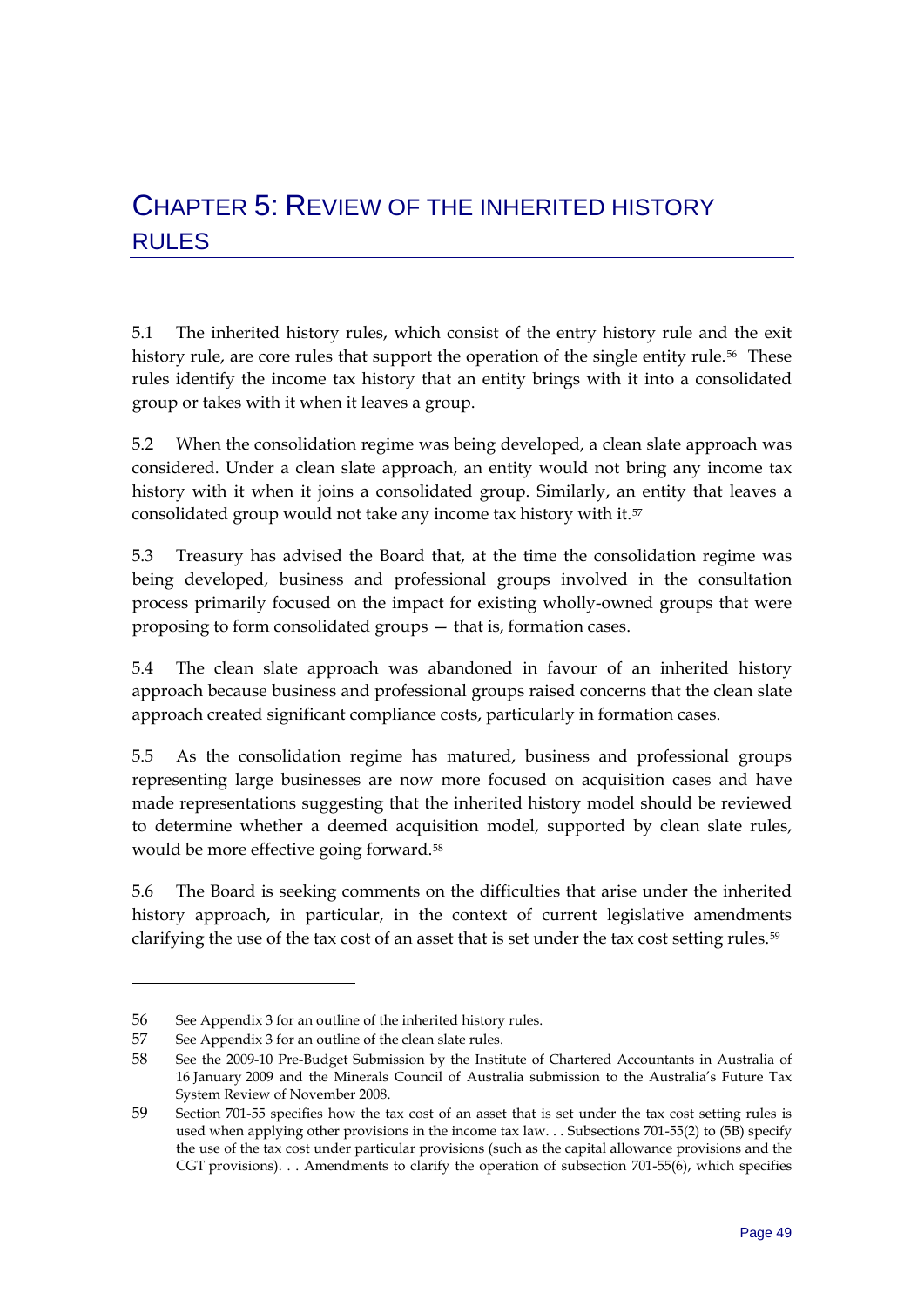- <span id="page-55-0"></span>5.7 In particular, the Board would like to consider whether it would be preferable to:
- modify the inherited history approach to address particular problems, if any, that arise; or
- develop a clean slate approach with appropriate exceptions.

5.8 In this regard, the clean slate model in the 2002 exposure draft legislation was not fully developed. Therefore, that model would need to be reviewed. It is apparent that exceptions would be needed to make it workable. For example, under the clean slate rule proposed in the original consolidation model, an exception was proposed to retain the pre-CGT status of pre-CGT assets.<sup>[60](#page-55-0)</sup>

5.9 Significant transitional issues would arise if the clean slate approach was adopted. Given the complexity of the consolidation regime, this could require a substantive review of the whole regime to ensure that the clean slate approach operates effectively. In addition, difficulties could arise for existing wholly-owned groups (particularly in the small business sector) that have not yet formed consolidated groups. Issues could also arise where a consolidated group acquires all the membership interests in a joining entity over a period of time.

5.10 Finally, it is not clear how the adoption of a clean slate approach would impact on the compliance costs of consolidated groups. Therefore, the Board is seeking comments on the compliance cost implications of moving to a clean slate approach.

5.11 The Board acknowledges that this Chapter raises questions of policy. However, given that mergers and acquisitions are an essential part of Australia's capital market, it is important for the effective and robust operation of the consolidation regime that it deals readily with the acquisition case as well as the formation case.

#### **Question 5.1**

The Board seeks stakeholder comment on:

(a) What difficulties, if any, arise under the inherited history rules?

(b) Should the inherited history rules be modified to address those difficulties? If so, how?

(c) Alternatively, should the consolidation regime adopt a deemed acquisition

<u>.</u>

the use of the tax cost when a specific provision does not apply, have been announced by the Government (see Treasurer's Media Release No 053 of 13 May 2008) and are expected to be introduced into Parliament in the first half of 2010.

<sup>60</sup> See paragraph 2.42 of the Explanatory Material to the Exposure Draft of the New Business Tax System (Consolidation) Bill 2002, which is available on the Board's website.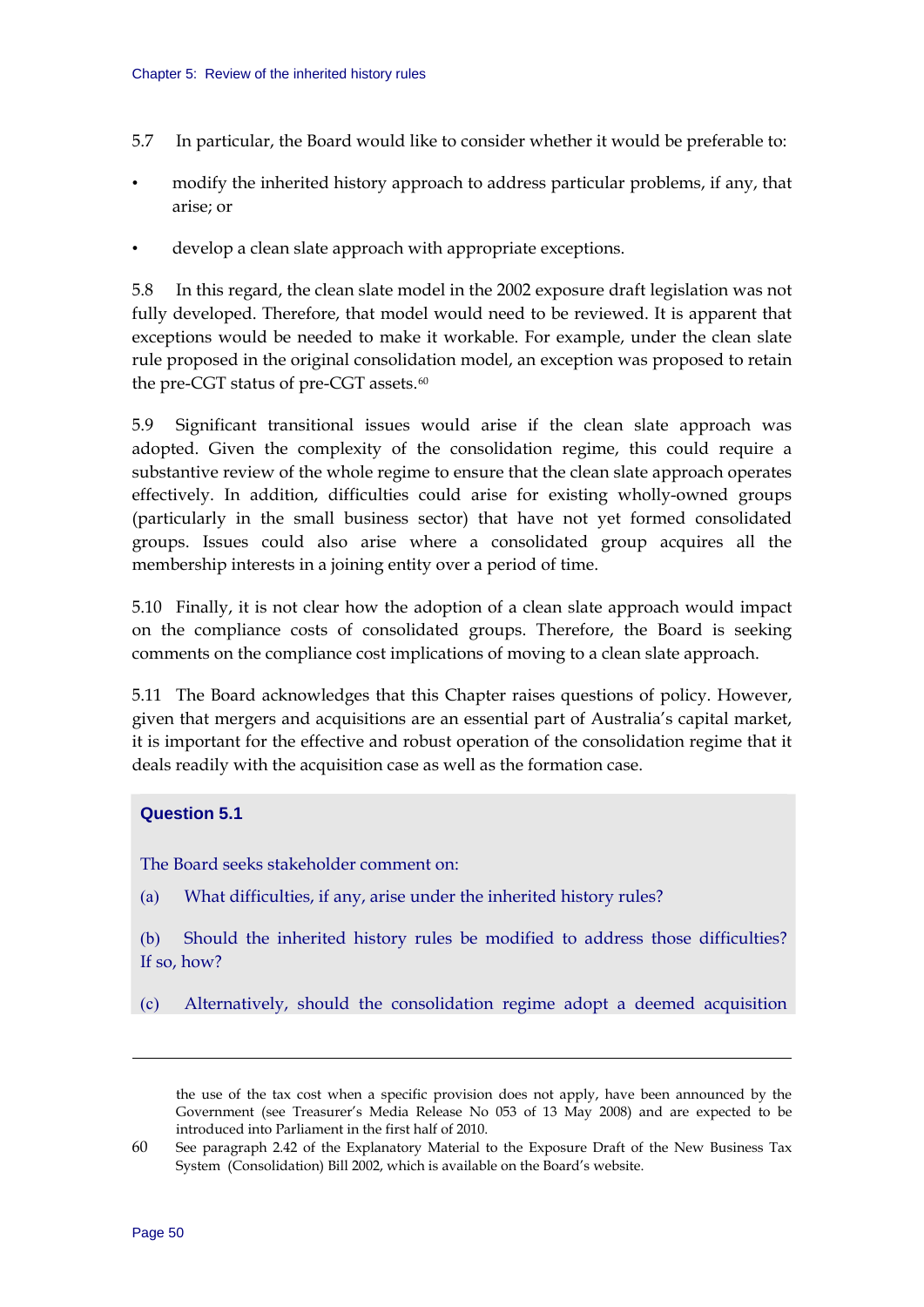model, using clean slate rules?

(d) How would a deemed acquisition model with clean slate rules work and what exceptions would be needed?

(e) What transitional issues would arise if the inherited history approach was replaced by a deemed acquisition model with clean slate rules?

(f) What compliance cost implications would arise from the adoption of a deemed acquisition model with clean slate rules?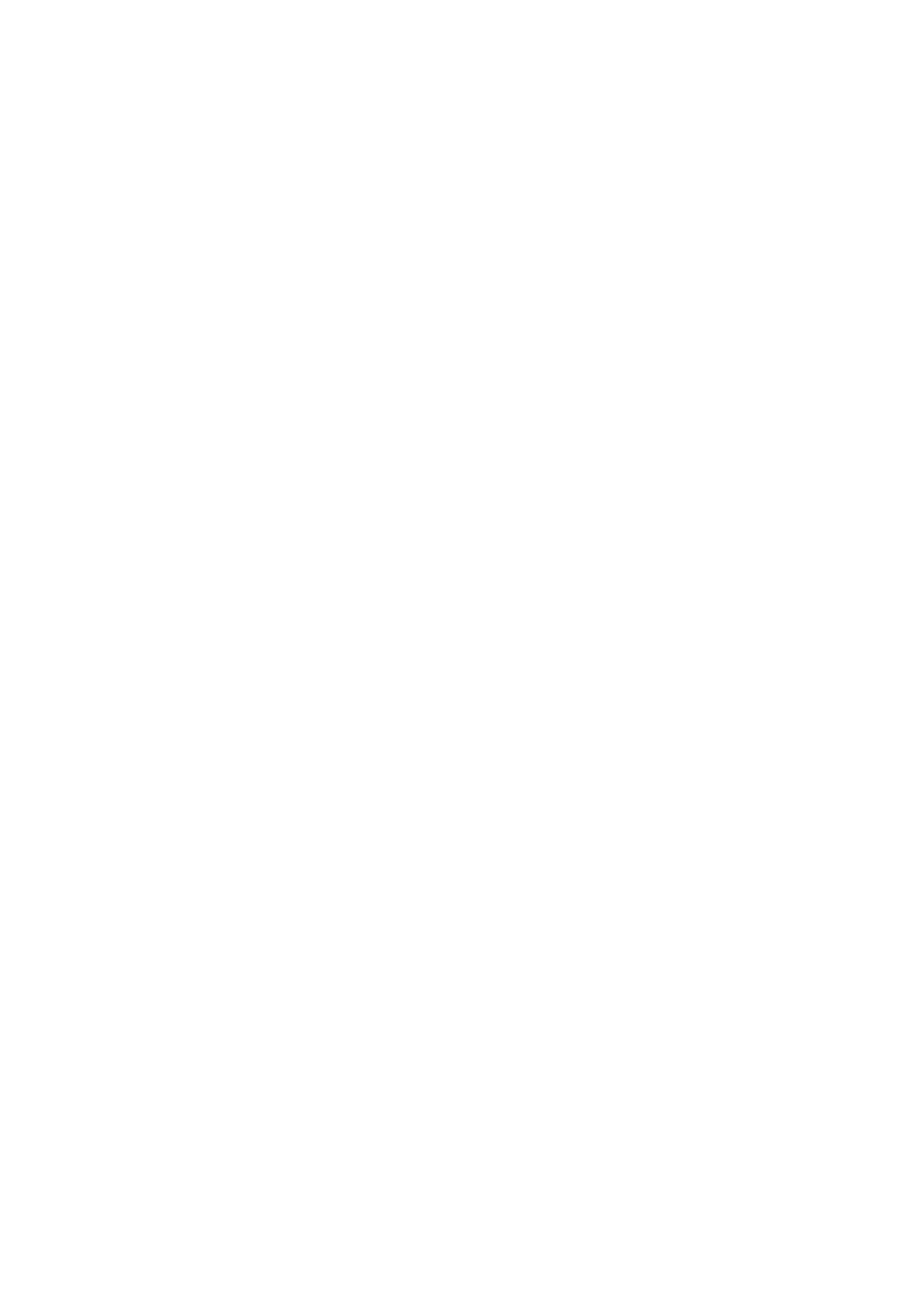# <span id="page-58-0"></span>CHAPTER 6: OPERATION OF THE CONSOLIDATION REGIME FOR SMALL BUSINESSES

6.1 The Board has noted that many eligible small business groups have not elected into the tax consolidation regime. While a focus on consolidation and small business is not required by the terms of reference, the Board considers this low take-up is an issue worth investigating. Accordingly, the Board seeks comment on whether there are any aspects of the consolidation regime that are causing particular difficulties for small businesses.

6.2 In this regard, the Board notes that the Review of Business Taxation recommended:

That an alternative, more flexible, set of arrangements be made available for groups of trusts and companies, 'owned' by members of the one family, to be taxed as a single consolidated arrangement.<sup>[61](#page-58-0)</sup>

6.3 Despite this recommendation, the consolidation regime does not include any shortcuts or more flexible arrangements for small businesses. Consequently, the consolidation rules apply in the same way to small business and to large corporate groups. In addition, small business groups that have not consolidated have also lost access to specific grouping rules that previously applied to wholly-owned corporate groups but are no longer available.

6.4 In Australia, small businesses operate through various business structures, including as sole traders, companies and trusts. Many small businesses are unable to form a consolidated group because they do not use corporate group structures. Treasury has advised the Board that less than 30 per cent of small businesses (that is, entities that carry on a business and satisfy the \$2 million aggregated turnover test in the income tax law) use a corporate group structure.

6.5 Nevertheless, a significant number of small businesses do use corporate group structures and therefore are potentially eligible to form consolidated groups. However, as Diagram 6.1 demonstrates, despite the intended advantages of the consolidation regime, only a relatively small proportion of small business corporate groups have actually formed a consolidated group.

-

<sup>61</sup> Review of Business Taxation, *A Tax System Redesigned*, July 1999, Recommendation 15.6, page 529.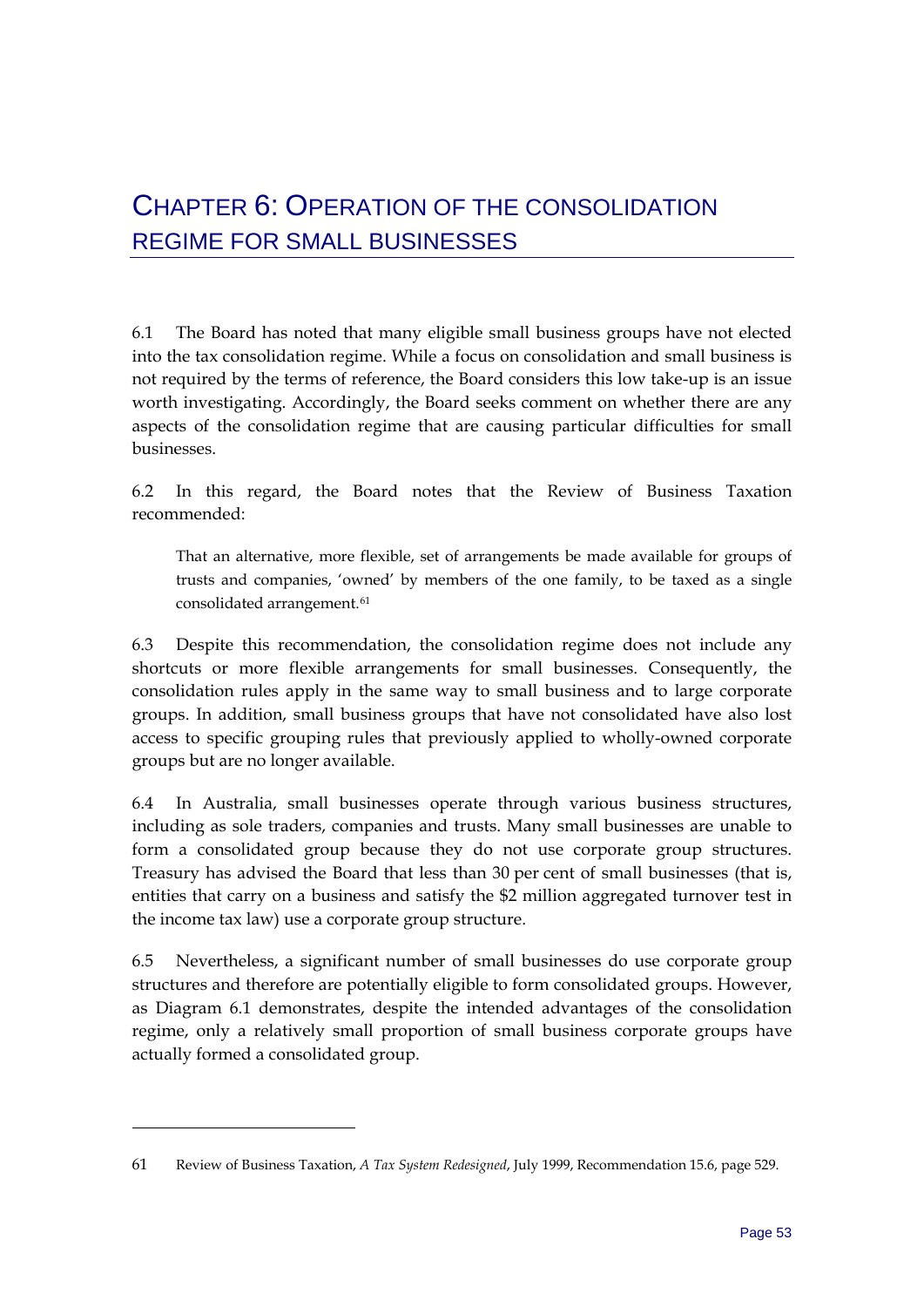<span id="page-59-0"></span>

**Diagram 6.1: Degree of consolidation by aggregated turnover[62](#page-59-0)**

6.6 The Board notes two factors that that may discourage small business corporate groups from forming consolidated groups.

6.7 First, anecdotal evidence suggests that the complexity of the consolidation legislation and cost of keeping up-to-date with the provisions makes access to the consolidation regime very difficult for many accounting and tax professionals that advise small business corporate groups.

6.8 Much of the complexity associated with the consolidation regime arises under the tax cost setting rules that apply when an entity joins or leaves a consolidated group. These rules impose a significant compliance burden on taxpayers. In recognition of the significant compliance costs, when the consolidation regime was introduced transitional rules provided some relief from the tax cost setting rules for corporate groups that entered the consolidation regime. These transitional rules allowed entities that joined a consolidated group before 1 July 2004 to retain the historical asset cost bases of assets — that is, the tax costs of the assets did not have to be reset.

6.9 Second, if the membership interests in an entity that joins a consolidated group are pre-CGT assets, the provisions that currently apply when the entity leaves the group can result in an erosion of the pre-CGT status of those membership interests.

6.10 The former government announced that the income tax law would be amended to modify the taxation outcomes that arise when the membership interests in a subsidiary member of a consolidated group are pre-CGT assets to overcome these concerns. The Government has accepted this proposal<sup>[63](#page-59-0)</sup> and relevant amendments are expected to be introduced into Parliament in the first half of 2010.

<u>.</u>

<sup>62</sup> Source: ATO statistics as at 6 October 2009.

<sup>63</sup> Treasurer's Media Release No 053 of 13 May 2008.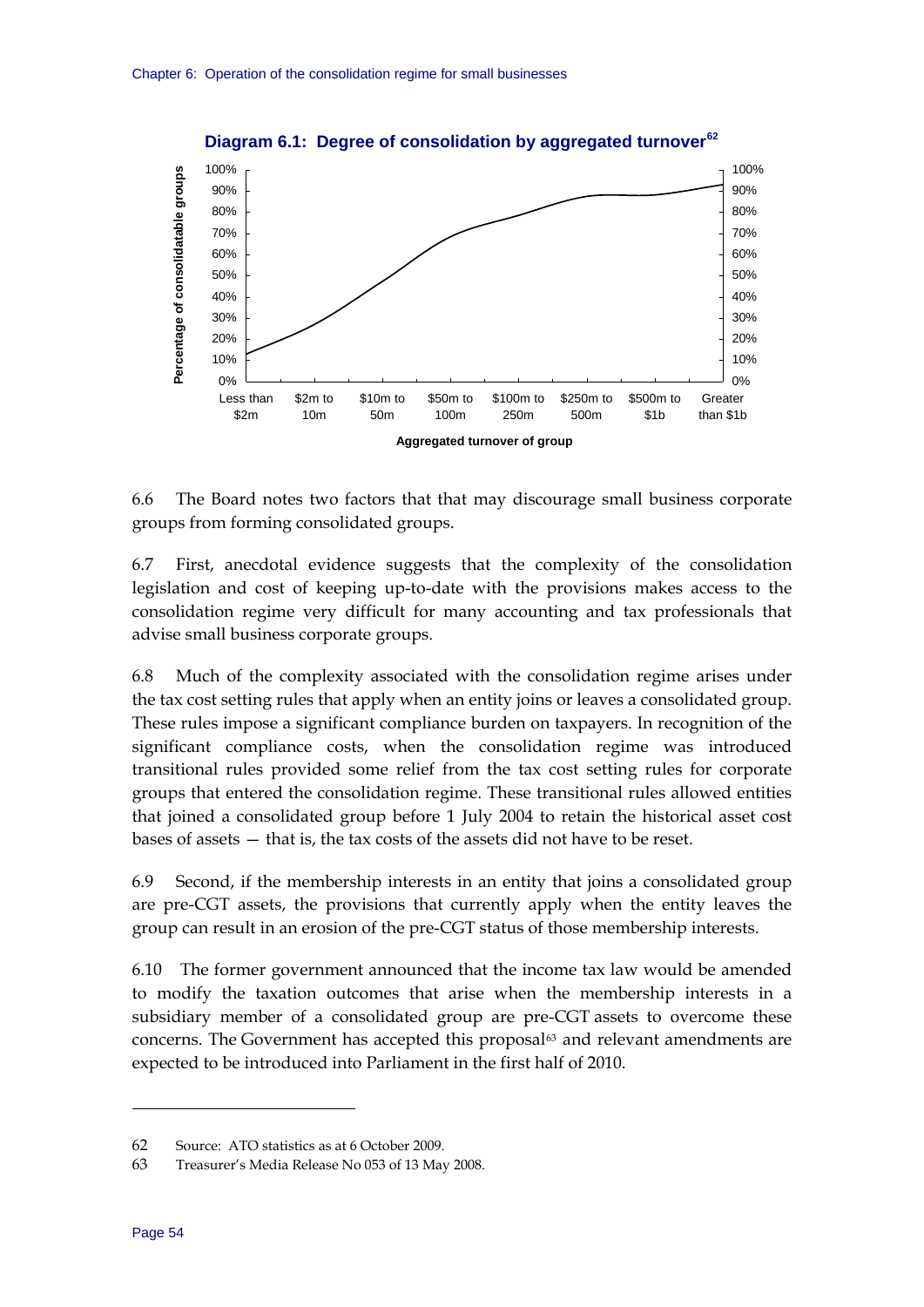6.11 However, the Board also seeks comment on whether there are any aspects of the consolidation regime that are causing particular difficulties for small businesses.

## **Question 6.1**

The Board seeks stakeholder comment on:

(a) Are any aspects of the consolidation regime causing particular difficulties for small businesses?

(b) Should the consolidation regime be simplified for small businesses? If so, how?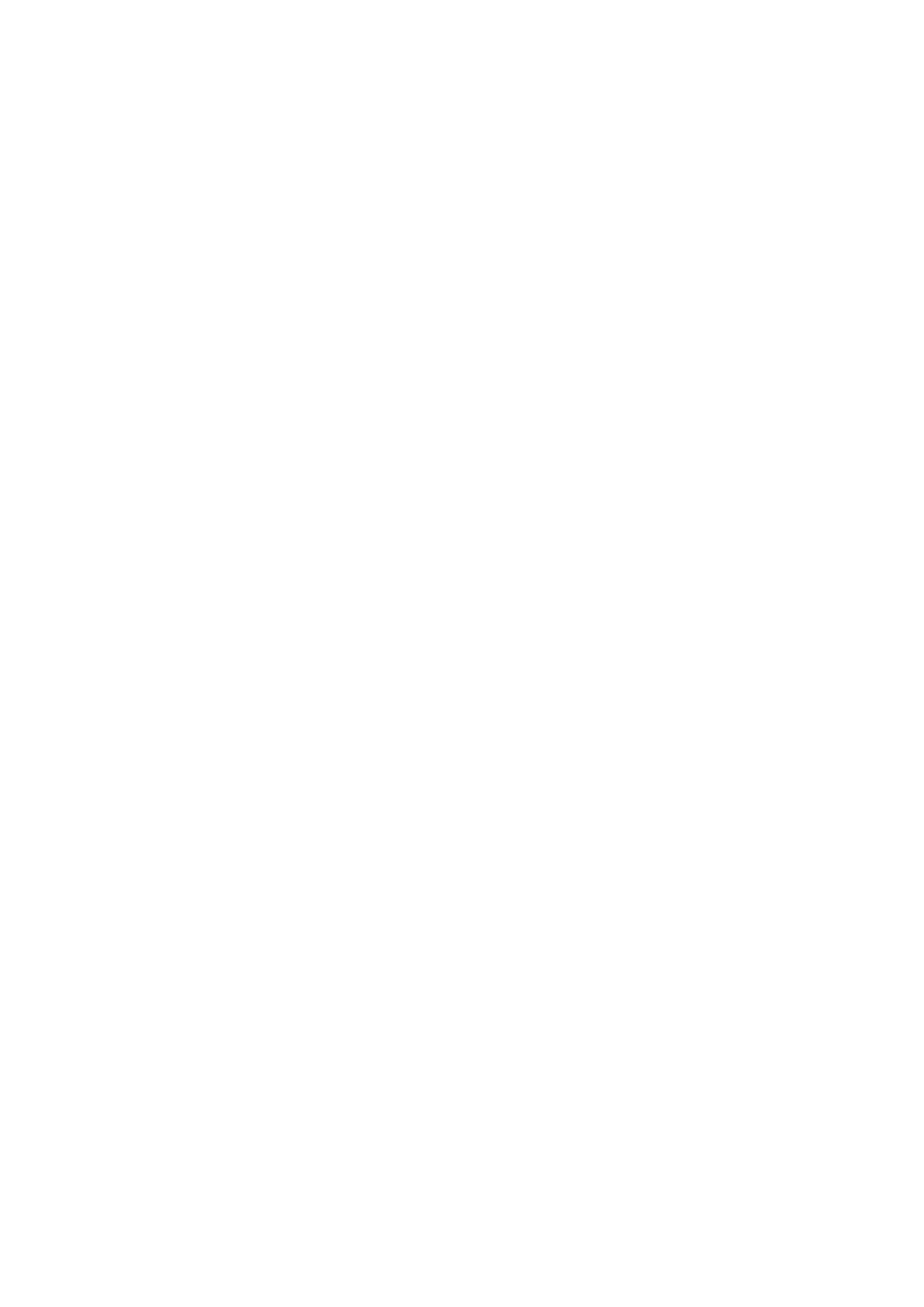# APPENDIX 1: DISCUSSION PAPER QUESTIONS

# CHAPTER 2: BACKGROUND

# Question 2.1

The Board seeks stakeholder comment on:

- (a) In light of the policy drivers behind the introduction of the consolidation regime, do the single entity rule and the inherited history rules serve to increase business efficiency and integrity of the Australian tax system?
- (b) For those corporate groups that have elected into the consolidation regime, has the introduction of the consolidation regime reduced the ongoing tax compliance costs associated with carrying on the group's business? If not, what are seen as the key impediments to achieving reduced compliance costs?
- (c) For those corporate groups that have not yet elected to consolidate, what are the key concerns that are keeping corporate groups out of the consolidation regime

# CHAPTER 3: OPERATION OF THE SINGLE ENTITY RULE

## Question 3.1

- (a) Is the operation of the single entity rule effectively meeting its stated policy intent of simplifying the tax system, reducing taxpayer compliance costs, and increasing the economic efficiency and integrity of the tax system?
- (b) If not, in what circumstances is the single entity rule failing to meet its intended policy objectives, and what is the practical impact of this failure on consolidated groups?
- (c) How can the operation of the single entity rule be improved to ensure it achieves its intended outcomes?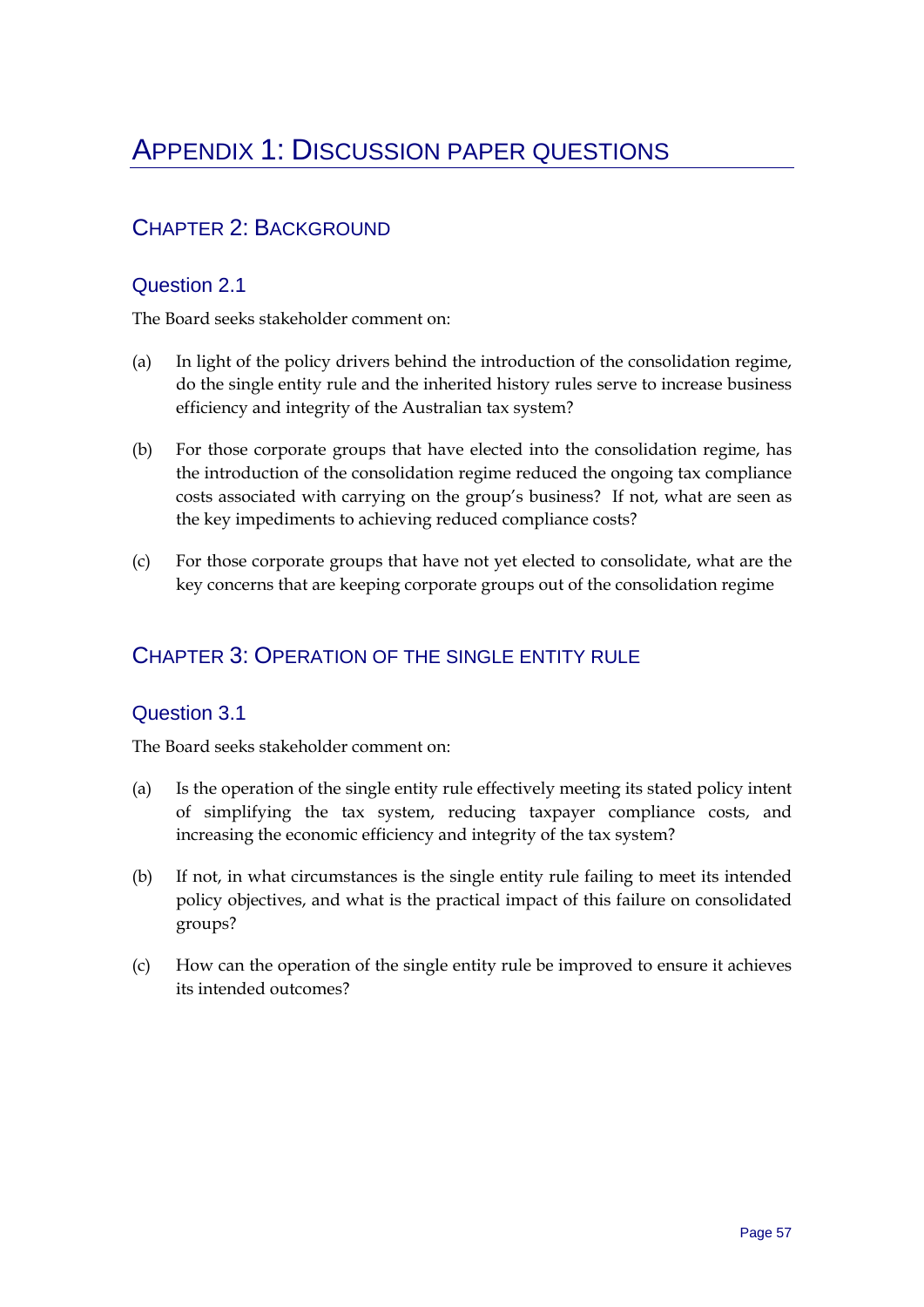## Question 3.2

The Board seeks stakeholder comment on:

- (a) Are additional rules needed in the income tax law to support the operation of the single entity rule (section 701-1) to ensure the rule achieves its policy intent? If so, what supporting principles are needed?
- (b) Should the income tax law contain specific exceptions to the operation of the single entity rule? If so, what should those exceptions be?
- (c) Does section 701-85 of the ITAA 1997, which sets out the approach to the interpretation of the core consolidation provisions, increase uncertainty in the application of the single entity rule? If so, how can this uncertainty be alleviated?

## Question 3.3

The Board seeks stakeholder comment on:

- (a) What concerns, if any, arise in relation to the announced changes to section 711-40 of the ITAA 1997?
- (b) In what circumstances, if any, do you consider the taxation outcomes that arise when intra-group assets are acquired or disposed of to be inappropriate? What do you consider the appropriate outcome to be?

## Question 3.4

The Board seeks stakeholder comment on:

- (a) Are there any circumstances, in practice, where the history of an intra-group asset (other than its history as a divisional arrangement) is relevant to determine its tax treatment when it ceases to be owned by the group?
- (b) If any other history of an intra group asset is relevant, are any modifications to the income tax law required to allow that history to be recognised?

## Question 3.5

- (a) Are there other situations which are not identified in this Chapter where a third party may be required to reconstruct intra-group transactions?
- (b) Should the single entity rule be extended to all third parties who have dealings with a consolidated group? If so, would any exceptions be required?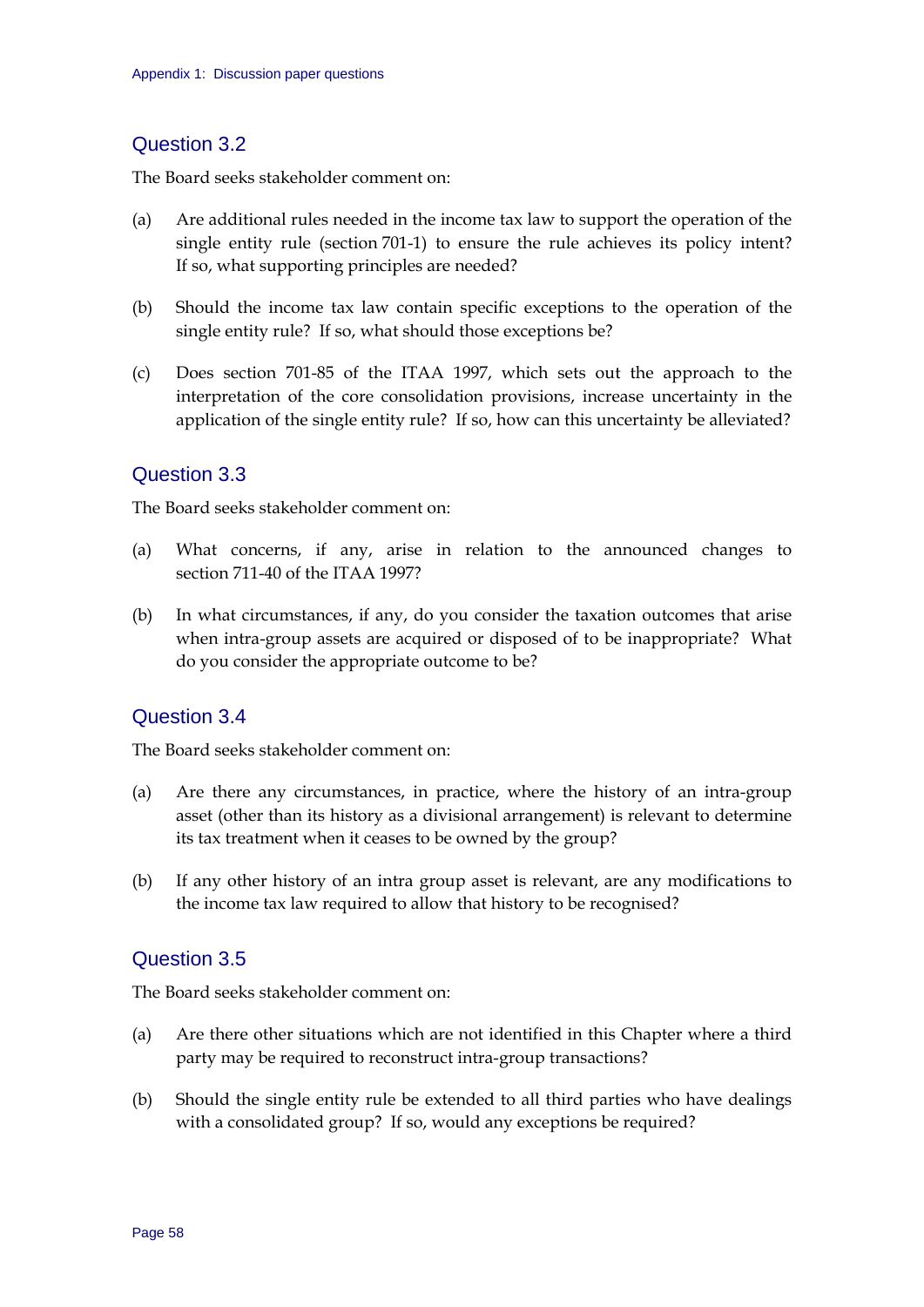- (c) Alternatively, should the single entity rule be extended to third parties who are directly related to a consolidated group (such as shareholders)? If so, would any exceptions be required?
- (d) As a further alternative, should the operation of the single entity rule outside the consolidation provisions be considered on a case by case basis?

# CHAPTER 4: INTERACTION BETWEEN THE CONSOLIDATION REGIME AND OTHER PARTS OF THE INCOME TAX LAW

## Question 4.1

The Board seeks stakeholder comment on:

- (a) How should the net income for a trust's non-membership period be assessed to beneficiaries and trustees?
- (b) Do the current rules need to be amended to achieve an appropriate outcome? For example, are specific provisions needed in the consolidation rules to align the calculation of the income of a trust with the method used for calculating the net income for the trust's non-membership period? If so, is there a simple approach that can be used that produces an appropriate outcome?
- (c) Should a single set of rules apply to assess all beneficiaries on a share of the trust's net income for a non-membership period? If so, what should the rules be?
- (d) Are there any other issues which are not identified in this Chapter that arise when a trust joins or leaves a consolidated group part way through an income year? What is the best way of resolving these issues?

## Question 4.2

- (a) When working out the allocable cost amount for a trust, should the head company recognise its liability for income tax payable on its share of the net income of the trust as a cost of acquiring the joining entity? If yes, do the current cost setting rules need to be amended to achieve this outcome? If so, how?
- (b) Are there any other issues which are not identified in this Chapter that arise with the way the cost setting rules apply to trusts when they join or leave a consolidated group? If so, how can these be overcome?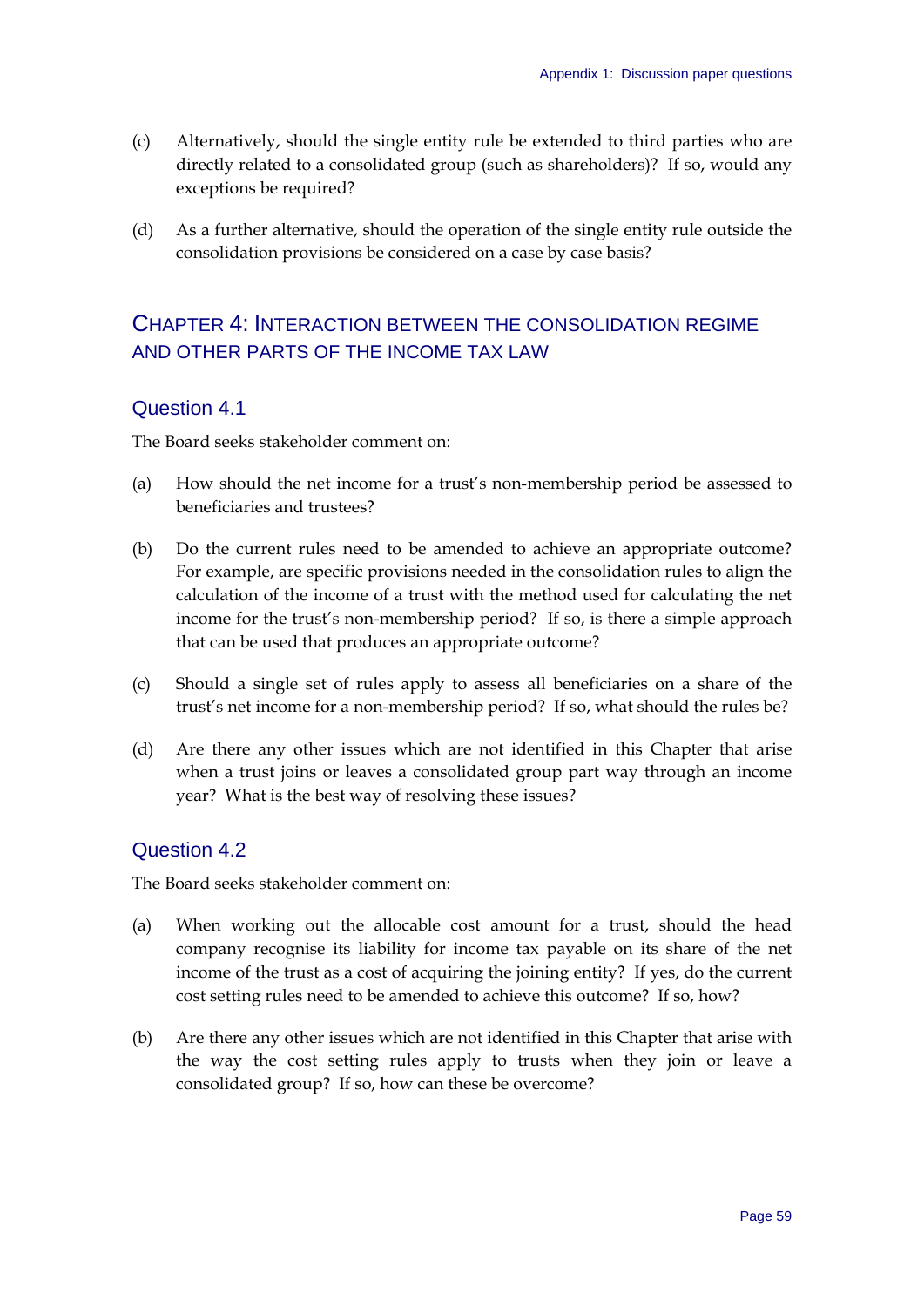## Question 4.3

The Board seeks stakeholder comment on:

- (a) Does a trustee need to be a member of the same consolidated group as the trust? If yes, why? If not, why not?
- (b) If a trustee is not a member of the same consolidated group as the trust, do the core rules and other tax rules operate appropriately to deem the income and expenditure of the trust to be that of the head company?
- (c) Should a trust be a member of a consolidated group if it has beneficiaries that are not members of the group? If yes, what other issues need to be resolved? If not, why not?
- (d) How can the current provisions be altered so they are workable and provide certainty?

## Question 4.4

The Board seeks stakeholder comment on:

- (a) Should non-resident entities that satisfy the foreign hybrid rules be members of a consolidated group? If yes, how is this consistent with the Government's policy intent that limits the types of entities that become members of a consolidated group?
- (b) Would non-resident entities that satisfy the foreign hybrid rules effectively gain or be denied concessional treatment by becoming a member of a consolidated group?
- (c) If these entities can become members of a consolidated group, are there any integrity risks that need to be addressed? If so, what are they and what is the best way to resolve them?
- (d) If these entities cannot be members of a consolidated group, what is the most efficient way of preventing non-resident entities from being members of a consolidated group?

## Question 4.5

The Board seeks stakeholder comment on:

(a) Does the interaction of the consolidation regime and non-resident CGT rules give rise to integrity risks? If so, what are they and what is the most effective way to overcome those risks?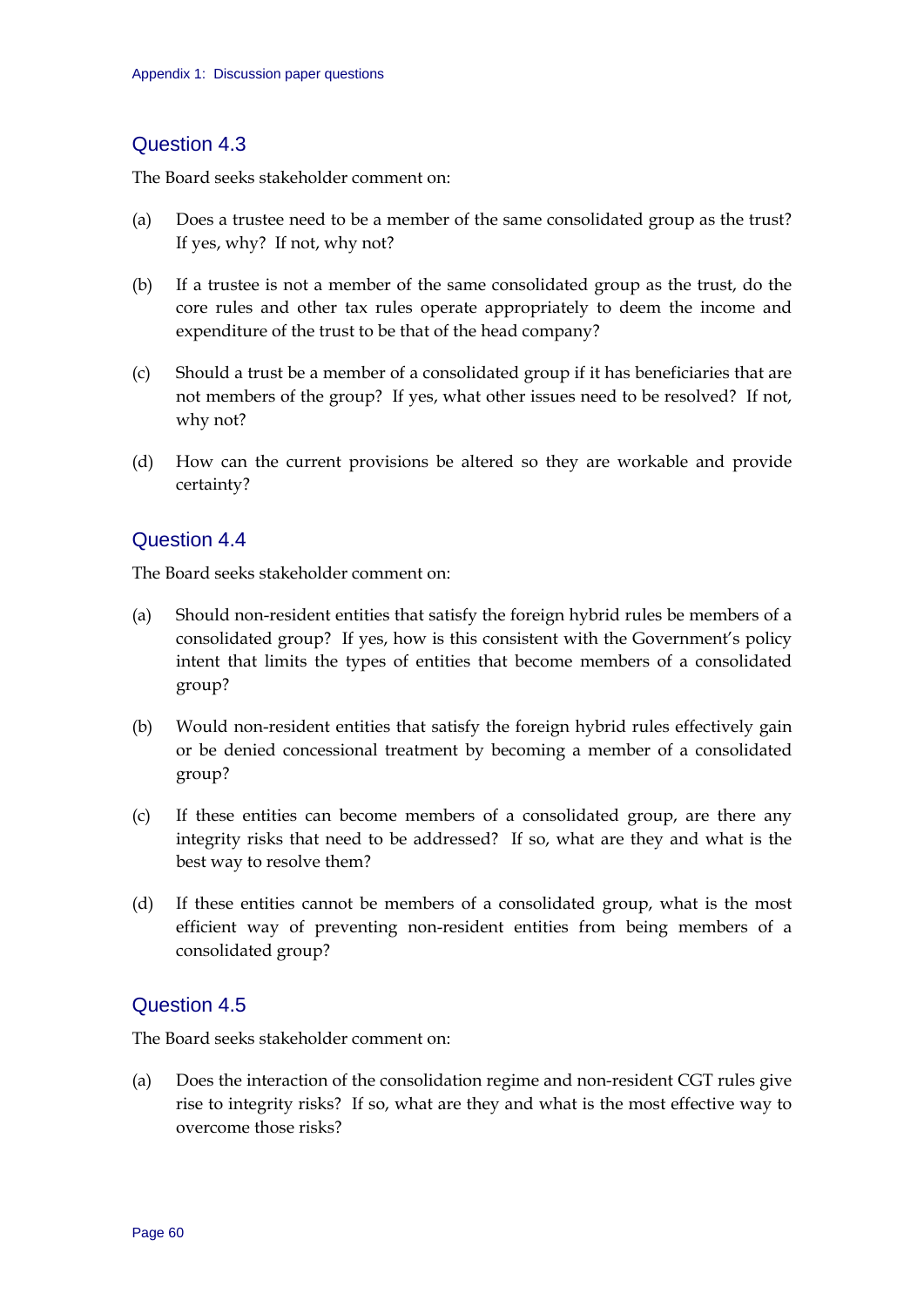## Question 4.6

The Board seeks stakeholder comment on:

(a) Do integrity risks arise from a consolidated group being able reset the cost base of its assets to market value where there has not been a change in ultimate beneficial ownership of the assets before and after the transaction? If so, what is the most effective way to overcome those integrity risks?

## Question 4.7

The Board seeks stakeholder comment on:

- (a) Are there circumstances in which CGT event J1 produces undesirable outcomes? If so, how can the income tax law be amended to overcome these concerns?
- (b) Are there situations that CGT event J1 does not apply to but should? If so, what are they?

## Question 4.8

The Board seeks stakeholder comment on:

- (a) Are there any areas of concern that arise as a result of the interaction between the consolidation regime and the foreign currency gains and loss provisions? If so, what are the issues and how can they be resolved?
- (b) Are there any areas of concern that arise as a result of the interaction between the consolidation regime and the taxation of financial arrangement provisions? If so, what are the issues and how can they be resolved?

## Question 4.9

The Board seeks stakeholder comment on any other areas of concern that arise as a result of the interaction between the consolidation regime and other provisions in the income tax law? If so, what are the issues and how can they be resolved?

# CHAPTER 5: REVIEW OF THE INHERITED HISTORY RULES

## Question 5.1

The Board seeks stakeholder comment on:

(a) What difficulties, if any, arise under the inherited history rules?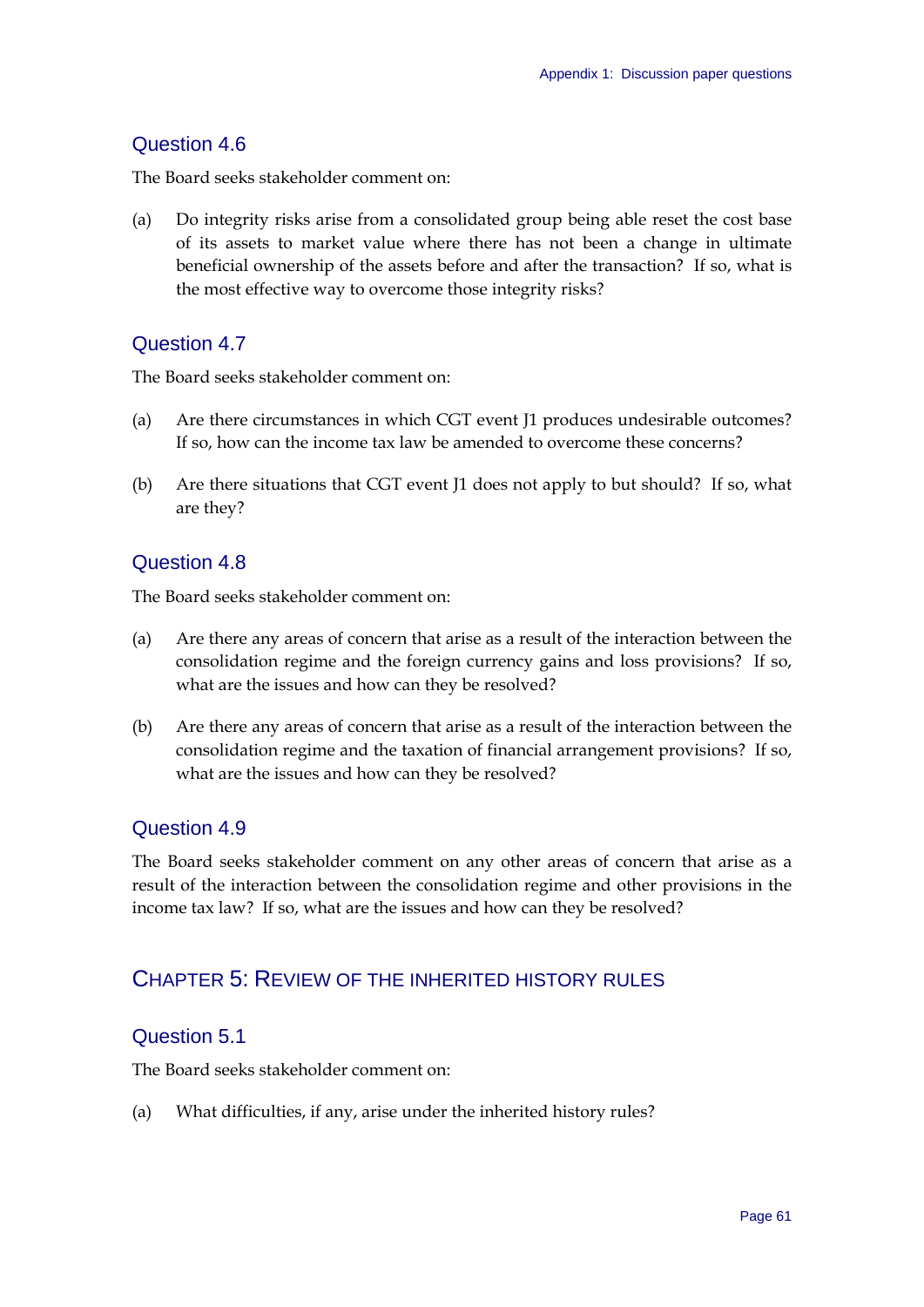- (b) Should the inherited history rules be modified to address those difficulties? If so, how?
- (c) Alternatively, should the consolidation regime adopt a deemed acquisition model, using clean slate rules?
- (d) How would a deemed acquisition model with clean slate rules work and what exceptions would be needed?
- (e) What transitional issues would arise if the inherited history approach was replaced by a deemed acquisition model with clean slate rules?
- (f) What compliance cost implications would arise from the adoption of a deemed acquisition model with clean slate rules?

# CHAPTER 6: OPERATION OF THE CONSOLIDATION REGIME FOR SMALL **BUSINESSES**

## Question 6.1

- (a) Are any aspects of the consolidation regime causing particular difficulties for small businesses?
- (b) Should the consolidation regime be simplified for small businesses? If so, how?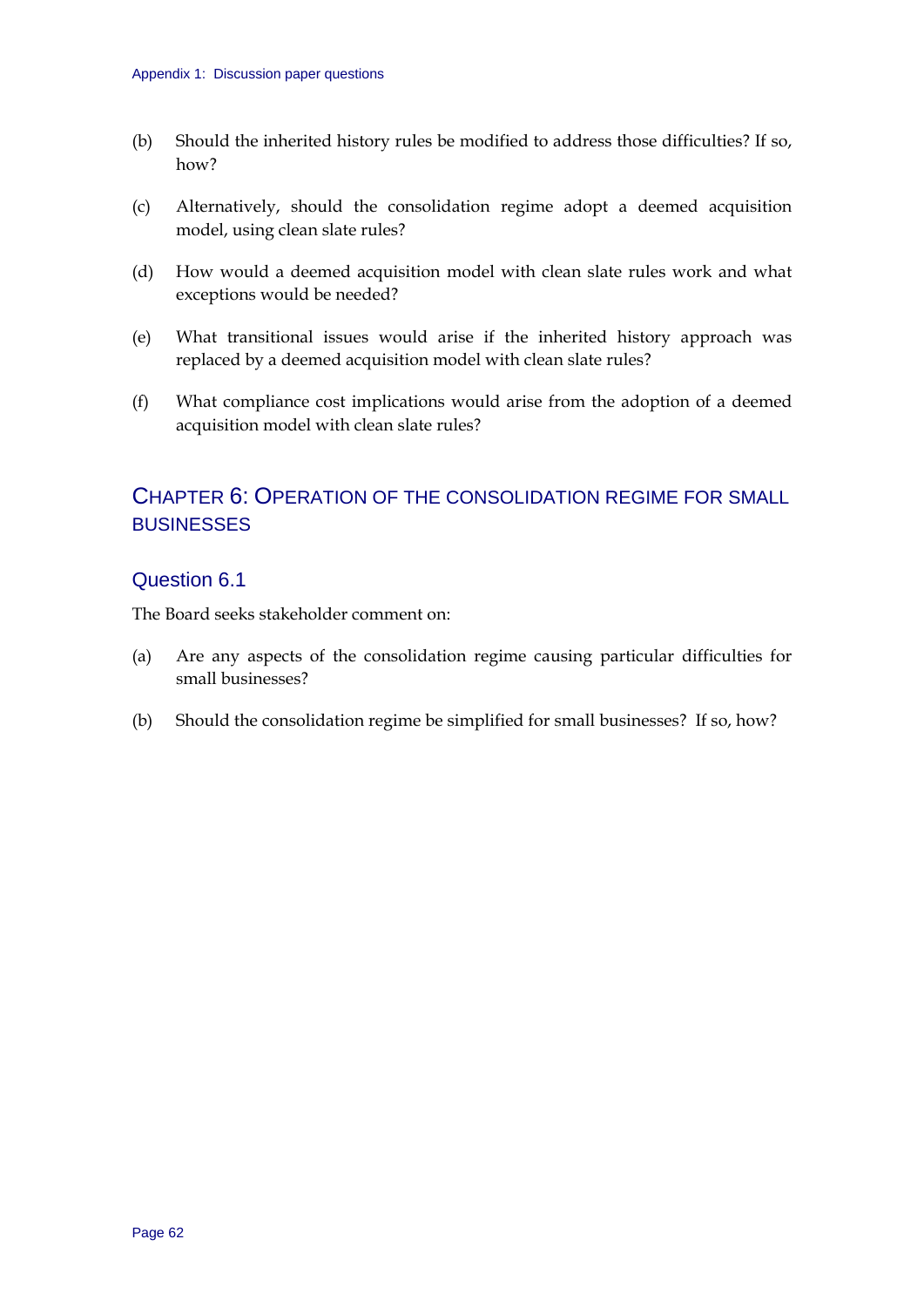# APPENDIX 2: A COMPENDIUM OF ATO VIEWS THAT ADDRESS SINGLE ENTITY RULE ISSUES<sup>[64](#page-68-0)</sup>

| <b>Ruling</b><br><b>Number</b> | <b>Question</b>                                                                                                                                                                                                                                                                                                   | <b>Answer</b>                                                                                                                                                                                                                                                                                                                                                                                                                                                                                                        |
|--------------------------------|-------------------------------------------------------------------------------------------------------------------------------------------------------------------------------------------------------------------------------------------------------------------------------------------------------------------|----------------------------------------------------------------------------------------------------------------------------------------------------------------------------------------------------------------------------------------------------------------------------------------------------------------------------------------------------------------------------------------------------------------------------------------------------------------------------------------------------------------------|
| TD 2004/33                     | Income tax: consolidation: capital gains: does a CGT event happen<br>to the head company of a consolidated group if a debt is created<br>within the consolidated group and later transferred to a non-group<br>entity?                                                                                            | No. The transfer of the debt in these circumstances is effectively the<br>borrowing of money or obtaining of credit by the head company from a<br>non-group entity. A CGT event does not happen when a taxpayer borrows<br>money or obtains credit from another entity.                                                                                                                                                                                                                                              |
| TD 2004/34                     | Income tax: consolidation: capital gains: does section 104-10<br>(CGT event A1) of the Income Tax Assessment Act 1997 apply to<br>the head company of a consolidated group where an option granted<br>within the consolidated group is later transferred to a non-group<br>entity?                                | Yes. CGT event A1 will happen to the head company where the head<br>company of a consolidated group transfers the option or where the option is<br>transferred by a subsidiary member of that consolidated group.                                                                                                                                                                                                                                                                                                    |
| TD 2004/35                     | Income tax: consolidation and capital gains tax: does section 104-10<br>(CGT event A1) of the Income Tax Assessment Act 1997 apply to<br>the head company of a consolidated group where a licence granted<br>within the consolidated group is later transferred to a non-group<br>entity for no capital proceeds? | Yes, section 104-10 (CGT event A1 about the disposal of a CGT asset) of<br>the Income Tax Assessment Act 1997 (ITAA 1997) will happen to the head<br>company where the head company of a consolidated group transfers the<br>licence or where the licence is transferred by a subsidiary member of that<br>consolidated group. The capital proceeds are deemed to be the market value<br>of the licence at the time of the CGT event under the market value<br>substitution rule in section 116-30 of the ITAA 1997. |
| TD 2004/37                     | Income tax: consolidation: are intra-group money lending<br>transactions or dealings taken into account in determining if the head<br>company of a consolidated group is carrying on business as a<br>money lender?                                                                                               | No. Intra-group money lending transactions or dealings are not taken into<br>account in determining whether the head company of a consolidated group is<br>carrying on business as a money lender for income tax purposes.                                                                                                                                                                                                                                                                                           |
| TD 2004/40                     | Income tax: consolidation: capital gains: does CGT event A1 in<br>section 104-10 of the Income Tax Assessment Act 1997 happen to<br>the head company of a consolidated group when a contract is made<br>to sell a membership interest in a subsidiary member of the group to<br>a purchaser outside the group?    | Yes. The timing rule for CGT event A1 in paragraph 104-10(3)(a) of the<br>Income Tax Assessment Act 1997 (ITAA 1997) applies so that the time of the<br>event is when the contract is made to dispose of the membership interest.                                                                                                                                                                                                                                                                                    |

<span id="page-68-0"></span>Pa<br>06<br>83664 Des Maloney and Peter Walmsley, *ATO Perspective on Consolidation – Unravelling the Mysteries of the Single Entity Rule, Appendix 1.*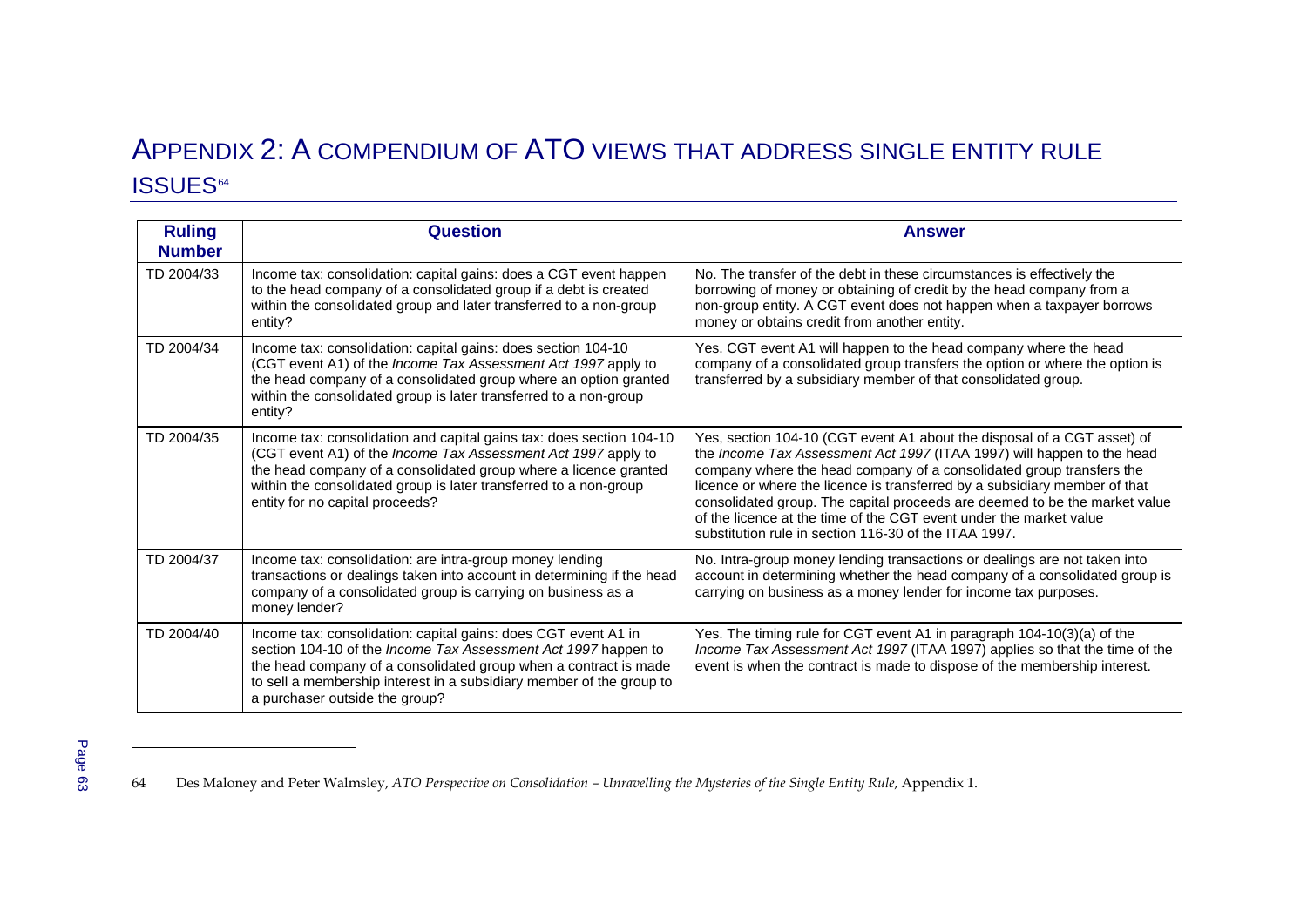| <b>Ruling</b><br><b>Number</b> | <b>Question</b>                                                                                                                                                                                                                                                                                                                                                                                   | <b>Answer</b>                                                                                                                                                                                                                                                            |
|--------------------------------|---------------------------------------------------------------------------------------------------------------------------------------------------------------------------------------------------------------------------------------------------------------------------------------------------------------------------------------------------------------------------------------------------|--------------------------------------------------------------------------------------------------------------------------------------------------------------------------------------------------------------------------------------------------------------------------|
| TD 2004/41                     | Income tax: consolidation: capital gains: can membership interests in<br>a subsidiary member of a consolidated group be recognised for the<br>purpose of applying the market value substitution rule in<br>section 116-30 of the Income Tax Assessment Act 1997 if<br>CGT event A1 happens to the group's head company when a<br>contract is entered into to dispose of the interests?            | Yes. The membership interests of a consolidated group can be recognised at<br>the time the contract was entered into (that is, before the subsidiary leaves<br>the group as a result of the disposal of the interests).                                                  |
| TD 2004/45                     | Income tax: consolidation: capital gains: how does the controlling<br>individual condition in paragraph 152-110(1)(c) of the Income Tax<br>Assessment Act 1997 (one of the conditions for the small business<br>15 year exemption in Subdivision 152-B) apply to the head company<br>of a consolidated group in respect of the sale of an asset brought<br>into the group by a subsidiary member? | Under the single entity rule in section 701-1 of the Income Tax Assessment<br>Act 1997 (ITAA 1997) the controlling individual condition in<br>paragraph 152-110(1)(c) of the ITAA 1997 is applied to the head company of<br>the consolidated group.                      |
| TD 2004/46                     | Income tax: consolidation: capital gains: is the controlling individual<br>condition in paragraph 152-305(2)(b) of the Income Tax Assessment<br>Act 1997 (one of the conditions for the small business retirement<br>exemption) applied to the head company of a consolidated group?                                                                                                              | Yes. The effect of the single entity rule in section 701-1 of the Income Tax<br>Assessment Act 1997 (ITAA 1997) is that the controlling individual condition<br>in paragraph 152-305(2)(b) of the ITAA 1997 is applied to the head company<br>of the consolidated group. |
| TD 2004/47                     | Income tax: consolidation: capital gains: does the single entity rule in<br>section 701-1 of the Income Tax Assessment Act 1997 affect the<br>application of the controlling individual test in paragraph 152-10(2)(a)<br>when a CGT event happens to a share or trust interest that is a<br>membership interest in a subsidiary member (company or trust) of a<br>consolidated group?            | No. The single entity rule in section 701-1 of the Income Tax Assessment Act<br>1997 (ITAA 1997) does not prevent recognition of the company or trust to<br>determine that the controlling individual test is not passed.                                                |
| TD 2004/48                     | Income tax: consolidation: capital gains: for the purposes of<br>Subdivision 125-C of the Income Tax Assessment Act 1997, can the<br>head company of a consolidated group meet the requirements of a<br>demerging entity in subsection 125-70(7) where a subsidiary<br>member is demerged from the group?                                                                                         | Yes. The head company of the consolidated group can satisfy the<br>requirements of a demerging entity in subsection 125-70(7) of the Income<br>Tax Assessment Act 1997 (ITAA 1997).                                                                                      |
| TD 2004/50                     | Income tax: consolidation: capital gains: if a subsidiary member of a<br>consolidated group acquires shares in a company outside the group<br>(the original company) under a scrip-for-scrip arrangement, is the<br>single entity rule in section 701-1 of the Income Tax Assessment Act<br>1997 relevant in determining the eligibility for rollover of shareholders<br>in the original company? | No. The single entity rule in section 701-1 of the Income Tax Assessment Act<br>1997 (ITAA 1997) is not relevant in determining the eligibility for rollover of<br>the shareholders of the original company.                                                             |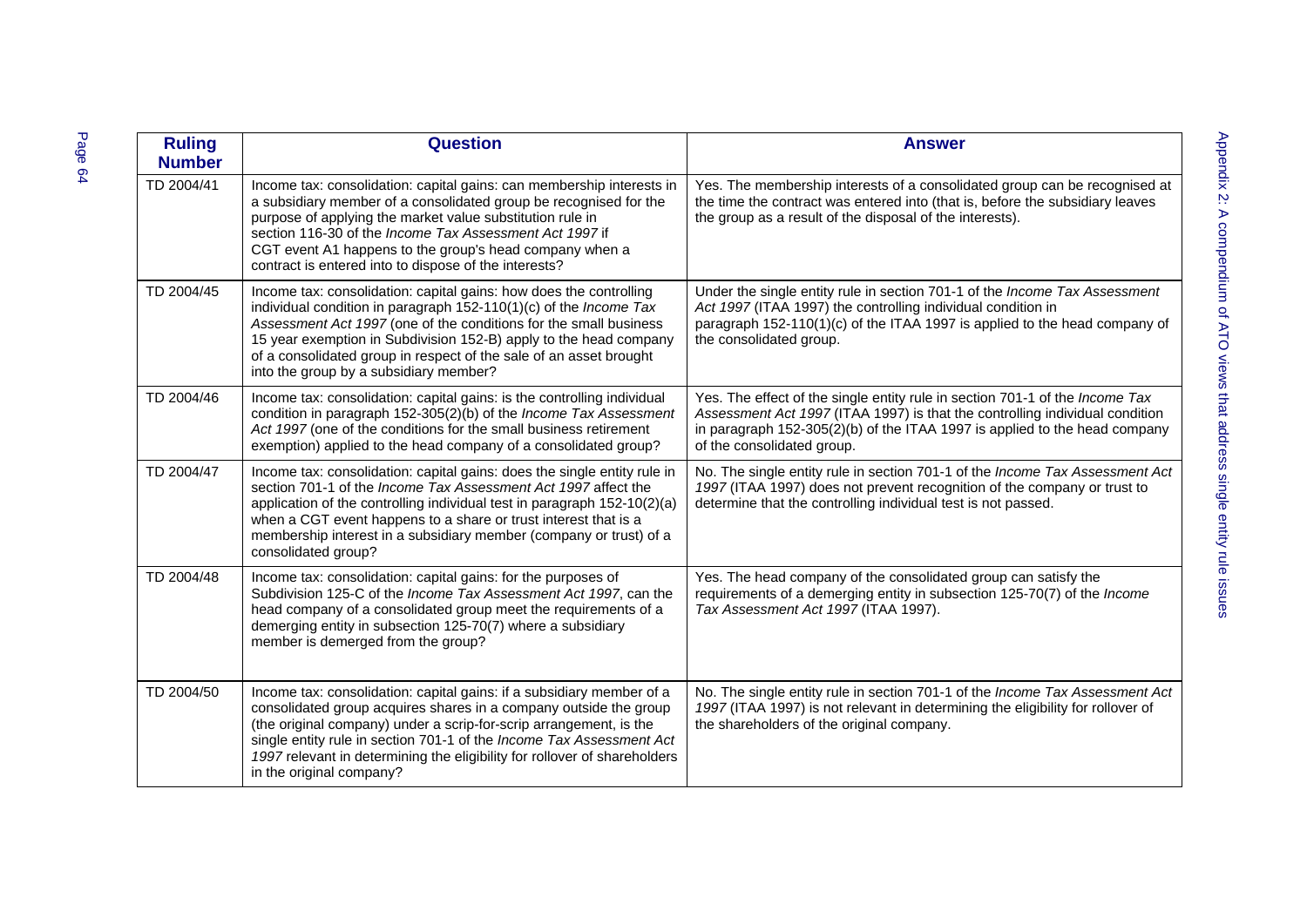| <b>Ruling</b><br><b>Number</b> | <b>Question</b>                                                                                                                                                                                                                                                                                                                                                                                                                                                   | <b>Answer</b>                                                                                                                                                                                                                                                                                                                                                                                                                                                                                                                                                                                                                                                                                                                                                                                       |
|--------------------------------|-------------------------------------------------------------------------------------------------------------------------------------------------------------------------------------------------------------------------------------------------------------------------------------------------------------------------------------------------------------------------------------------------------------------------------------------------------------------|-----------------------------------------------------------------------------------------------------------------------------------------------------------------------------------------------------------------------------------------------------------------------------------------------------------------------------------------------------------------------------------------------------------------------------------------------------------------------------------------------------------------------------------------------------------------------------------------------------------------------------------------------------------------------------------------------------------------------------------------------------------------------------------------------------|
| TD 2004/68                     | Income tax: consolidation: Division 7A: if a private company that is a<br>head company or subsidiary member of a consolidated group makes<br>a payment or a loan, or forgives a debt to a shareholder (or<br>shareholder's associate) external to the consolidated group, does the<br>single entity rule apply to the calculation of the distributable surplus<br>under section 109Y of the <i>Income Tax Assessment Act 1936</i> ?                               | No. Only the accounts of the private company (that is the head company or<br>the subsidiary member), that is treated as having paid a dividend under<br>Division 7A of Part III of the Income Tax Assessment Act 1936 (ITAA 1936)<br>to the shareholder (or shareholder's associate) external to the consolidated<br>group, are relevant in calculating the distributable surplus under section 109Y<br>of the ITAA 1936.                                                                                                                                                                                                                                                                                                                                                                           |
| TD 2004/81                     | Income tax: consolidation: capital gains: does the deregistration of a<br>subsidiary member of a consolidated group cause a 'new event' to<br>happen under paragraph 170-275(1)(a) of the Income Tax<br>Assessment Act 1997 if, before the subsidiary joined that group, a<br>transfer of shares in it was a 'deferral event' under section 170-255<br>and the group's head company is the 'originating company' for the<br>deferral event?                       | Yes. Subdivision 170-D of the Income Tax Assessment Act 1997<br>(ITAA 1997) disregards a capital loss or deduction that arises if a company<br>(the 'originating company') that is a member of a 'linked group' disposes of a<br>CGT asset to another member of that group. A disposal in these<br>circumstances is referred to as a 'deferral event'. The disregarded loss or<br>deduction (the 'deferred loss') may be recognised subsequently as a loss of<br>the originating company if either the asset, or the originating company,<br>leaves that linked group. These events are referred to as 'new events':<br>section 170-275 of the ITAA 1997.                                                                                                                                           |
| TD 2004/82                     | Income tax: consolidation: capital gains: can the exemption in<br>section 152-125 of the Income Tax Assessment Act 1997 apply to a<br>payment made by the head company of a consolidated group to a<br>CGT concession stakeholder of the head company in respect of a<br>capital gain made on the disposal of an asset legally owned by a<br>subsidiary member of the group for which disposal the head<br>company obtained the small business 15 year exemption? | Yes. The exemption in section 152-125 of the Income Tax Assessment Act<br>1997 (ITAA 1997) can apply in those circumstances.                                                                                                                                                                                                                                                                                                                                                                                                                                                                                                                                                                                                                                                                        |
| TD 2004/83                     | Income tax: can the assignment of an intra-group debt or income<br>stream to an entity that is not a member of the consolidated group<br>give rise to a debt interest for the head company of the group under<br>Division 974 of the Income Tax Assessment Act 1997?                                                                                                                                                                                              | Yes. Where a member of a consolidated group assigns a debt or an income<br>stream owed to it by another member to an entity that is not a member of the<br>group, the scheme will generally satisfy the definition of a 'financing<br>arrangement' under section 974-130 of the Income Tax Assessment Act<br>1997 (ITAA 1997) for the purposes of applying the debt test contained in<br>section 974-20 of the ITAA 1997. Applying the single entity rule in<br>section 701-1 of the ITAA 1997, the head company is taken to issue the<br>interest at the time the member assigns the debt or income stream to the<br>entity that is outside the group. Whether the other requirements of the debt<br>test are satisfied is determined by reference to the facts and circumstances<br>of each case. |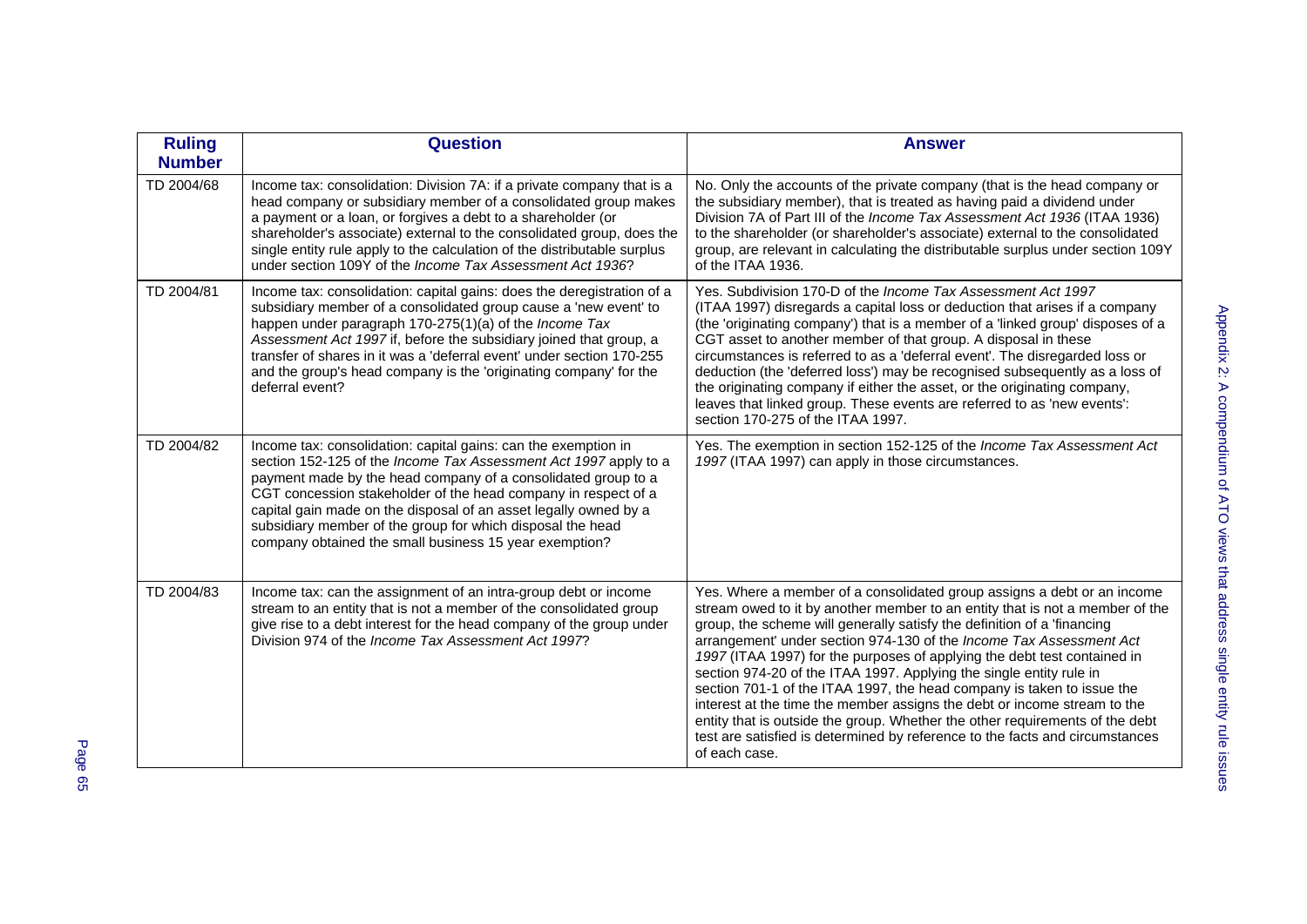| Page 66 | <b>Ruling</b><br><b>Number</b> | <b>Question</b>                                                                                                                                                                                                                                 | <b>Answer</b>                                                                                                                                                                                                                                                                                                                                                                                                                                                                                                                                                                                                                                                                                                                                                                                                                                                                                                                                                                                                                                                                                            |
|---------|--------------------------------|-------------------------------------------------------------------------------------------------------------------------------------------------------------------------------------------------------------------------------------------------|----------------------------------------------------------------------------------------------------------------------------------------------------------------------------------------------------------------------------------------------------------------------------------------------------------------------------------------------------------------------------------------------------------------------------------------------------------------------------------------------------------------------------------------------------------------------------------------------------------------------------------------------------------------------------------------------------------------------------------------------------------------------------------------------------------------------------------------------------------------------------------------------------------------------------------------------------------------------------------------------------------------------------------------------------------------------------------------------------------|
|         | TD 2004/84                     | Income tax: can Division 16E of Part III of the <i>Income Tax</i><br>Assessment Act 1936 apply to a head company of a consolidated<br>group where the principal of an intra-group loan is assigned by a<br>member of the group to a non-member? | Yes. Where a member of a consolidated group assigns the principal of a loan<br>owed to it by another member to a third party which is not a member of the<br>group, the arrangement is treated as the issue by the head company of a<br>'security' under subsection 159GP(1) of the Income Tax Assessment Act<br>1936 (ITAA 1936). Applying the single entity rule in section 701-1 of the<br>Income Tax Assessment Act 1997 (ITAA 1997), the head company will be<br>taken to be the issuer of the security once the member assigns the right to<br>the principal to an entity outside of the group. The head company will be<br>entitled to claim deductions on an annual accruals basis in relation to the<br>discount or deferred interest component of the security under Division 16E of<br>Part III (Division 16E) of the ITAA 1936 if the security satisfies the conditions<br>for a 'qualifying security' under subsection 159GP(1) of the ITAA 1936 at the<br>time of the deemed issue by the head company and the conditions under<br>section 159GT of the ITAA 1936 are otherwise satisfied. |
|         | TD 2004/85                     | Income tax: can Division 16E of Part III of the <i>Income Tax</i><br>Assessment Act 1936 apply to a head company of a consolidated<br>group where an intra-group income stream is assigned by a member<br>of the group to a non-member?         | Yes. Where a member of a consolidated group assigns an income stream<br>owed to it by another member to a third party which is not a member of the<br>group, the arrangement will be treated as the issue by the head company of<br>a 'security' under subsection 159GP(1) of the Income Tax Assessment Act<br>1936 (ITAA 1936). Applying the single entity rule in section 701-1 of the<br>Income Tax Assessment Act 1997 (ITAA 1997) the head company will be<br>taken to be the issuer of the security once the member assigns the right to<br>the income stream to an entity outside of the group. The head company will<br>be entitled to claim deductions on an annual accruals basis under Division<br>16E of Part III (Division 16E) of the ITAA 1936 if the security satisfies the<br>conditions for a 'qualifying security' under subsection 159GP(1) of the ITAA<br>1936 at the time of the deemed issue by the head company and the<br>conditions under section 159GT of the ITAA 1936 are otherwise satisfied.                                                                              |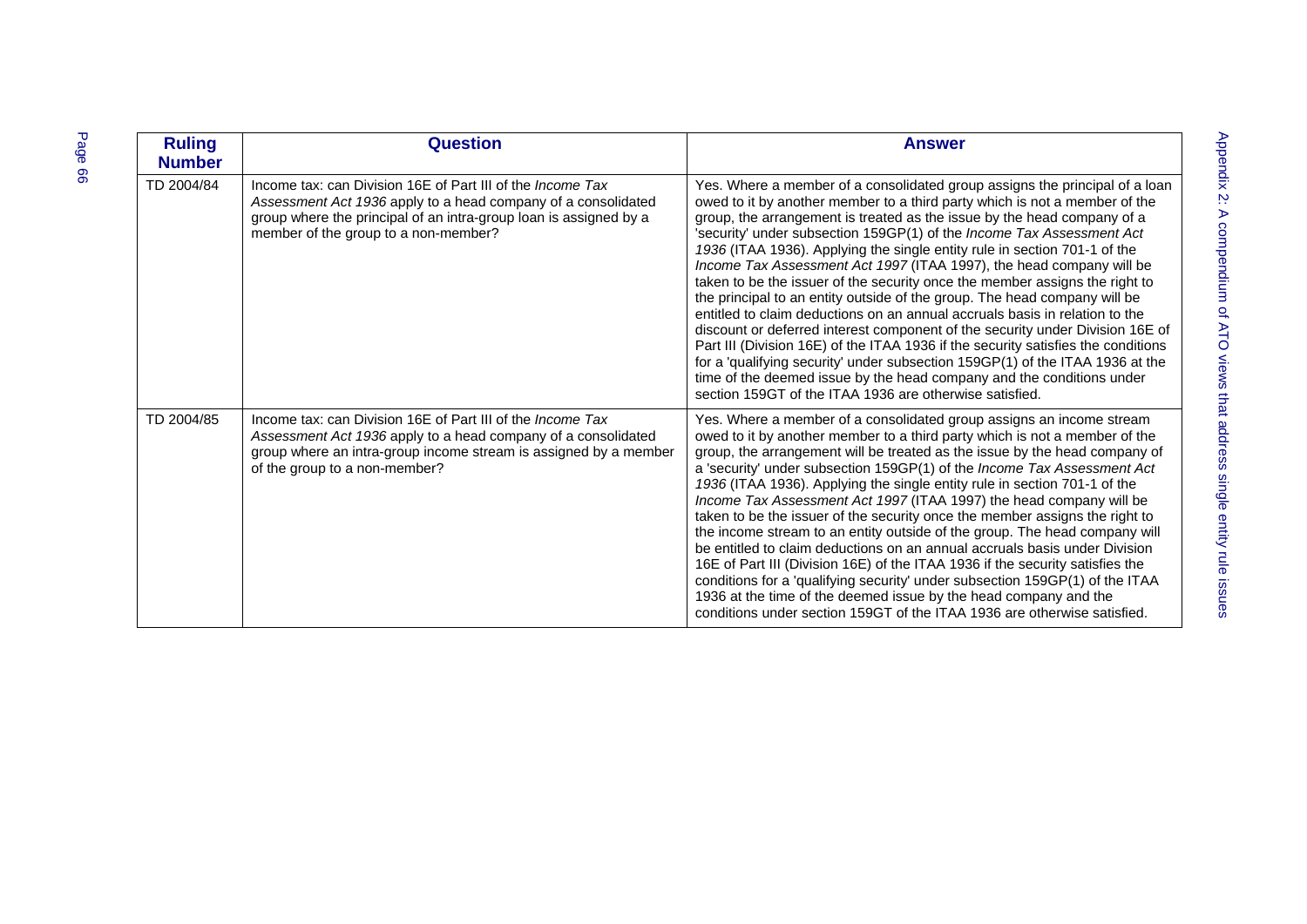| <b>Ruling</b><br><b>Number</b> | Question                                                                                                                                                                                                                                                                                                                              | <b>Answer</b>                                                                                                                                                                                                                                                                                                                                                                                                                                                                                       |
|--------------------------------|---------------------------------------------------------------------------------------------------------------------------------------------------------------------------------------------------------------------------------------------------------------------------------------------------------------------------------------|-----------------------------------------------------------------------------------------------------------------------------------------------------------------------------------------------------------------------------------------------------------------------------------------------------------------------------------------------------------------------------------------------------------------------------------------------------------------------------------------------------|
| TD 2006/36                     | Income tax: consolidation: can the profit received on the disposal of<br>membership interests in a subsidiary member of a consolidated<br>group be income according to ordinary concepts?                                                                                                                                             | Yes, the profit received on the disposal of membership interests in a<br>subsidiary member of a consolidated group can be income according to<br>ordinary concepts, depending on the facts of the particular case.                                                                                                                                                                                                                                                                                  |
|                                |                                                                                                                                                                                                                                                                                                                                       | The views expressed in the Taxation Determination apply equally to a<br>multiple entry consolidated (MEC) group where appropriate.                                                                                                                                                                                                                                                                                                                                                                  |
| TR 2007/2 <sup>65</sup>        | Income tax: Does the same business test apply in the context of<br>determining whether deductions are available to the head company<br>of a consolidated group in respect of prior year losses, bad debts,<br>net capital losses or foreign losses?                                                                                   | Yes. Under the single entity rule in section 701-1 of the <i>Income Tax</i><br>Assessment Act 1997 (ITAA 1997), subsidiary members of a consolidated<br>group are taken for the purposes of the same business test (section 165-10)<br>(among other purposes) to be parts of the head company. In this context, the<br>principles set out in TR 1999/9 in respect of the application of the same<br>business test to a single company apply equally to the head company of a<br>consolidated group. |
| Draft TD<br>2007/D5            | Income tax: consolidation: does the single entity rule in section 701-1<br>of the Income Tax Assessment Act 1997 apply in determining<br>whether distributions by the liquidator of a head company represent<br>'income derived' by the head company for the purposes of section 47<br>of the <i>Income Tax Assessment Act 1936</i> ? | No. The single entity rule in section 701-1 of the <i>Income Tax Assessment Act</i><br>1997 (ITAA 1997) applies only for the head company core purposes and<br>entity core purposes described in that section. For other purposes of the<br>income tax law, such as the application of section 47 of the Income Tax<br>Assessment Act 1936 (ITAA 1936) to determine the income tax liability of a<br>shareholder of a head company, the single entity rule does not apply.                          |

<span id="page-72-0"></span>65 Note that the description of the question and answer has been modified from the original source so that it reflects the actual content of TR 2007/2.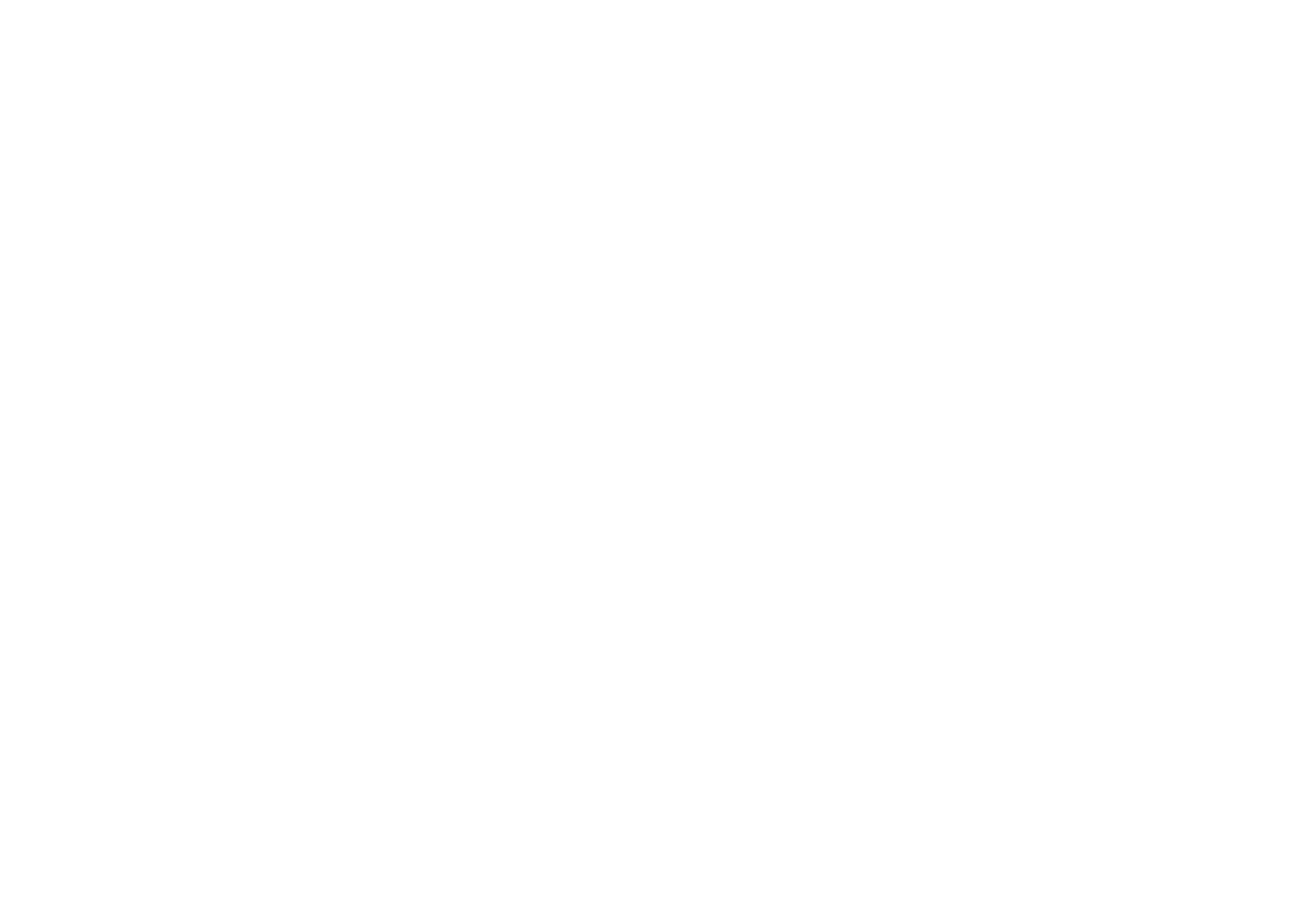# <span id="page-74-0"></span>INHERITED HISTORY RULES

A3.1 The inherited history rules are core rules which support the operation of the single entity rule. These rules, which consist of the entry and exit history rules, identify the income tax history that an entity brings with it into a consolidated group or takes with it when it leaves a group.

## Entry history rule

### What is the entry history rule?

A3.2 The entry history rule<sup>[66](#page-74-0)</sup> identifies the income tax history that the head company inherits from an entity that joins a consolidated group. On entry, everything that happened in relation to an entity before it became a subsidiary member of the consolidated group is taken to have happened in relation to the head company for the purposes of calculating the head company's income tax liabilities or losses during its membership of the consolidated group. The head company only inherits the history in respect of things that affect taxable income or could affect future taxable income.

### What are the implications of the entry history rule?

A3.3 The Explanatory Memorandum to the New Business Tax System (Consolidation) Bill (No. 1) 2002 outlines the primary implications of the entry history rule as follows:

As a consequence of the entry history rule a head company may be entitled to certain deductions for expenditure incurred by a joining entity prior to it joining the group. Examples are entitlements to deductions for expenditure on borrowing expenses, gift deductions (where the entitlement to the deduction is spread), water facilities, connecting power or telephone lines, certain business related costs and expenditure allocated to a project pool. A head company may also be entitled to a deduction for a debt that is brought into a consolidated group which subsequently goes bad.

A head company may also need to include assessable income as a consequence of something that happened to a joining entity prior to consolidation. For example, an entity may have received a prepayment for which the assessable income is included over the period of the provision of the services. A head company may also be assessable on the receipt of a recoupment of expenditure made by a subsidiary member prior to its entry

-

<sup>66</sup> Section 701-5 of the ITAA 1997.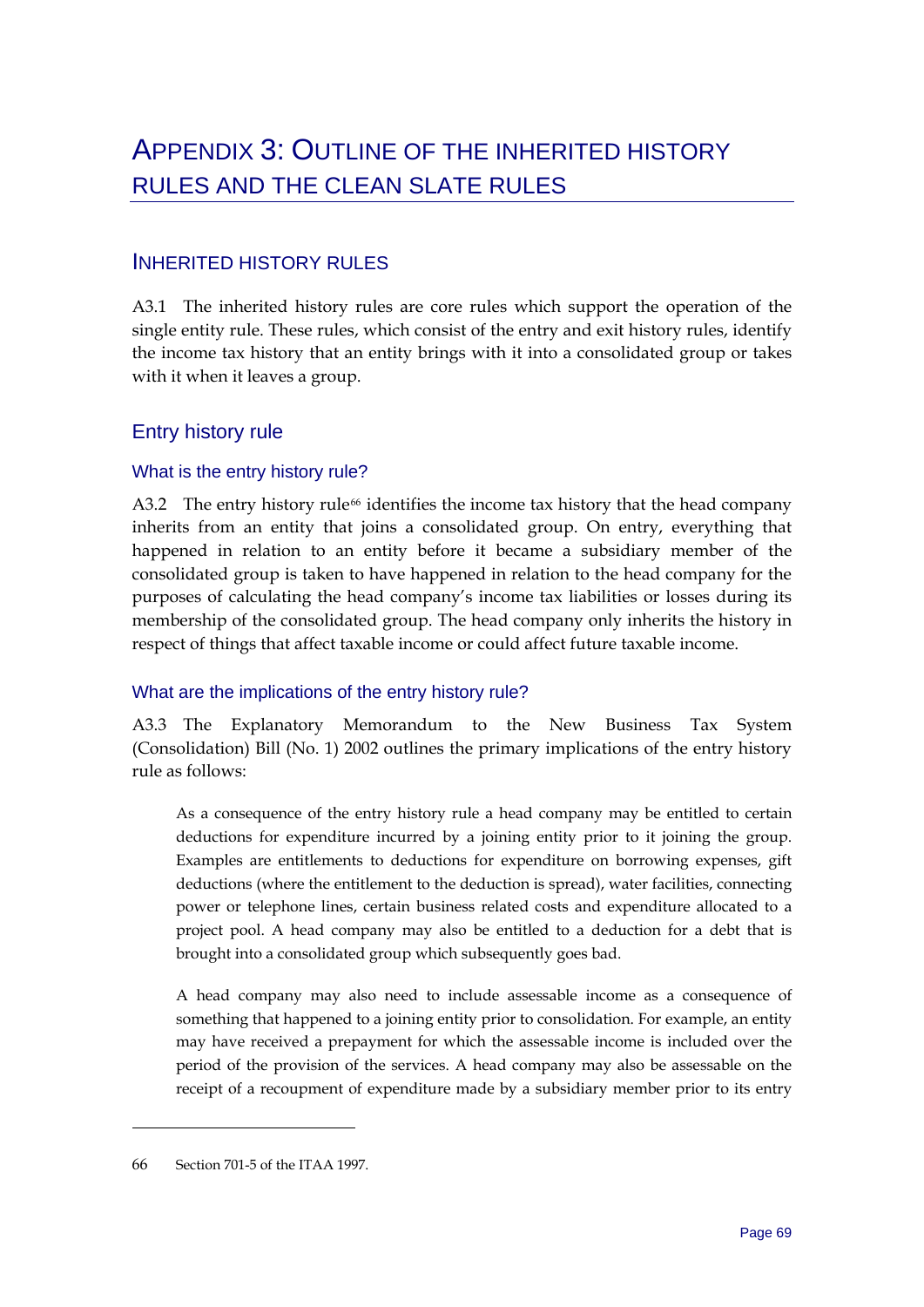<span id="page-75-0"></span>into the group. Also an entity before joining a group may have elected to defer tax on the profit from the disposal or death of livestock or elected to defer the inclusion of the profit on a second wool clip.[67](#page-75-0)

A3.4 The Explanatory Memorandum also states that:

Only history in respect of things that affected taxable income or could affect a later taxable income of the head company is inherited. Consequently history in relation to franking credits and foreign tax credits would not be inherited.<sup>[68](#page-75-0)</sup>

A3.5 The head company becomes the holder of several tax attributes for a consolidated group. These include losses, franking credits, foreign income tax offsets and conduit foreign income. Specific provisions operate to transfer these tax attributes to the head company and retain them. For example, the head company does not inherit history relating to franking credits as these do not affect the calculation of taxable income.

A3.6 A significant consequence of the entry history rule is that the pre-CGT status of assets that are brought into a consolidated group by a joining entity is inherited by the head company.

A3.7 In addition, private income tax rulings issued to an entity before it becomes a member of a consolidated group will apply to the head company insofar as the relevant facts have not changed either by reason of consolidation (for example, because they relate to intra-group transactions, which are ignored during consolidation) or otherwise.

A3.8 The entry history rule is modified to reach an appropriate tax outcome in some situations.

A3.9 In some cases these modifications override the entry history rule. For example, the tax costs of assets that a head company acquires when an entity joins a consolidated group are set at the joining time at their tax cost setting amounts. This tax cost is used by the head company for future tax purposes and overrides the historical costs of the assets.

A3.10 In addition, the consolidation loss provisions override the inherited history rules in relation to the transfer and utilisation of losses. The joining entity may transfer its losses to a consolidated group only if the entity satisfies certain tests. The consolidation loss rules then apply an ongoing utilisation rate based on relative market value of the joining entity. Any unused losses do not leave with an entity when it leaves a consolidated group.

<u>.</u>

<sup>67</sup> Explanatory Memorandum to the New Business Tax System (Consolidation) Bill (No. 1) 2002, paragraphs 2.32 and 2.34.

<sup>68</sup> ibid, paragraph 2.35.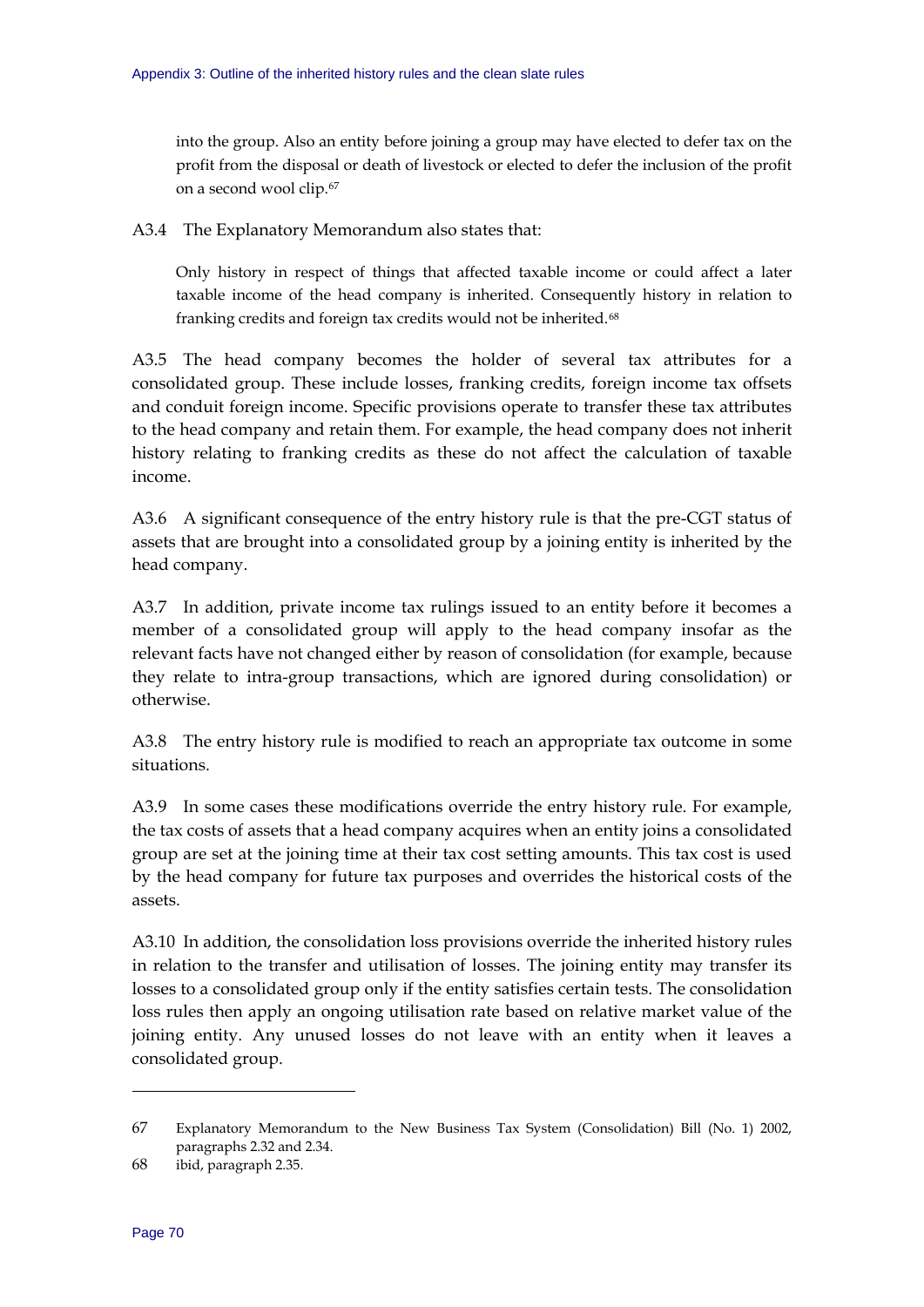<span id="page-76-0"></span>A3.11 In other cases the modifications provide support for the entry history approach. For example, specific provisions ensure that:

- in respect of a depreciating asset, the head company retains the same depreciation method for working out the decline in value as the joining entity; and
- franking credits of the joining entity are transferred to the head company.

# Exit history rule

### What is the exit history rule?

A3.12 The exit history rule<sup>[69](#page-76-0)</sup> specifies the income tax history that a leaving entity inherits from the head company. The leaving entity takes the income tax history in relation to any assets, liabilities and businesses that the leaving entity has when it ceases to be part of the head company.

A3.13 The history in relation to a business includes the entitlements and obligations in respect of carrying on a business (such as a primary production business) or the carrying on of particular activities. The leaving entity also takes the previously inherited history as a consequence of the entry history rule in respect of an asset, liability or business that the leaving entity has when it ceases to be part of the head company.

### What are the implications of the exit history rule?

A3.14 The implications of the exit history rule are outlined in the Explanatory Memorandum as follows:

The history that is inherited by an entity that leaves a consolidated group is the history relating to:

- any assets;
- any liabilities, including anything that is treated as a liability according to generally accepted accounting concepts; and
- any businesses,

that the entity takes when it leaves the group.

The meaning of liabilities in this context is broader than the meaning of liability in the context of the cost setting rules (i.e. step 2 of working out the allocable cost amount).

-

<sup>69</sup> Section 701-40 of the ITAA 1997.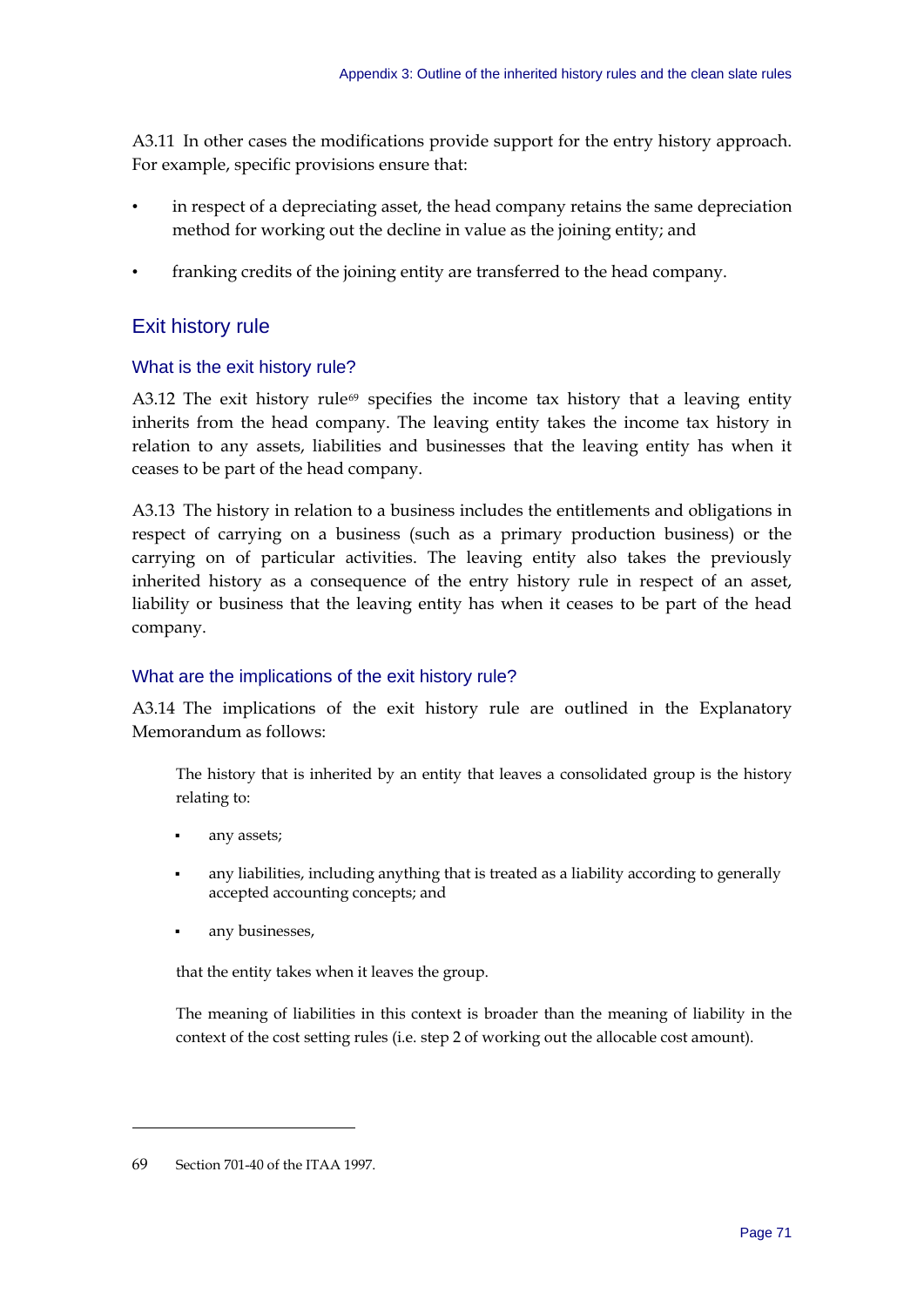<span id="page-77-0"></span>The history in relation to a business covers such things as the entitlements and obligations in respect of carrying on a business (such as a primary production business) or the carrying on of particular activities.[70](#page-77-0)

A3.15 The Explanatory Memorandum also points out that:

The history that is inherited by an entity when it leaves a consolidated group may relate to the history in respect of an asset, liability or business from the period before that asset, liability or business became part of the head company as a consequence of the entry history rule.<sup>[71](#page-77-0)</sup>

A3.16 Significant consequences of the exit history rule are that a leaving entity will inherit:

- the tax cost setting amounts allocated to assets that the leaving entity takes with it; and
- the pre-CGT status of assets that a leaving entity takes with it.

A3.17 In addition, private income tax rulings that relate to particular assets, liabilities or businesses that a leaving entity takes out of a group will apply to the leaving entity insofar as the relevant facts have not changed either by reason of the entity ceasing to be a member of a consolidated group or otherwise.

# CLEAN SLATE RULES

A3.18 The original consolidation model contained clean slate rules.<sup>[72](#page-77-0)</sup> Under the clean slate rules proposed by that model, subsidiary members would lose their individual tax identity on consolidation. When an entity joins a consolidated group, the head company would be taken to have acquired its assets and businesses. The income tax history of the subsidiary member would not be taken into account for the purposes of working out:

- the income tax liability or losses of the group for any income year during which the subsidiary is a member; or
- the income tax liability or losses of the subsidiary member for any income year after it leaves the group.

-

<sup>70</sup> Explanatory Memorandum to the New Business Tax System (Consolidation) Bill (No. 1) 2002, paragraphs 2.40 to 2.42.

<sup>71</sup> ibid, paragraph 2.44.

<sup>72</sup> The description of the clean slate rules is based on the Explanatory Material to the Exposure Draft of the New Business Tax System (Consolidation) Bill 2002.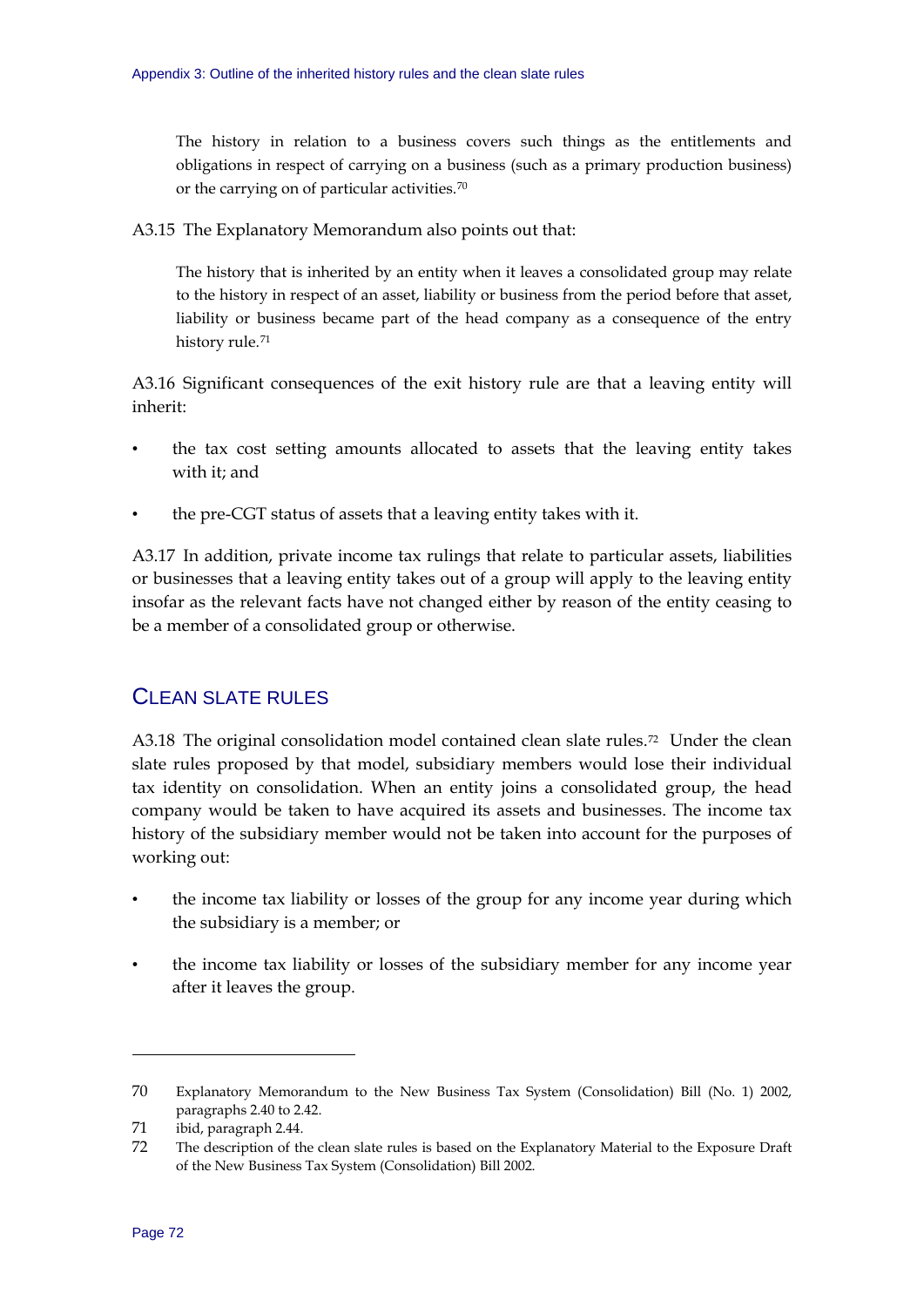<span id="page-78-0"></span>A3.19 The proposed clean slate rules consisted of the entry clean slate rule and the exit clean slate rule.

# Entry clean slate rule

-

## What is the entry clean slate rule?

A3.20 Under the entry clean slate rule proposed in the original consolidation model<sup>[73](#page-78-0)</sup>, when an entity joins a consolidated group it would not bring its income tax history into the group. That is, nothing that happened to an entity before it became a subsidiary member of the consolidated group would be taken to have happened in relation to the head company for the purposes of calculating the head company's income tax liabilities or tax losses.

A3.21 On entry to a consolidated group:

- a deemed payment for the acquisition of assets of the joining entity would happen with a new acquisition date (the joining time); and
- the value of the deemed payment would be determined under the consolidation tax cost setting rules which apply when an entity joins a consolidated group.

## What are the implications of the entry clean slate rule?

A3.22 Subject to certain exceptions, under the entry clean slate rule an entity would not bring its income tax history into a group for the purposes of calculating the income tax liabilities or losses of the head company. The cost setting rules would treat the acquisition of an entity by a consolidated group as the acquisition of the assets of that entity.

A3.23 The entry clean slate rule would make it clear that amounts are not included in the assessable income of the head company for events that related purely to the subsidiary before it joined the group. Similarly, the head company could not deduct amounts in respect of events that relate purely to the subsidiary before it joined the group.

A3.24 The head company would be entitled to tax deductions for the tax cost setting amount allocated to assets, whether through capital allowances, the cost of trading stock, the cost base of capital assets, or on the deemed cost of equity where it is re-created when an entity leaves a consolidated group.

A3.25 It would therefore be necessary, for example, to ensure that the head company would not be allowed a deduction purely because of something the subsidiary did

<sup>73</sup> See paragraphs 2.37 to 2.39 of the Explanatory Material to the Exposure Draft of the New Business Tax System (Consolidation) Bill 2002.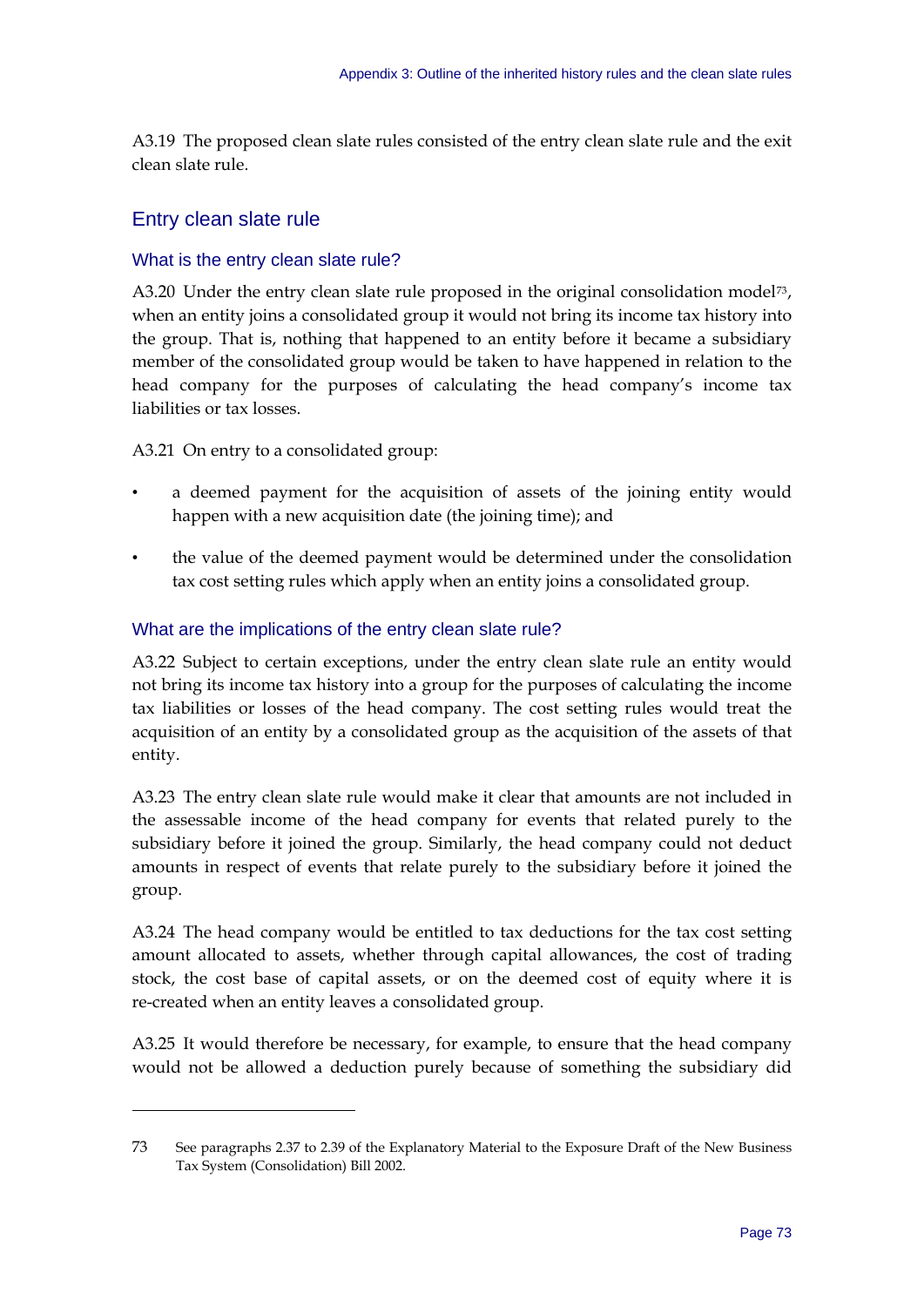before it became a member (e.g. incurring borrowing expenses), in addition to its entitlements based on the cost of acquiring the subsidiary. Without this rule, the head company would be allowed a deduction for an outgoing it did not incur.

A3.26 A significant consequence of an entry clean slate rule is that, without specific modification, the pre-CGT status of assets that are brought into a consolidated group by a joining entity would not be inherited by the head company.

A3.27 Generally, the mere act of consolidation does not change the character of transactions involving assets dealt solely under the CGT provisions, where those assets continue to be held by a consolidated group in the same manner as held by a member of the group prior to consolidation.

A3.28 A consequence of the entry clean slate rules, in conjunction with the acquisition of assets by the head company, could be to change the character of transactions involving some revenue assets. That is, similar to when the assets of a business are acquired directly, the character of certain revenue assets and transactions occurring post-consolidation would change. Some consequences could be:

- to deny a deduction to the head company for bad debts written-off in respect of trade debts of the joining entity acquired by the head company at the joining time (a capital loss would be allowed in respect of the write-off); and
- to deny a deduction to the head company for repairs to remedy defects that existed at the joining time (the cost of repairs would be included in the cost base of the asset).

A3.29 However, as is the situation under current law, it would be relevant to consider the nature of a transaction undertaken by a subsidiary member of a consolidated group in the context of the activities of the group as a whole, in order to determine the character of a particular act or transaction in an assessment of the consolidated group. Therefore, the tax character of a transaction undertaken by a consolidated group would continue to be a question of fact to be determined in the light of all the circumstances.

A3.30 Finally, as a result of an entry clean slate rule, private income tax rulings issued to an entity before it becomes a member of a consolidated group may not apply to the head company.

A3.31 A pure asset acquisition model would deem the transfer of the assets of a joining entity to the head company without the transfer of losses, franking credits and any other tax attributes. This would clearly result in practical barriers to the consolidation regime. Therefore, the model would need to be modified to ensure that it is commercially realistic.